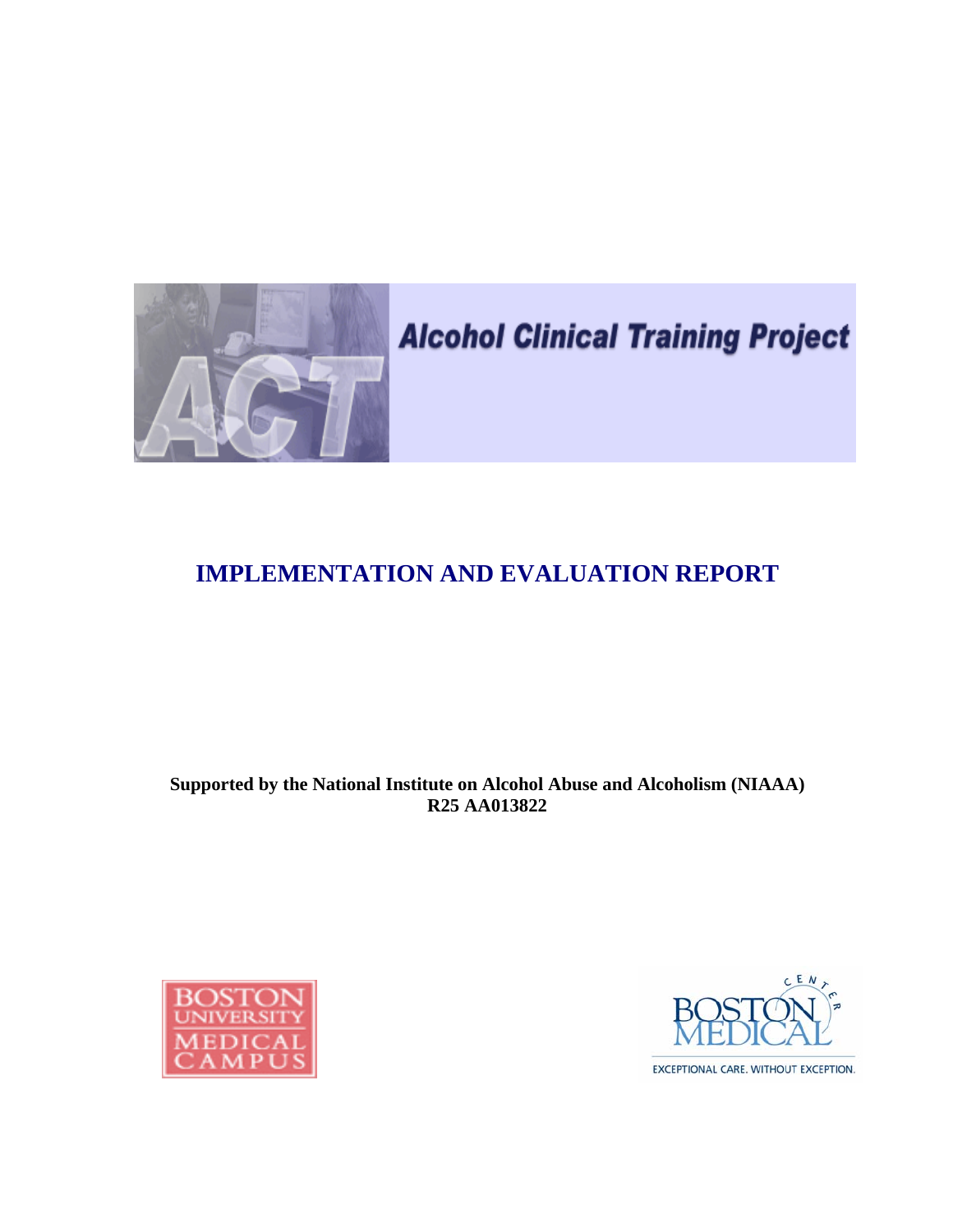| <b>Title</b>            |                                                                                                                                                                                                                                          | Alcohol Clinical Training Project Implementation and Evaluation Report                                                                                                                                                                                                       |
|-------------------------|------------------------------------------------------------------------------------------------------------------------------------------------------------------------------------------------------------------------------------------|------------------------------------------------------------------------------------------------------------------------------------------------------------------------------------------------------------------------------------------------------------------------------|
| <b>Publication Date</b> | <b>July 2007</b>                                                                                                                                                                                                                         |                                                                                                                                                                                                                                                                              |
| <b>Citation</b>         | <b>July 2007</b>                                                                                                                                                                                                                         | Alcohol Clinical Training Project: Implementation and Evaluation Report                                                                                                                                                                                                      |
| <b>Web Address</b>      | <b>ACT Project:</b> www.actproject.org<br>ACT Curriculum: www.mdalcoholtraining.org<br><b>ACT Newsletter:</b> www.alcoholandhealth.org<br>Alcohol and Other Drug Newsletter: www.aodhealth.org                                           |                                                                                                                                                                                                                                                                              |
| <b>Faculty</b>          | Richard Saitz, MD, MPH<br>Daniel Alford, MD, MPH<br>R. Curtis Ellison, MD<br>Jeffrey Samet, MD, MA, MPH<br>Sheila Chapman, MD<br>Catherine Dube, EdD<br>Robert Schadt, EdD, MEd, MA<br>Jessica Richardson, MPH<br>Rosanne Guerriero, MPH | Principal Investigator<br>Co-Investigator<br>Co-Investigator/Co-Editor<br>Co-Investigator<br>Co-Investigator/Faculty<br><b>Curriculum Development</b><br>Consultant<br>Co-Investigator/Educational<br><b>Technology Manager</b><br>Project Manager<br><b>Managing Editor</b> |
| <b>Support</b>          | National Institute on Alcohol Abuse and Alcoholism (NIAAA)<br>R <sub>25</sub> AA013822                                                                                                                                                   |                                                                                                                                                                                                                                                                              |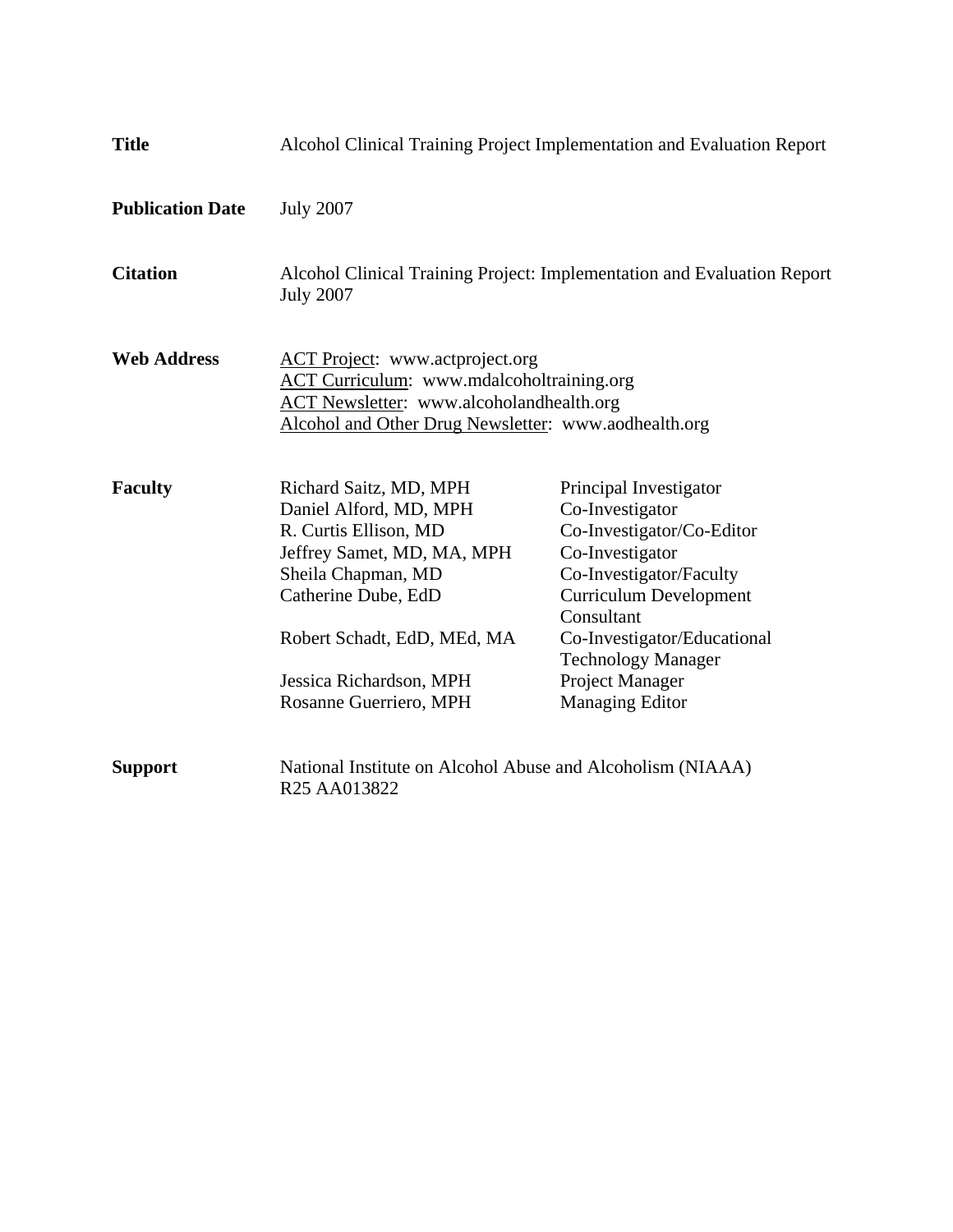## **Table of Contents**

#### **Executive Summary**,*4*

## **Alcohol Screening and Brief Intervention Curriculum**, *5* Background, *5* Description, *5* Formative Efforts, 7<br>Curricular Development Formative Testing and Evaluation Methods Implementation, *15* Making the Curriculum Available on the Internet Training the Trainers Nationwide Curriculum Evaluation, *17* Formative Evaluation Results Website Evaluation Train the Trainers Workshop Evaluation Discussion, *29*

#### **Alcohol and Health: Current Evidence Newsletter**,*30*

Background, *30* Description, *31*  Implementation, *31* Dissemination, *35*  Newsletter Evaluation, *36*  Subscriber Demographics Subscriber Feedback from Survey General Feedback Web Trends Continuing Medical Education (CME) Discussion, *44* 

#### **Marketing of the ACT Curriculum and Online Newsletter**,*48*

 National Meetings, Exhibits and Poster Presentations, *48*  Diffusion Among Key Faculty, *48* E-mail Notices **Advertisements** Links from Other Websites

### **Overall ACT Evaluation – Curriculum and Online Newsletter**, *50*  Page Requests, *50*

Referring Sites, *50* 

## **References**, *52*

**Appendices**, *54*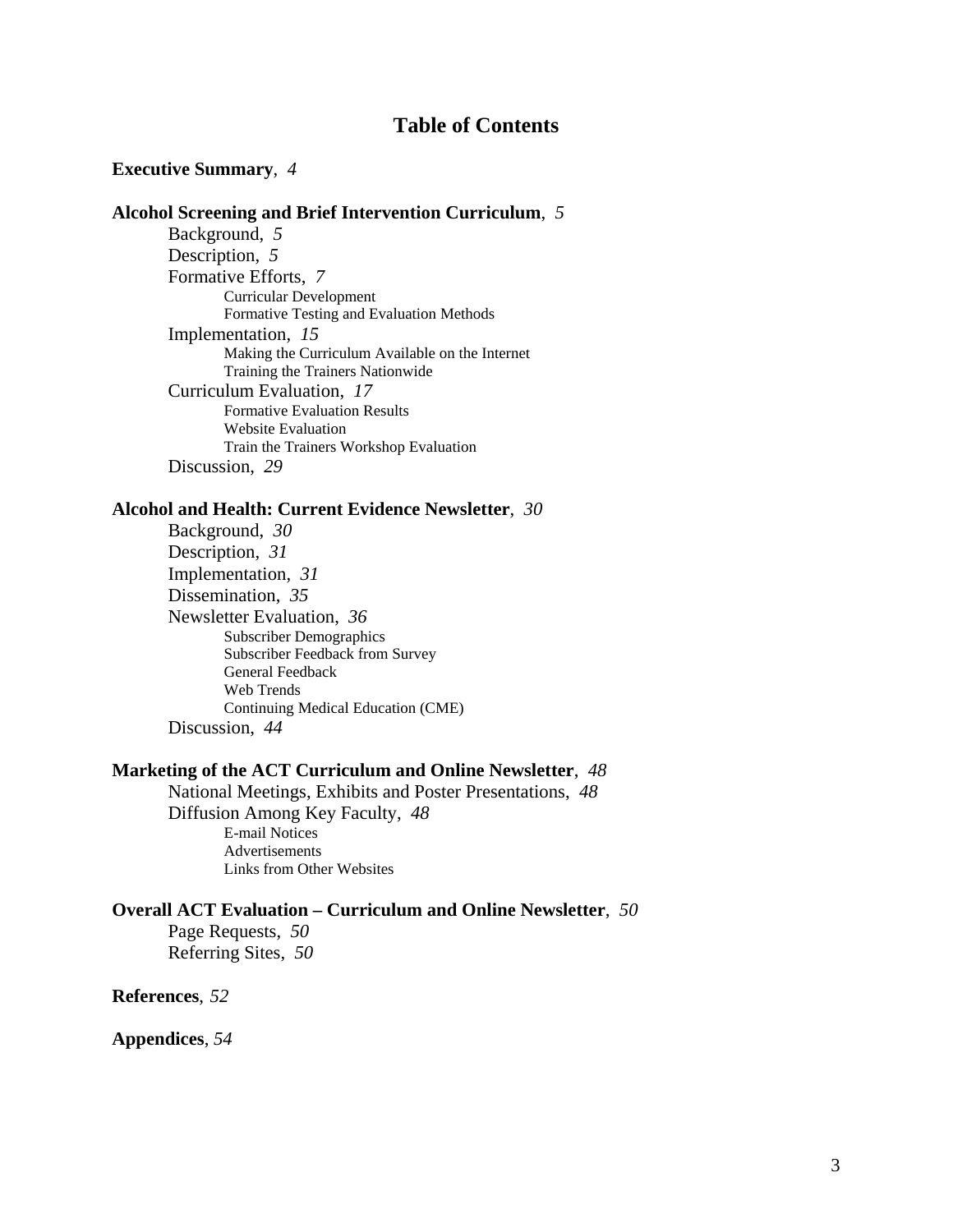## **Executive Summary**

This report provides a description of the Alcohol Clinical Training (ACT) Project evaluation results. The Alcohol Clinical Training (ACT) Project, established by the Boston Medical Center and Boston University Schools of Medicine and Public Health, aims to disseminate researchbased information and pragmatic clinical skills to increase screening and brief intervention for unhealthy alcohol use.

Practice guidelines of leading professional societies recommend alcohol screening and behavioral counseling interventions in primary care settings.(1;2) Valid, brief, practical screening tools exist for the detection of unhealthy alcohol use in primary care settings, and brief interventions by physicians can reduce drinking and improve health outcomes when delivered to primary care patients with unhealthy alcohol use.(3-6) However, unhealthy alcohol use in primary care is often unrecognized and untreated, as reported in studies performed well after studies demonstrating efficacy and national guidelines were issued.(7-12)

To increase dissemination of research-derived information and pragmatic clinical skills to increase screening and brief intervention for unhealthy alcohol use with attention to health disparities, we have developed two distinct resources and disseminated them to target audiences using novel but well-established and accessible technologies.

- **Alcohol Screening and Brief Intervention Curriculum** A free online curriculum for generalist clinicians, educators, and trainees that teaches skills for addressing unhealthy alcohol use in primary care settings (including screening and brief intervention)
- **Alcohol and Health: Current Evidence** A free online newsletter that summarizes the latest clinically relevant research on alcohol and health

Evaluation data indicate that an online newsletter can reach many clinicians with the latest relevant alcohol research. An online alcohol curriculum can reach many physician educators, and in-person training increases alcohol-related teaching. These results suggest that the web is an effective dissemination tool but that additional efforts are needed to increase use of alcohol research and evidence-based practices by generalist physicians.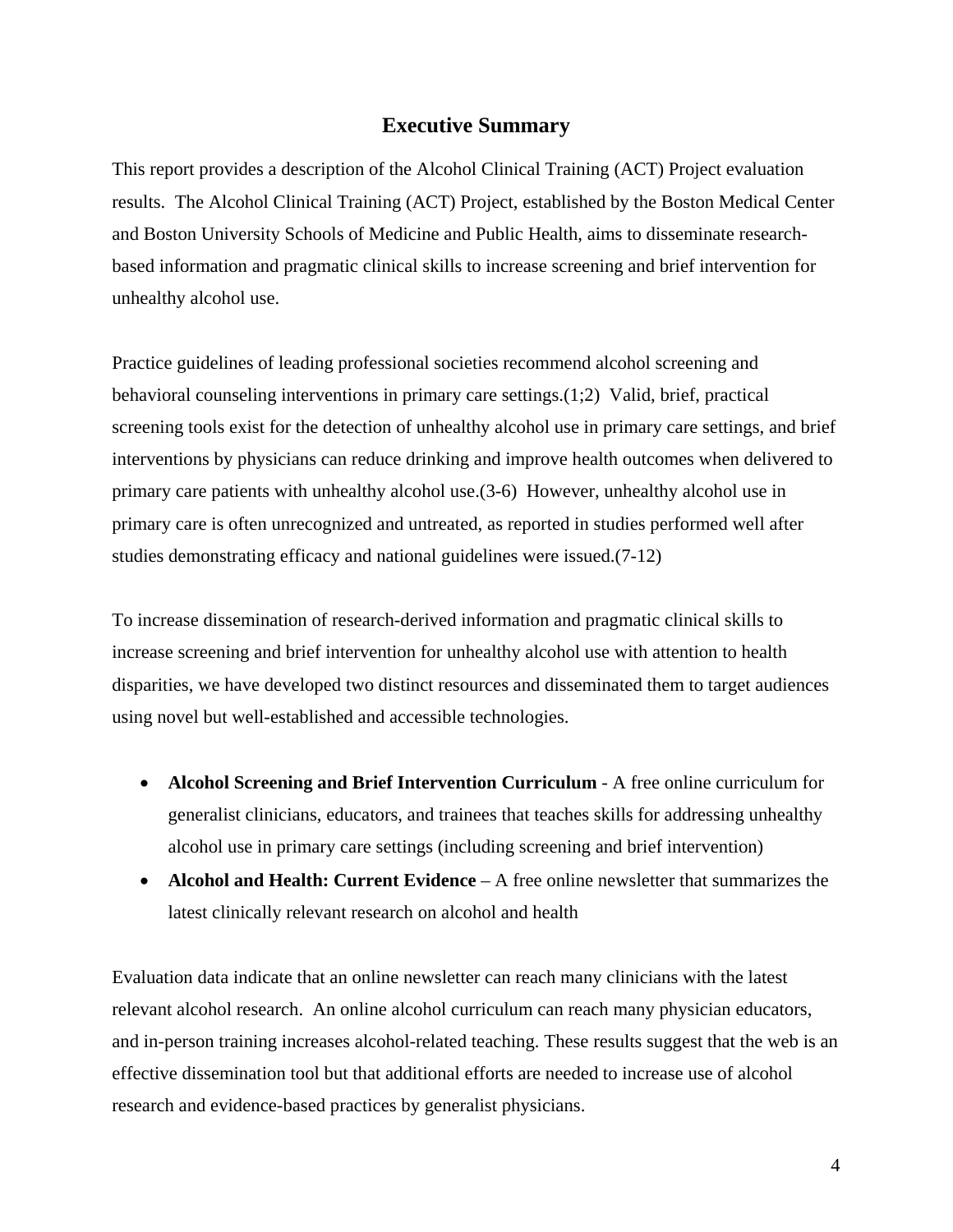## **Alcohol Screening and Brief Intervention Curriculum**

#### **Background**

The prevalence of unhealthy alcohol use is high in medical settings, in which there is an opportunity to identify unhealthy alcohol use and intervene. But physicians receive little effective education regarding unhealthy alcohol use and often fail to identify it in practice. Educational efforts about alcohol and health disparities are often separated from more mainstream medical topics and marginalized. Efforts are needed to translate existing research findings into practice. Education with effective, culturally sensitive, integrated, audience-tailored methods and materials is one necessary component for improving routine and universal medical practice in this area.

Alcohol health disparities include variations in risk for an alcohol use disorder, in recognition or diagnosis, or in treatment delivery or access, for either the alcohol problem, or for other health care because of the alcohol problem (i.e., liver transplantation). Alcohol has variable effects in different racial and ethnic groups, cultures, and affects the sexes differently. Etiologies include genetics, biologic and socio-cultural differences. Patient perception of risk and of problem use can vary. Poor physician-patient communication across cultures can decrease the effectiveness of key clinical skills such as screening and brief intervention.

#### **Description**

The Alcohol Screening and Brief Intervention Curriculum is a freely available, web-based curriculum tailored to primary care physicians. The website is designed primarily for use by generalist physician educators (e.g. those who educate other internal medicine, or family medicine, mainly resident, physicians). It addresses both unhealthy alcohol use and health disparities and delivers pragmatic clinical information to increase screening and brief intervention for unhealthy alcohol use with attention to health disparities.

The curricular goals and objectives include learners' ability to:

• Understand the importance of alcohol screening and intervention.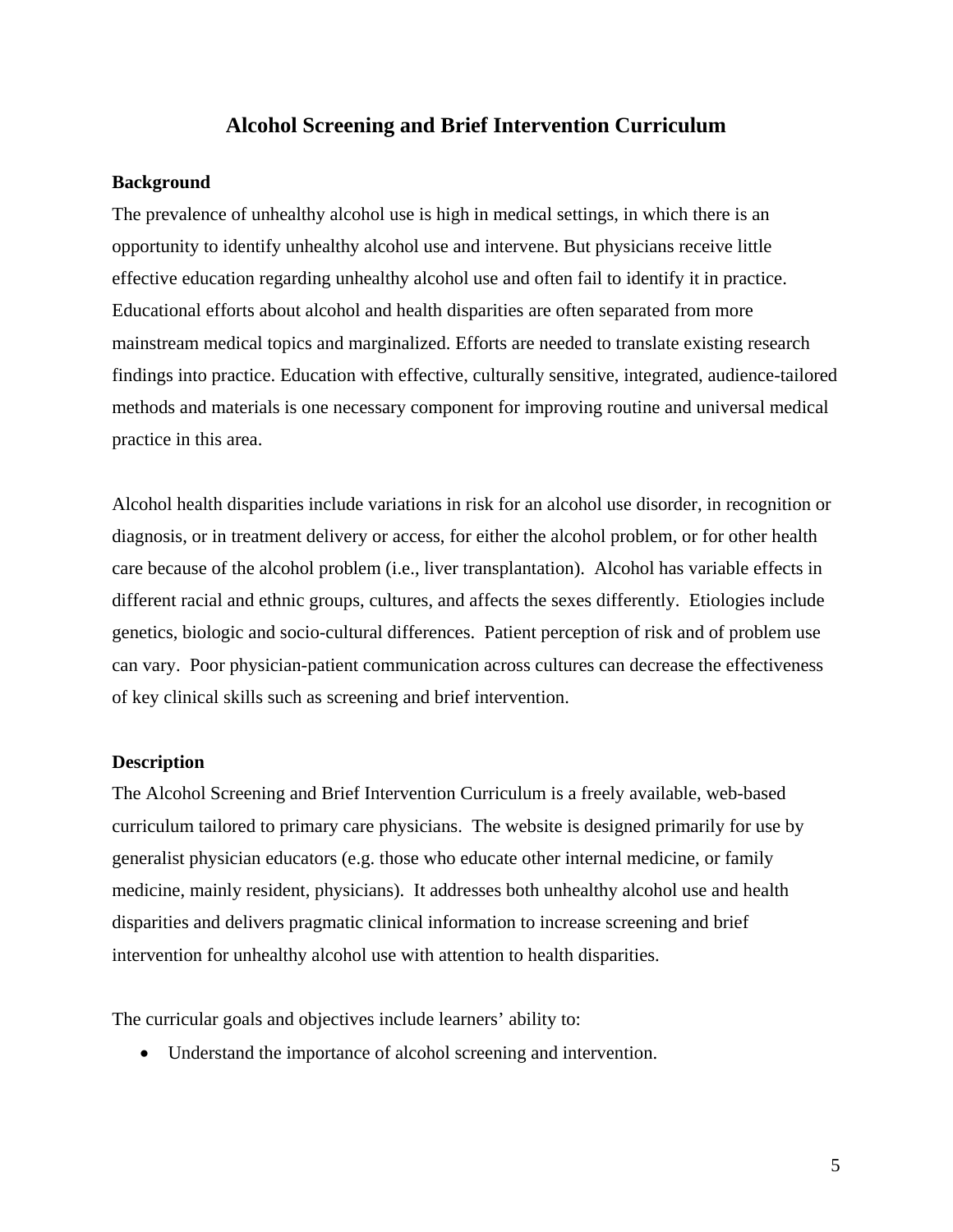- Describe and demonstrate a practical approach to screening and brief intervention for unhealthy alcohol use in medical settings with attention to cross-cultural efficacy and health disparities.
- Using a patient-centered, evidence-based approach…
	- o ASK about alcohol use
	- o ASSESS severity and readiness to change
	- o ADVISE cutting down or abstinence, and ASSIST in goal setting, and further treatment when necessary
	- o ARRANGE follow-up to monitor progress
	- o ASSURE cross-cultural efficacy by building trust through respect, eliciting patients concerns and explanatory models, mitigating power differences, and expressing empathy

The online package consists of a *Core Curriculum* and *Related Curricula*. The *Core Curriculum* focuses on skills and techniques regarding identification, assessment and intervention for the spectrum of alcohol use in primary health care settings. The curriculum includes slides with speaker notes and audio narration that neatly break into three sections around trigger videos demonstrating three cases: screening a drinker with no consequences, assessing and briefly counseling a drinker with health consequences, and assessing and briefly counseling a drinker with alcohol dependence.

The *Related Curricula* serve as supplements to the Core Curriculum to provide additional information about selected issues. First, *"*Health Disparities and Cultural Competence*"* aims to enhance primary care physicians' ability to assure cross-cultural efficacy when assessing alcohol use, advising behavior change and arranging follow-up. This curriculum includes slides with speaker notes, a trigger video, and a case for role-play. Second, the purpose of *"*Pharmacotherapy*"* is to understand the role of pharmacotherapy in the treatment of alcohol use disorders. This curriculum includes slides with speaker notes and a handout.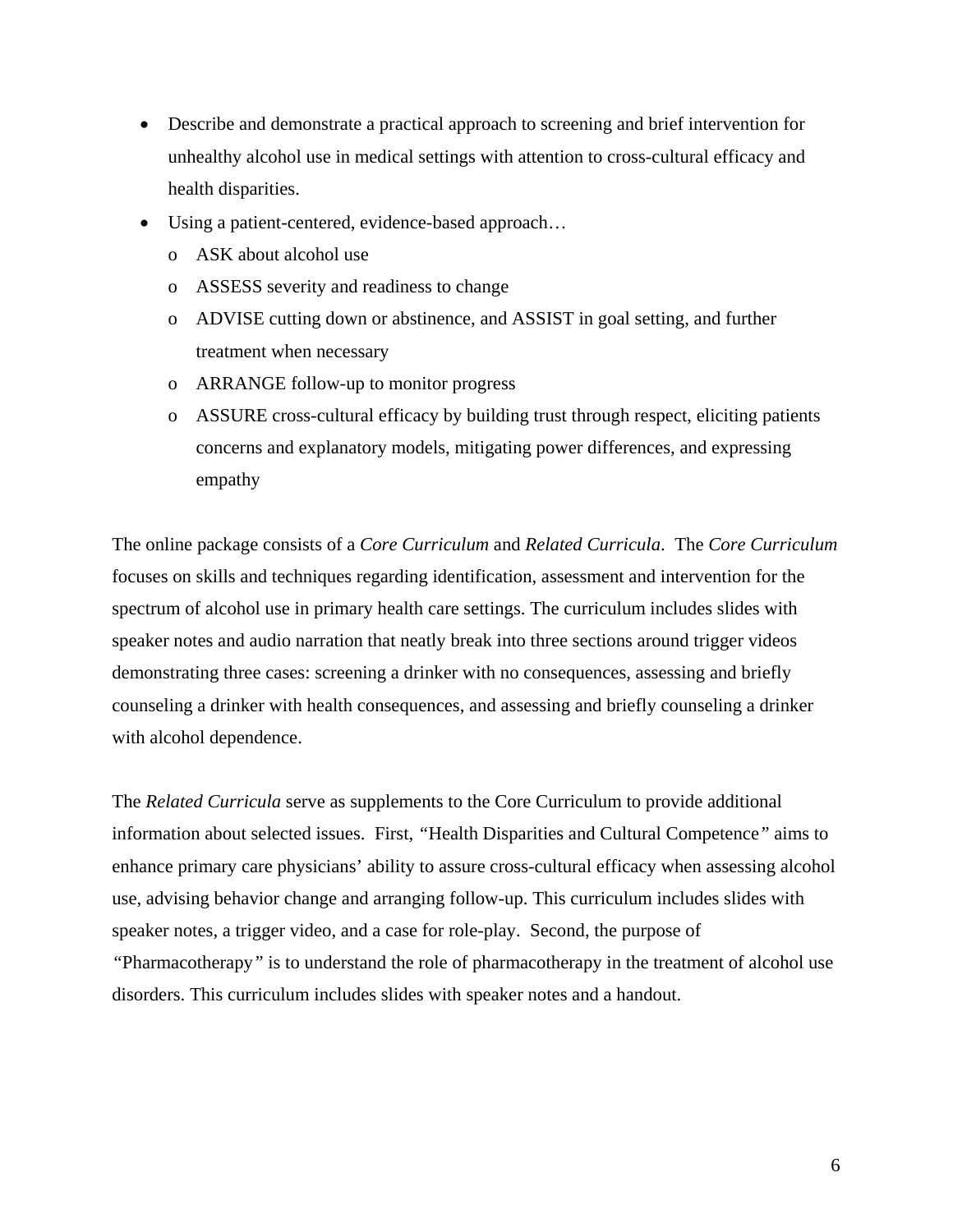#### **Formative Efforts**

#### *Curricular Development*

General Approach. The curriculum was developed with attention to adult learning principles and current guidelines for medical educators.(13;14) One of the key issues in developing a curriculum for adult learners is that they perceive the materials as particularly relevant to them. Physicians generally want to be in the position to decide whether to incorporate their new knowledge. Teachers and curricula must function more like facilitators of learning, demonstrate respect for the learner's knowledge and build on previous experience, challenge the learner to think and problem solve, incorporate the opportunity to practice new skills, teach what the learner perceives they need to know (or help change their perception), and emphasize what can be used immediately.(15) The learner must believe that the material to learn is important, relevant and possible to master.

The ACT curriculum was developed for generalist physicians, specifically general internists, for several reasons: Most outpatient visits (57% of 85 million visits in 2004) are made to general medicine/primary care.(16) Almost one-third of all persons in the US made such a visit. Almost half of office-based physician visits are to internists. (17) General internists' training in residency on unhealthy alcohol use is known to be inadequate.(18) Yet residency is a time when physicians establish their practice patterns. Another reason for targeting faculty to train resident physicians is that teaching hospitals and their outpatient clinics are known to care for a higher proportion of vulnerable populations than other hospitals.(19) The target audiences included both the faculty who would use the curriculum to train others, and the general internists being trained. In addition, as described in detail below, the ACT curriculum was made available to be viewed directly by learners on the web.

The method, medium and content of the curriculum was designed specifically for these targeted learners. This was done by incorporating clinical cases familiar to these physicians, being familiar with learning styles and formats well received by general internists in training, developing a curriculum that is flexible in its application in a jam-packed general curriculum, being easily available at no cost, and by integrating rather than separating health disparity issues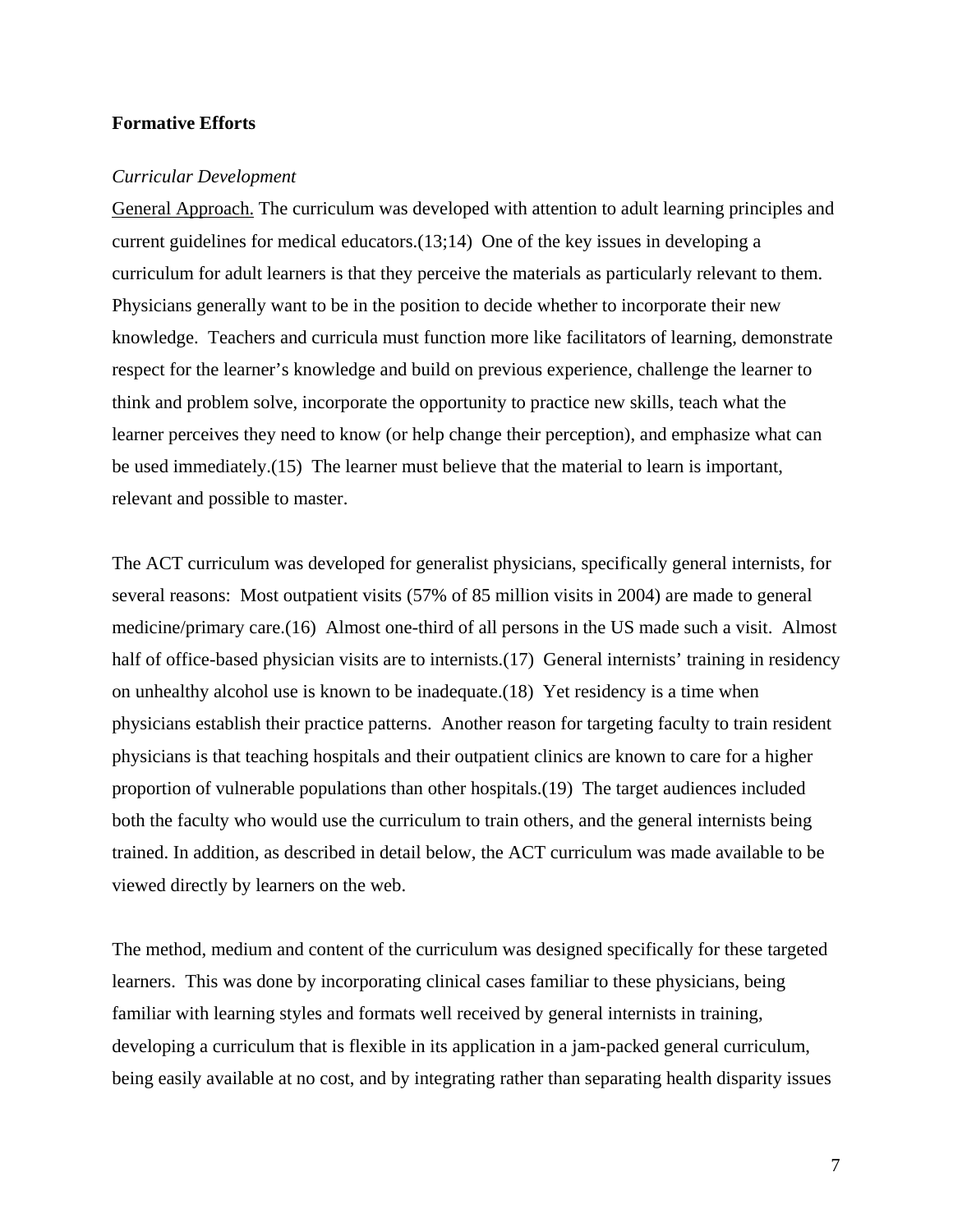(to avoid further stigmatization and marginalization of the two topics). The intent of developing and making this curriculum available was to provide faculty with materials they could take "off the shelf" and use to incorporate three hours (all at once or one hour at a time, or condensable to one hour only) of alcohol education to residents. The time required for the module varies primarily due to how much role-play, question and answer is done when implemented in each local setting. One-hour time-slots are available in physician training programs, while longer times are at a premium, and less commonly available. It is important to design a curriculum for the setting in which it will be used. Certainly, more time in the curriculum is desirable, but the availability of multi-module, long curricula has not translated into the inclusion of extensive substance abuse training in generalist residency training programs.

The curriculum was designed for use by faculty who are not alcohol experts. The medium for the curriculum is Powerpoint® slide presentations with accompanying text, and video examples of physician-patient interactions. A brief guide is available regarding how to use the role-plays in teaching. In addition, ACT Project faculty are available for consultation and live questionand-answer by faculty implementing the curriculum. Therefore, the curriculum is useable "off the shelf" by physician faculty, or with input desired by them from ACT Project Faculty as needed, ranging from e-mail or telephone questions to attendance at a national training. Resources required to implement the project included a digital video camera, video editing software, and a networked personal computer with video streaming capability, and actors for video clips.

ACT Curriculum Faculty. The developers of the curriculum include Drs. Richard Saitz, Daniel Alford, Sheila Chapman, and Jeffrey Samet, with consultation by Drs. Catherine Dubé and Robert Schadt. This group is comprised of committed and experienced clinical and research educators regarding unhealthy alcohol use and health disparities for physicians using proven and innovative methods. Prior to the launch of the ACT project, they had experience designing alcohol and cross-cultural efficacy curricula. They include active alcohol researchers; they had credibility as experts for the chosen target audience of generalist physicians; and they had been successful in publishing primary research and education articles and clinical review articles in the peer-reviewed scientific literature, including primary care publications. They had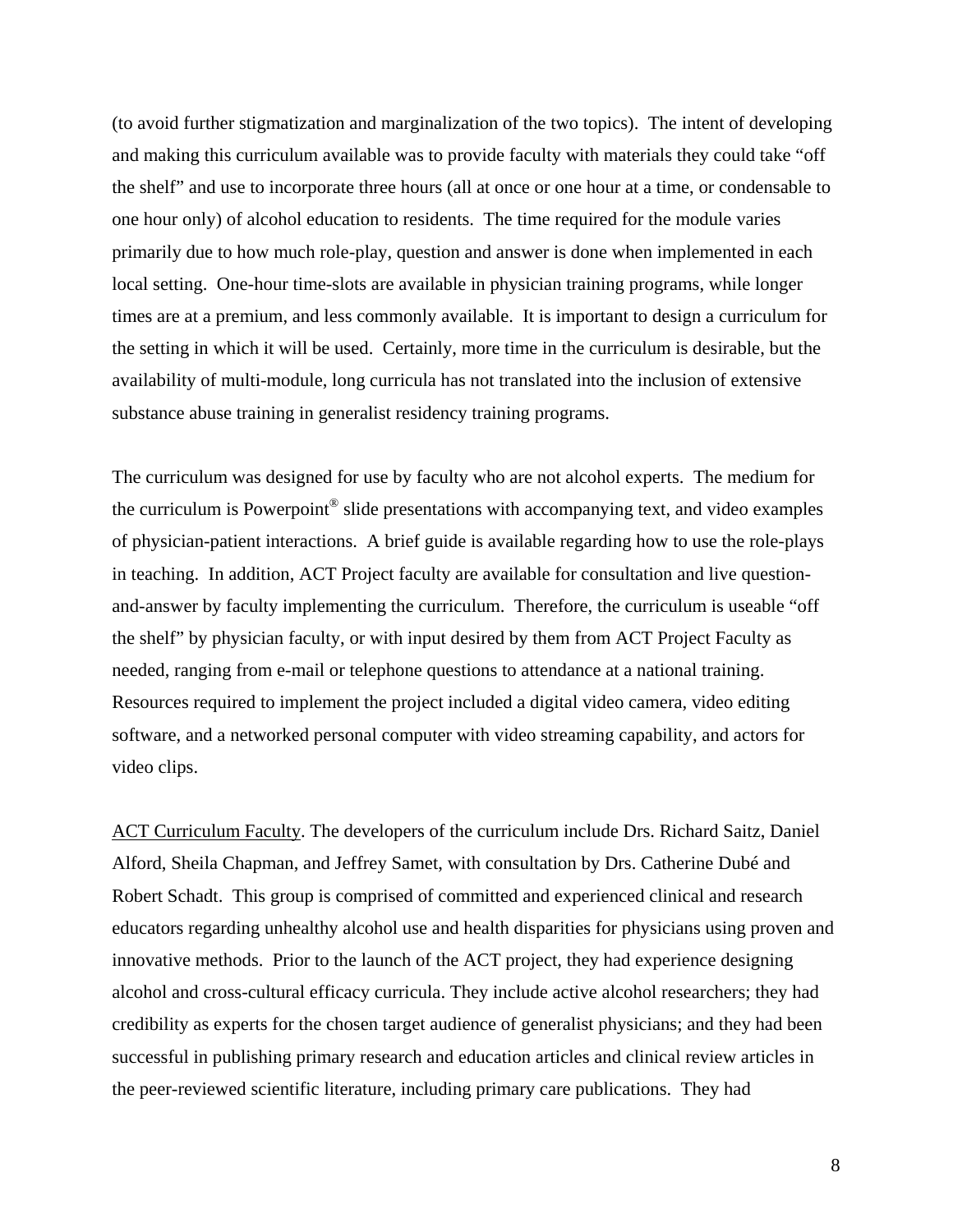successfully disseminated their work locally and nationally at professional society meetings attended by physicians, and via the Internet.

Curricular Synthesis. The screening and brief intervention materials draw heavily upon materials produced by NIAAA—the curriculum *Training Physicians in Techniques for Alcohol Screening and Brief Intervention,* and an accompanying guide to educating physicians to implement the 2003 *Physicians' Guide to Helping Patients Who Drink Too Much: A Clinician's Guide*. We specifically and purposefully chose NOT to create a separate curricular module on health disparities, minority health or cross-cultural issues. Separating that curricular content would have made it more likely to be viewed as a separate and distinct area, likely to be skipped or not used. We chose to integrate this information with the alcohol curriculum so that it forms one complete integrated package. We did this recognizing that these are separate academic areas and scientific bodies of knowledge. We also chose NOT to provide detailed information on the norms and issues of importance to particular ethnic and minority groups to avoid fostering stereotypes and assumptions. We do not want learners to believe that they can memorize information about an ethnic group in order to be effective across cultures. We did however include information on the epidemiology of alcohol use and problems by ethnic, gender and income groups.

The NIAAA training guide available in 2003 included a slide-based lecture and small group case discussion/role plays. The NIAAA training lecture includes the following general areas: why primary care physicians should be involved with helping patients with unhealthy alcohol use, data on alcohol consequences, and the NIAAA Physicians' Guide approach to screening, lowrisk drinking, assessment, and brief intervention. The training guide includes cases that can be a part of the training, time-permitting. The cases are for role-play of screening followed by group discussion of advice to be given.

Alcohol issues. The ACT curriculum modified the 2003 (and subsequently updated 2007 (20)) NIAAA materials to improve the applicability of the training to its intended audience and integrate health disparity issues. First, we added research findings to the beginning of the presentation that show the evidence that brief screening tests are valid, that brief intervention is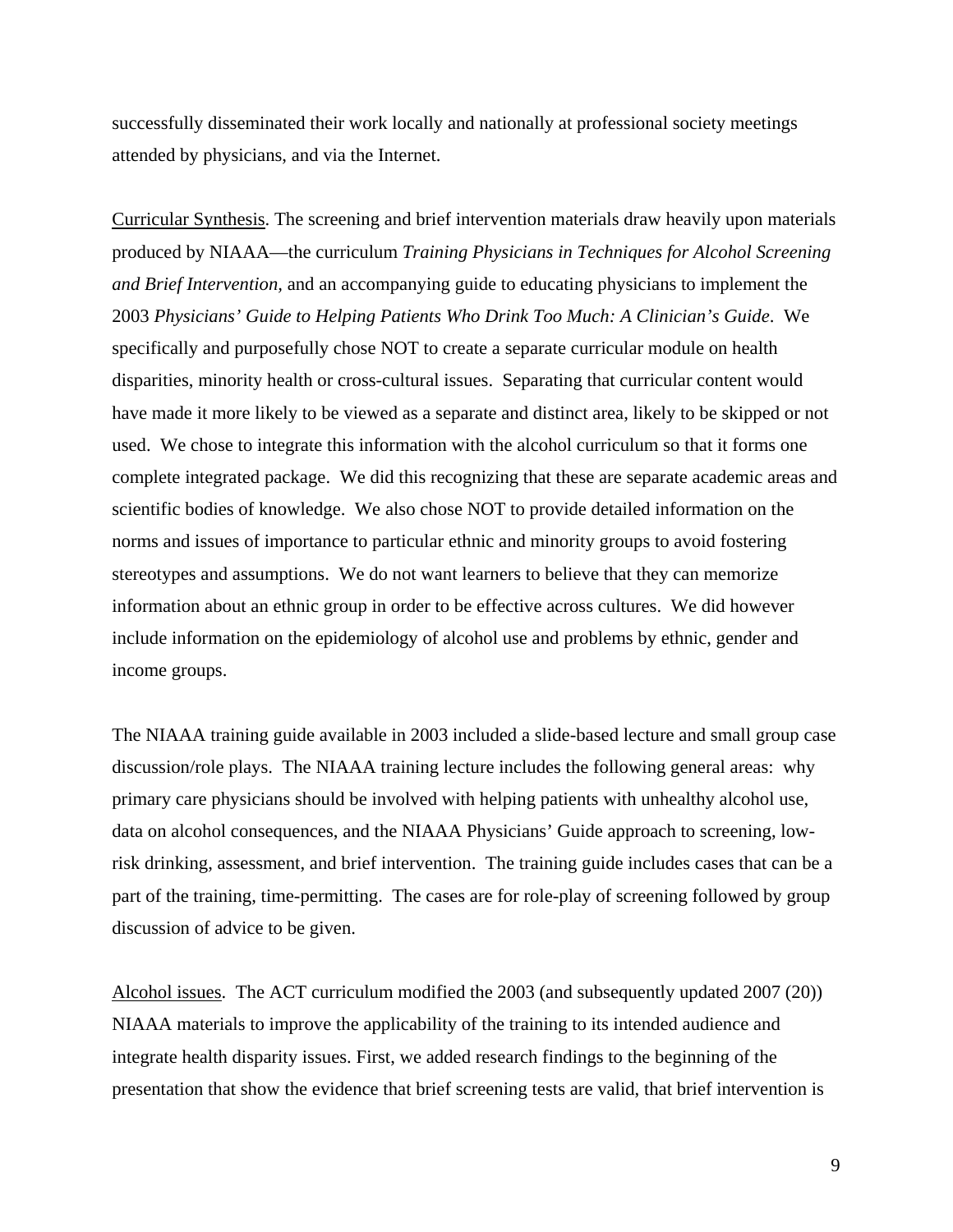effective, and that physicians often miss the diagnosis unless a universal screening strategy is used. Evidence (and guidelines issued by national professional organizations respected by the physician in a particular specialty) helps convince physicians of the utility of adding a task to already busy patient care encounters. Evidence that brief screens exist and are valid supports that end too. Similarly, evidence regarding brief intervention success was added with some detail regarding the content and mechanics of these proven methods.

One challenge in the field of alcohol screening and intervention has been that discussions about alcohol are more complex than those about another substance commonly addressed in primary care settings, tobacco. The act of smoking is dichotomous and because there is no safe level of use, intervention aimed at abstinence is the main approach. As is clear from the research literature and algorithms in the *Physicians' Guide*, alcohol is more complicated. Some persons can drink safely. Some may benefit from low risk drinking. The amounts associated with safe and even healthy drinking are very close to the amounts at which long-term consequences can be detected. Physician-learners must balance information about negative consequences of alcohol use and possible benefits. And patients and physicians may not recognize alcohol consequences. As a result screening, assessment and intervention for unhealthy alcohol use is much more complex. Presentations that focus exclusively on consequences may be seen as "biased" by physician-learners who are aware of the extensive literature of alcohol's potential benefits. To address these issues, the ACT curriculum includes research data on the short-term consequences of binge drinking, and a presentation based on the distinction between safe and hazardous (risky) drinking, and the differences between risky drinking amounts, drinking with early or few consequences, and alcohol abuse and dependence.

The ACT curriculum also adds a brief section on the assessment of readiness to change and a stage-of-change-based approach (with specific sample language) to the brief intervention. This section is closely linked to cases for role-play. The section on brief intervention was expanded to include alcohol specialty consultation or referral to specialty treatment when indicated and accepted, and a brief exposure to pharmacotherapy options in the context of psychosocial therapy.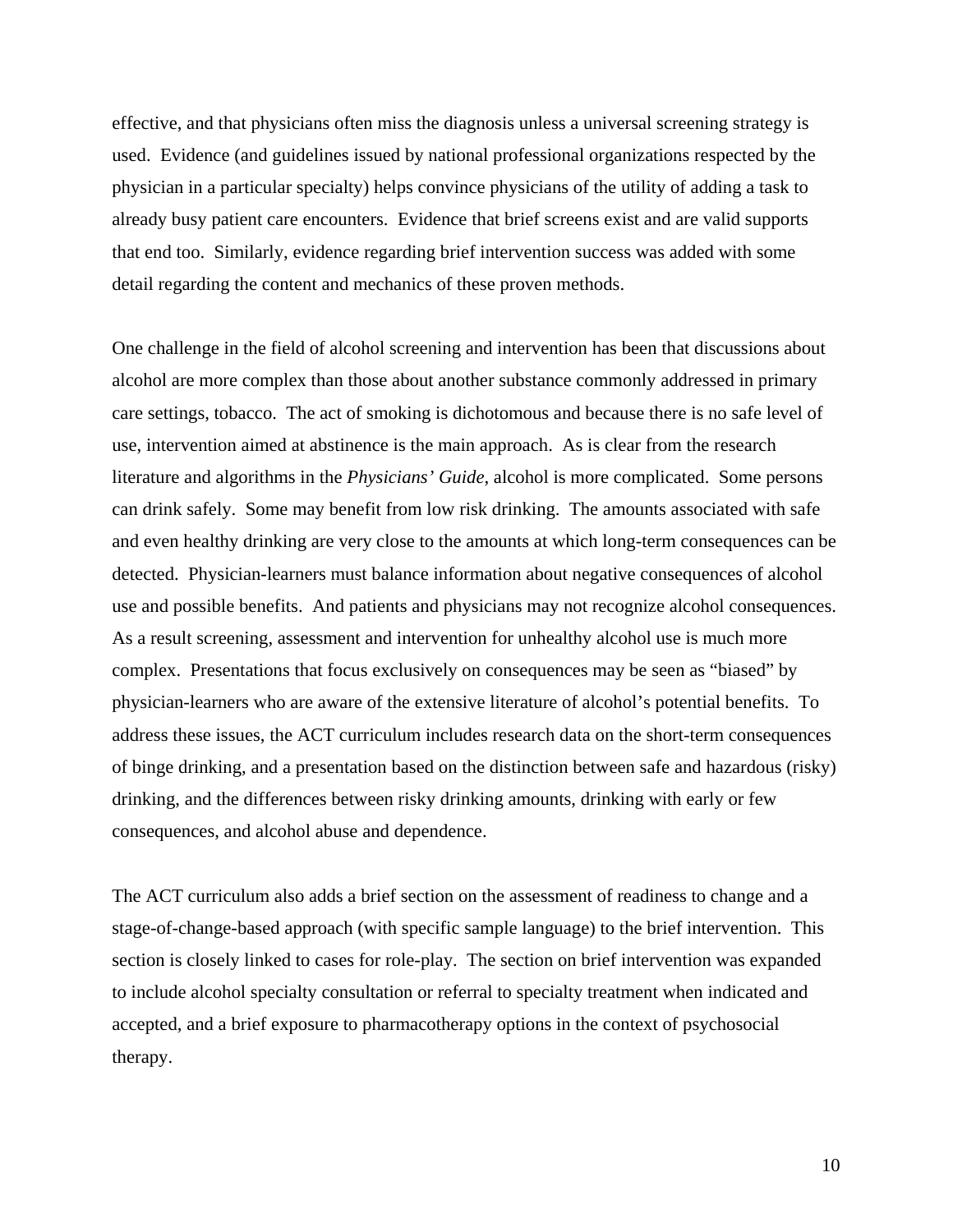The cases in the NIAAA training guide were replaced. Two major modifications were made. First, rather than use the cases for screening followed by a group discussion of what advice to give, the emphasis was shifted to focus the case role-play on skills building around what to do with the results of screening—i.e. the content of a brief intervention tailored to the patient's screening responses. The approach to the brief intervention is based on the principles of motivational interviewing and the stages of change. Three cases were developed that address risky drinking, problem drinking/abuse, and alcohol dependence. Faculty physician trainers and physician-learners are able to select from these cases as needed and as time allows. The second modification of the cases addresses health disparities (see below). The cases also form the basis for video clips of patient-physician interactions demonstrating screening and brief intervention, which can be used as "trigger" tapes along with the slides and role-plays. The video interactions serve as departure points for discussion, and demonstrate key skills. These skills include: screening, assessment, brief intervention, communication, empathy, understanding of the patient's perception of illness, challenging physician assumptions, negotiation of treatment plans, and overcoming barriers to trust, among others.

Health disparities. Health disparities are addressed in the ACT curriculum in an integrated fashion, as previously discussed, based on effective patient-centered interviewing techniques, and anthropologic and cross-cultural research. Health disparities addressed in the curriculum (in addition to disparities because of unhealthy alcohol use per se) include race, gender, ethnicity, culture, and social and economic context (age, income, sexual preference, education). The epidemiology of unhealthy alcohol use by group is addressed with emphasis on breaking stereotypes. It is noted that improving cross-cultural efficacy may lead to better health outcomes, thereby lessening health disparities.

The introductory segment of the presentation includes evidence that physicians identify unhealthy alcohol use preferentially based on stereotypes and therefore often miss diagnosing alcoholism. This evidence supports the notion, and the national recommendation (2) that all adults be screened for unhealthy alcohol use (universal rather than targeted screening based on a risk factor or patient characteristic, assumed or real). Evidence is also presented supporting the efficacy of a patient-centered but directive counseling style that can be used in primary care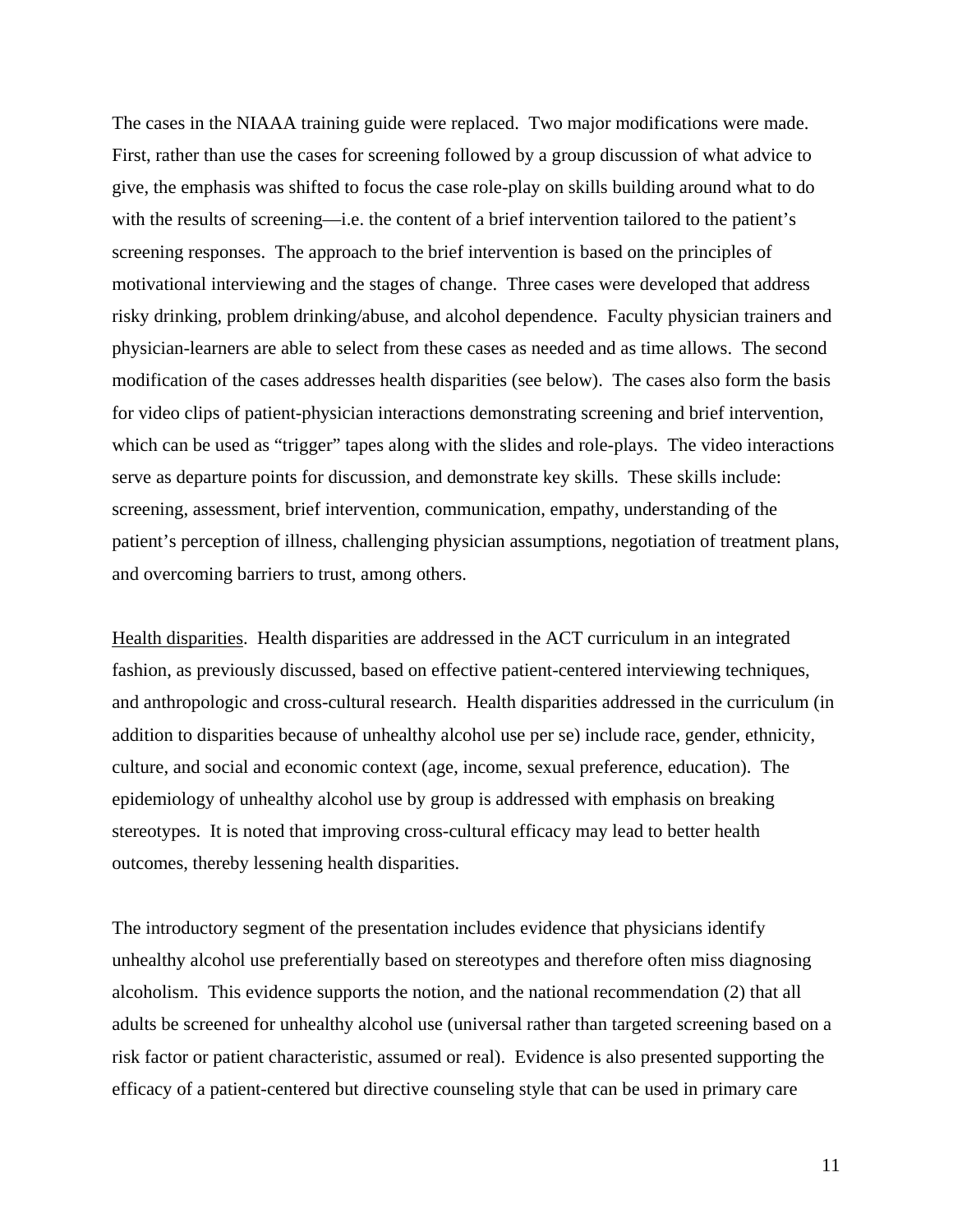settings—motivational interviewing. This interviewing approach requires assessing and understanding the patient's view, an essential feature of efficacious cross-cultural primary medical care.

In addressing the definitions of alcohol use disorders, it was important to teach physicians selfawareness: to recognize their own cultural outlook, assumptions about others, and the fact that as humans, these perspectives limit us all. The curriculum includes specific skills training for empathy, respect and partnership with those whose perspectives the learner may not share or even understand.

The brief intervention portion of the materials includes practical suggestions on how to implement screening and brief intervention in a manner that has cross-cultural efficacy. For example, one of the keys to a successful brief intervention is the eliciting and welcoming of the patient's point of view on, and expectations of drinking (what is a drink? what is normal drinking?).

The cross-cultural efficacy content was derived from a model (21) and curricular approach (22) that has been published in the internal medicine literature, and is therefore more likely to be used by internists. These models provided the basis for a mnemonic that summarizes the knowledge, attitudes and skills relevant to addressing racial, socioeconomic and ethnic barriers in patient care encounters—RESPECT. R=Respect, an attitude towards patients demonstrated by both verbal and non-verbal communication. E=Explanatory model, the physician's and patient's points of view about their illness. S=Socio-cultural context, their class, education, race, ethnicity, gender, norms, preferences and many others, that influence how patients view health problems and risks. P=Power, the need to recognize its differences between doctor and patient. E=Empathy, making certain the patient feels understood and cared for. C=Concerns and fears, which must be elicited from patients. T=Therapeutic alliance and trust, necessary conditions for any successful patient-physician encounter and for negotiating explanatory models and treatment plans.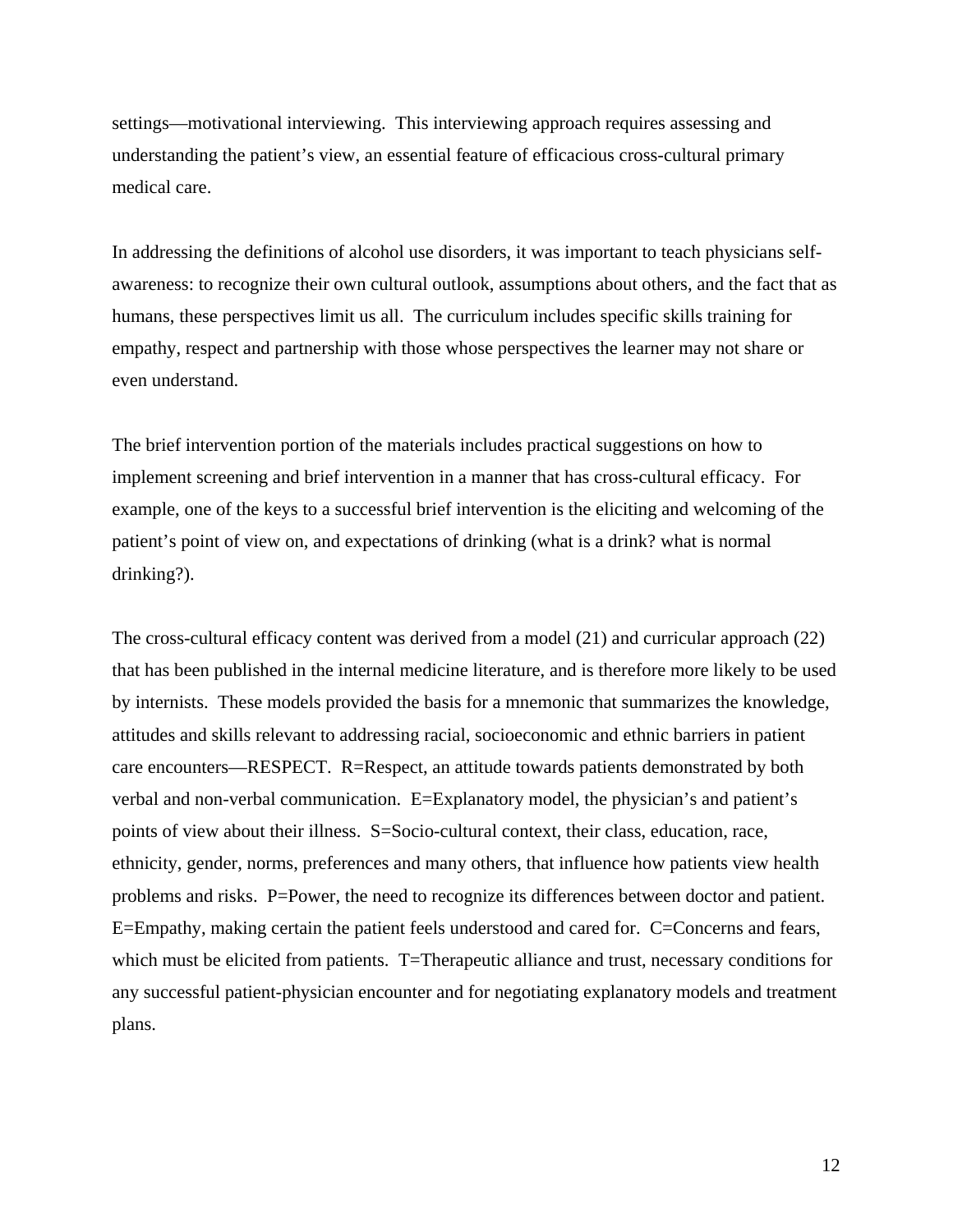The intent is that the cross-cultural efficacy approach be practiced during the associated roleplays. The main task is to understand a variety of explanatory models for alcohol use. For example, a patient may view alcohol as a beverage, while the physician views it as a drug. In fact, regardless of culture, patients in the precontemplation stage of readiness to change alcohol use generally have a different explanatory model for their use than the physician—the patient thinks they have no problem; the physician disagrees. The essential skills in this cross-cultural efficacy approach include three steps: 1) eliciting and understanding the meaning of the patient's alcohol use, and how they view problem use (as applicable), 2) a social context "review of systems" to help physicians understand the context of alcohol use, and 3) a negotiation of explanatory models between patient and physician to identify areas of agreement and discrepancy in how the patient and physician understand the drinking behavior, and to identify priorities for action. Attention will also be drawn to the fact that assumptions about the physician-patient relationship may need to be open to question. For example, a patient-centered approach may discover that a patient prefers a prescriptive approach to their health care by the physician, or quite the opposite. Examples of how differences between patient and physician understanding can interfere with alcohol screening and brief intervention are included.

The cases for the role-plays all involve cross-cultural challenges in screening and brief intervention. Race or ethnicity is specifically mentioned so that the learner needs to consider the approach to screening. Cases include differing patient beliefs and explanatory models about safe and harmful drinking amounts, about what constitutes a drink, about the susceptibility to problems, and about alcohol as a voluntary or moral problem versus a more biomedical understanding.

#### Curricular Outline.

- 1. Selected health consequences of alcohol use
- 2. The spectrum of alcohol use: safe/healthy vs. risky, and abuse/dependence
- 3. Epidemiology of alcohol use and problems; socioeconomic and racial, ethnic and gender variability
- 4. Unhealthy alcohol use often missed, and missed differentially based on race/ethnicity/gender/socioeconomic status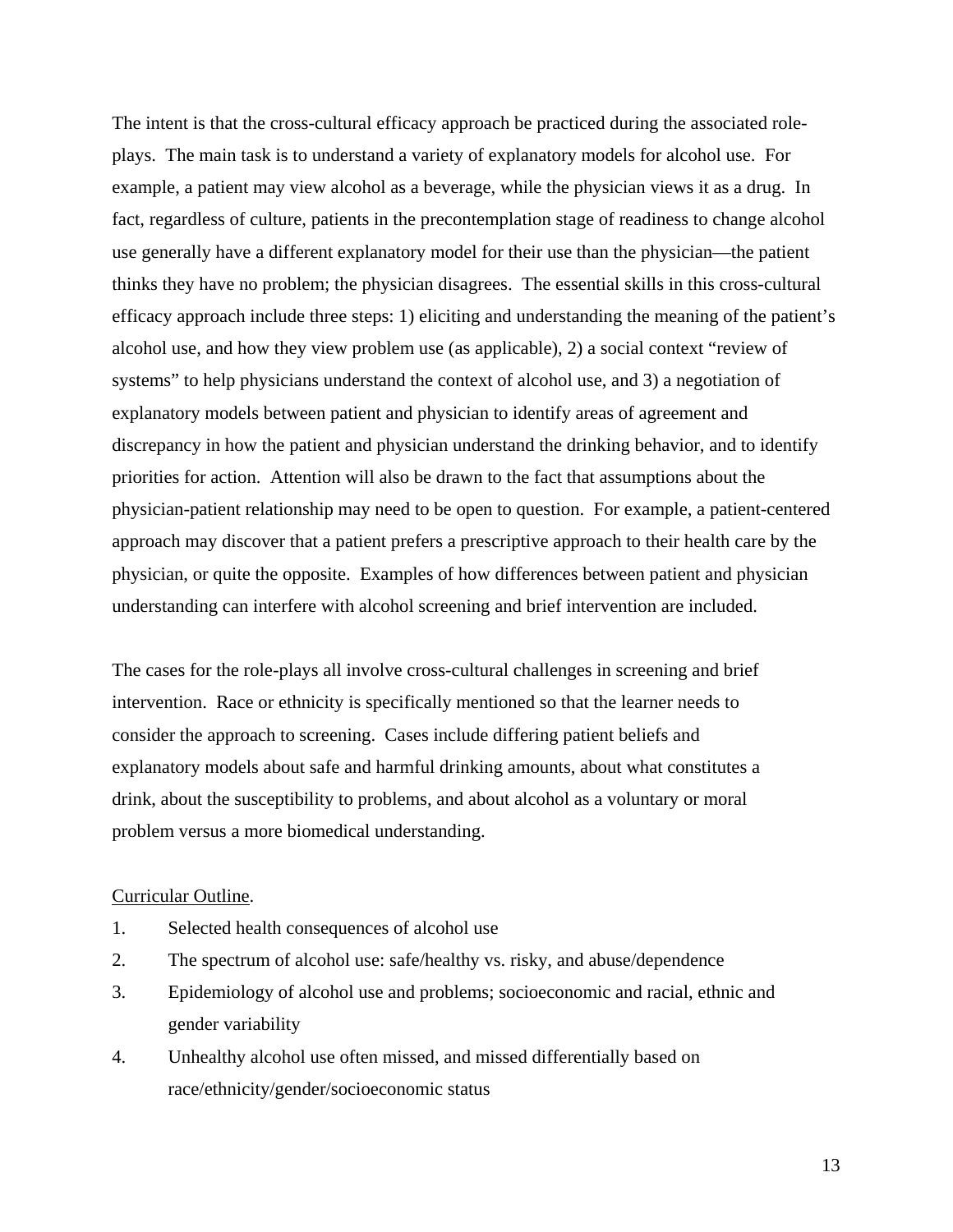- 5. Effects of physician culture on doctor-patient communication screening, assessment and intervention
- 6. Screening:
	- Evidence regarding screening tools
	- Racial, ethnic, age and gender variability in screening tool validity
	- How to screen for unhealthy alcohol use
	- Assessment of severity after screening
	- Readiness to change assessment

## 7. Brief Intervention:

- Evidence of efficacy
- Description of components
- Cross-cultural efficacy in the care of unhealthy alcohol use (includes eliciting patient's explanatory model)
- Brief intervention for unhealthy alcohol use (including role-play cases)
- Stage-based approaches (with specific statements that can be made in counseling)
- Specialty consultation or referral
- Pharmacotherapy in the context of psychosocial treatment

#### *Formative Testing and Evaluation Methods*

The curriculum was pilot tested in the following three groups of physicians for the purpose of making revisions to the curriculum based on input from learners in real practice settings caring for diverse (economically and culturally) patient populations.

• Primary Care Internal Medical Residents. On February 20, 2004, the curriculum was presented in a 2½-hour seminar as part of an existing series in the Primary Care Internal Medicine Residency Training Program to 11 residents in internal medicine at Boston Medical Center (BMC). Pre- and post-tests were administered and qualitative feedback was solicited.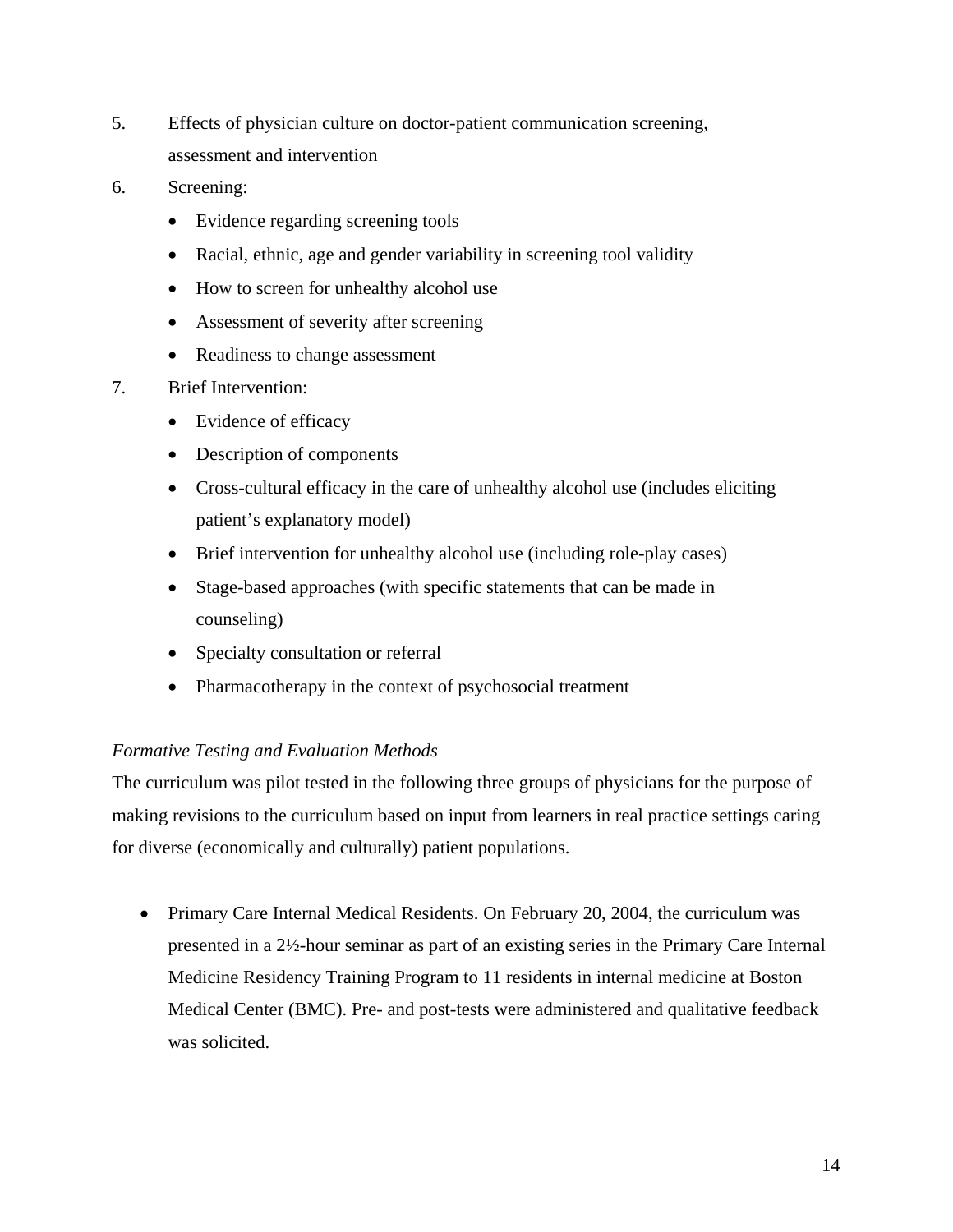- Primary Care Residency Program Faculty. On March 31, 2004, the curriculum was presented in a 1-hour session for 15 BMC primary care residency program faculty. Qualitative feedback was solicited from attendees.
- Primary Care Physicians. On October 19, 2004, the curriculum was tested in one half-day session for 30 practicing primary care physicians in the BMC Health Net Plan (HNP). The Plan facilitated the recruitment of physicians caring for minority patients to participate in the pilot, in part because they care for many minority and underserved patients, and in part because minority patients are known to be disproportionately served by minority physicians. Pre- and post-tests were administered.

#### **Implementation**

#### *Making the Curriculum Available on the Internet*

After producing a quality curriculum, we posted the ACT curriculum and materials on the Internet to make it more likely to be used. All curricular materials were posted on the Boston University Medical Center (BUMC) Clinical Addiction Research and Education website at www.actproject.org and are available free of charge. To access the materials, software that is essentially ubiquitous amongst physician faculty (or free on the Internet) is needed: Powerpoint®, a web browser (such as Internet Explorer® or Netscape Navigator®), and RealPlayer® or Windows Media Player<sup>®</sup> (for video). Contact information for faculty consultation is also posted at this site.

#### *Training the Trainers Nationwide*

Overview. Many curricula are developed and tested but not effectively disseminated. As a result they are not implemented with learners. In addition to the quality and content of the curriculum, it is also essential to address accessibility, ease of use, appropriateness for the targeted learners and availability of role models using the curriculum. The ACT Project has identified and trained key faculty nationwide in the use of the ACT curriculum. The secondary purpose of the training is to provide alcohol and health disparity content in person to interested faculty. However, the primary purpose is to facilitate the dissemination of the ACT curriculum to faculty in residency training programs nationwide. To that end, the ACT Project has introduced key faculty to the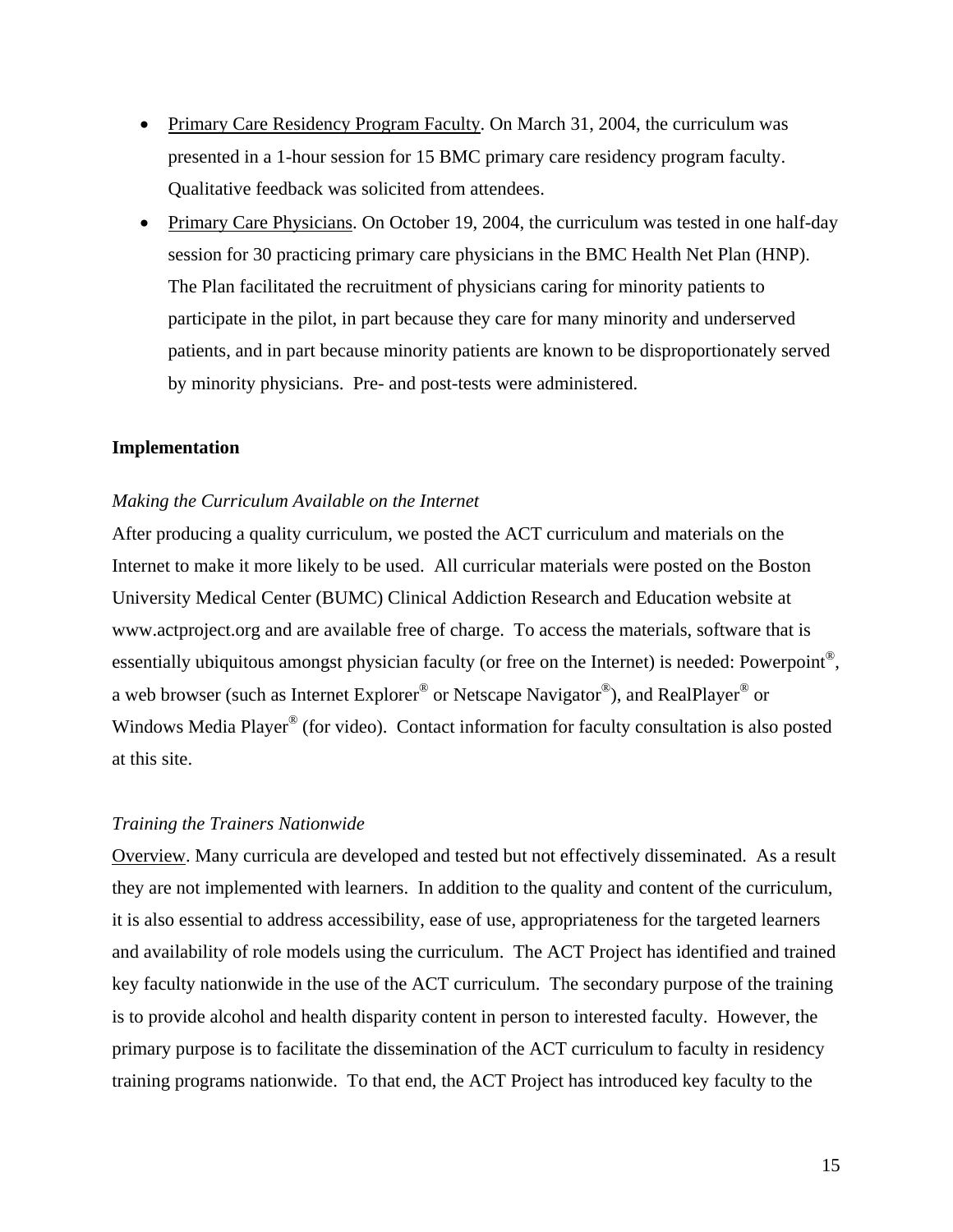curriculum in an accepted academic forum, where faculty were able to interact with the developers of the curriculum and ask questions.

The ACT Project has conducted faculty development workshops in the use of the ACT curriculum twice each year as a component of or at least linked with three national meetings of the key professional organizations, the Society of General Internal Medicine (SGIM) and the American College of Physicians-American Society of Internal Medicine (ACP), and the Association for Medical Education and Research in Substance Abuse (AMERSA). The budget for this component was developed to support a minimum of 20 trainees at each workshop.

#### Trainings.

- AMERSA, November 2004 Drs. Saitz, Alford, and Chapman conducted a 2-hour workshop for 11 substance abuse experts. Post-workshop tests were administered to participants.
- SGIM Regional, March 2005 Dr. Daniel Alford and Ms. Naomi Freedner conducted a 1.5-hour workshop to 3 general internists with an interest in alcohol. Post-workshop tests were administered to participants.
- ACP, April 2005 Drs. Saitz and Alford presented a 3-hour Pre-Course to 20 physician educators. To encourage workshop attendance, the Project provided each attendee with \$500 in the form of an honorarium or reimbursement for travel expenses. A time-series quasi-experimental evaluation was implemented.
- SGIM, April 2006 Drs. Daniel Alford and Peter Smith and Ms. Jessica Richardson conducted a 1.5-hour workshop for 11 general internists. Post-workshop tests were administered to participants.
- ACP, April 2006 Drs. Saitz, Alford, and Chapman presented two 1.5-hour workshops to groups of 22 and 15 physician educators. Post-workshop evaluations were administered to participants.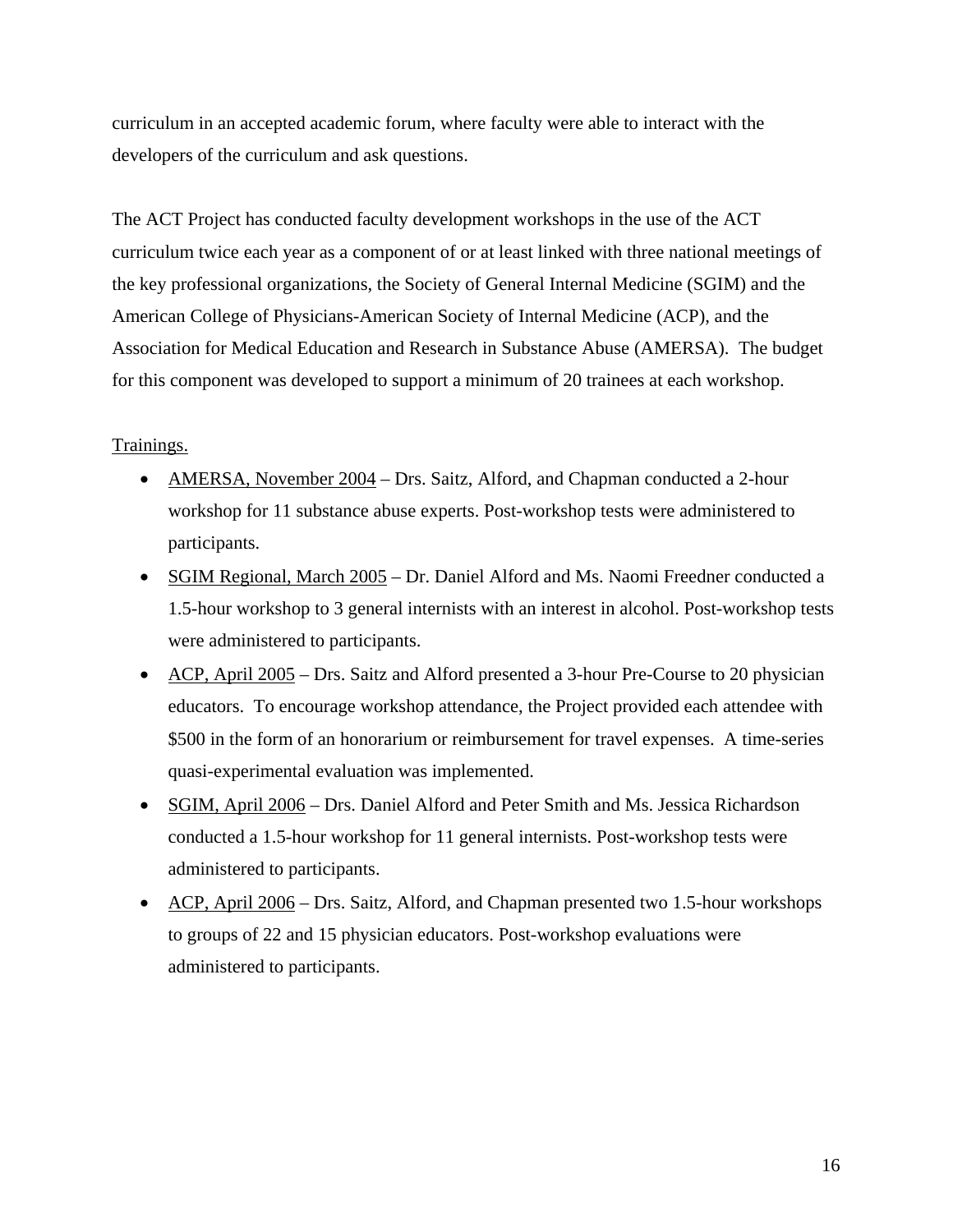## **Curriculum Evaluation**

## *Formative Evaluation Results*

For the purpose of making revisions to the curriculum based on input from learners in real practice settings caring for diverse (economically and culturally) patient populations, evaluations were conducted for each of the three pilot studies described above. Results include:

## Primary Care Internal Medical Residents (N=11).

- Qualitative Comments
	- $\circ$  Case 2 & 3 patient debriefs were less helpful; participants felt they already knew everything that was confessed in the debrief. Case 1 debrief was more interesting because they got information they wouldn't have been privy to otherwise.
	- o Some participants felt the first video was unnecessary; they all know a bad physician/patient interaction. Others felt that even though they know it, it's still a good reminder.
	- o Several people thought the first case was too long
		- **Too much information on screening questions and CAGE**
		- Case for universal screening was belabored
	- o Several of the PowerPoint slides were too wordy; consider revising some slides to mirror the NIAAA pocket-sized pamphlet included with the Clinician's Guide.
- Pre/Post Changes
	- o Beliefs: already fairly high, not much room for change
	- o Confidence: increased in a) assuring patients they were understood, and b) eliciting patient health beliefs
	- o Intention: no change. Of note is that intention to use the CAGE is high at both timepoints, though current use of the CAGE was low (2.8).

Primary Care Residency Program Faculty (N=15).

Qualitative comments/questions:

• What is the effect of non first-degree relatives on risk for developing unhealthy alcohol use?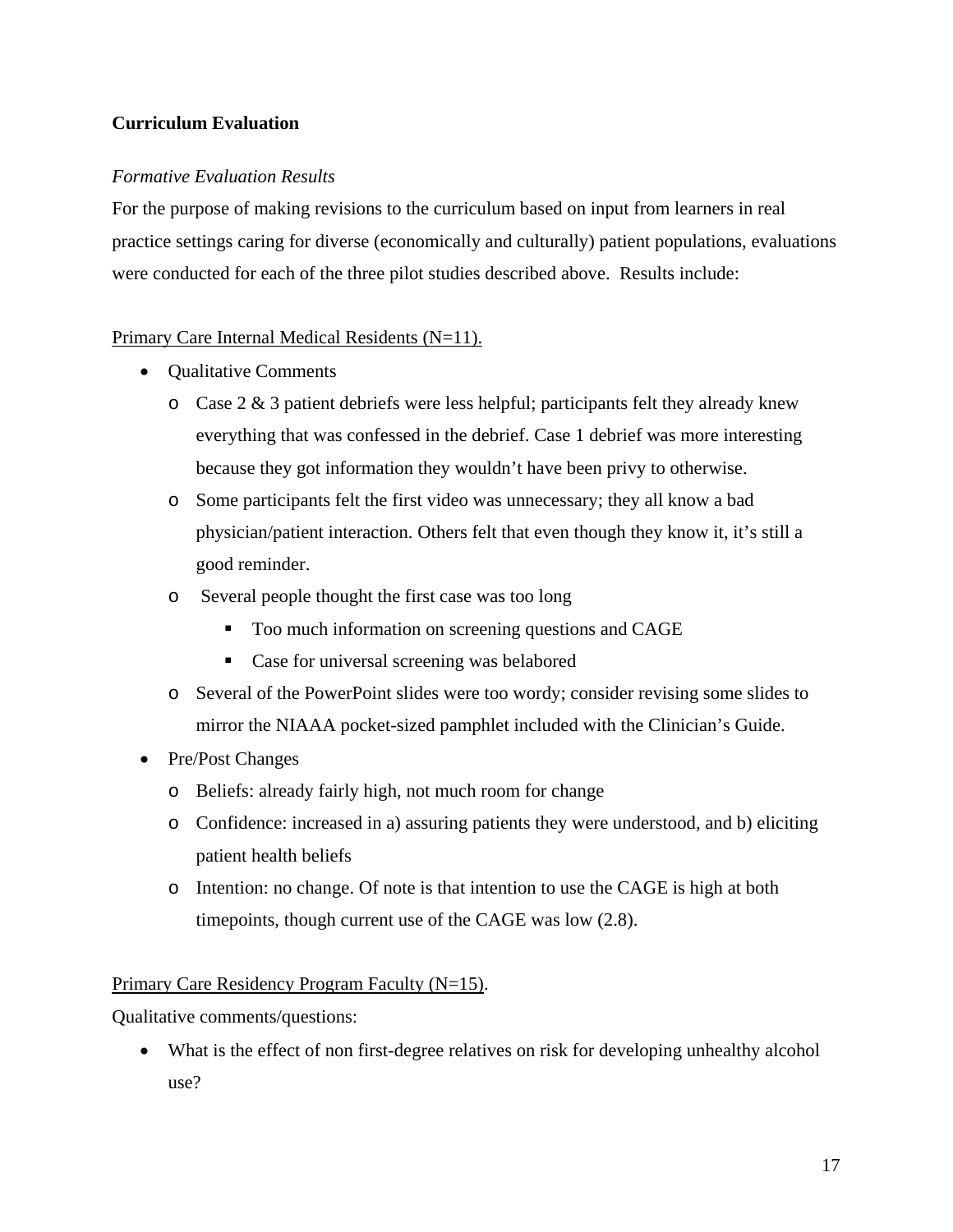- Is there any data on the efficacy of self- assessments (ACASI, etc.) for risky drinking?
- Are there mechanisms for interactivity with web-based curriculum use?
- Possibility of an audio overlay for the web module
- Integrate more information about precontemplation/denial. Perhaps another case? A few comments that most patients are in this stage. Some discussion about emphasizing the point that through physician skill building, physician-patient interactions are more likely to move beyond denial. Include the point that readiness is also a quality of the physician; when they are more skilled, both the perception of denial and an actual response of denial may be less prevalent
- Include elderly patients in health disparities information
- Patient-centered and cross-cultural are trigger words. Additionally, curriculum isn't truly patient centered
- Emphasize more to the learner how difficult assessment/BI is. Discuss barriers more
- Case 1: too slick, too bogus (person commenting said while watching he though there was no way this patient didn't have a drinking problem). Will audience feel they were tricked? Consider inserting commentary about what the physician did wrong/could have done differently.
- Worry that the general public will not be comfortable using an entire presentation/curriculum that is someone else's work, despite that being its purpose. Present more as a toolbox? Teachers can choose the pieces they want.
- Reduce video time, especially case 2 and 3 (not sure what video clips were specifically being referred to).
- Good content, well-structured
- Include data on % of patients in precontemplation
- Baer: 2x2 table on confidence/readiness. Include as a concept?

## Primary Care Physicians (N=30).

- Demographics
	- o Male 68%
	- o Mean age: 47
	- o Ethnicity/Race: Hispanic 0%, White 71%, Asian 21%, Black 7%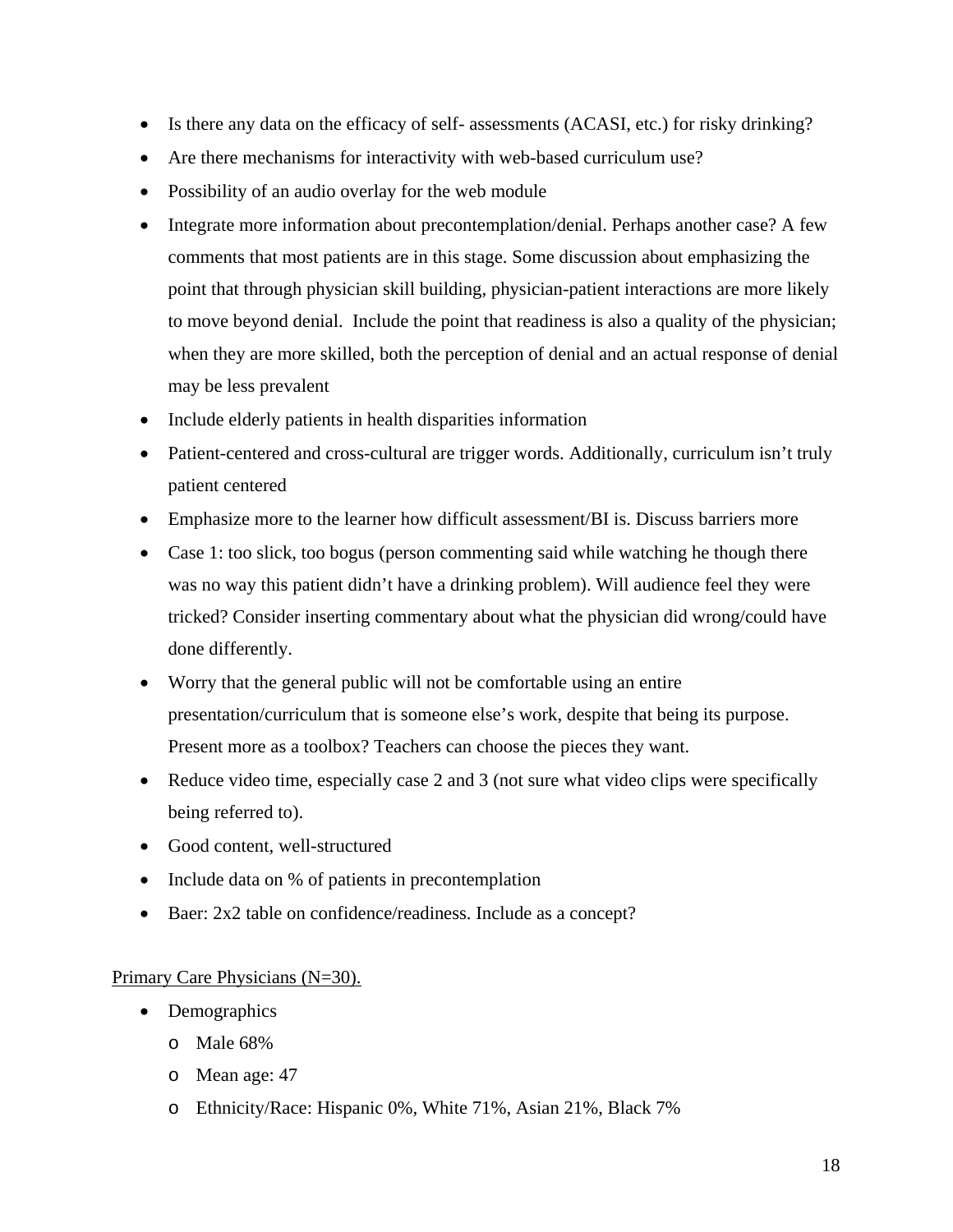- o Non-US born: 43%
- o Parents non-US born: 46%
- o English first language: 68%
- o Fluent in language other than English: 50%
- o Year residency completed (mean): 1991
- o Type of Practice: Small group 39%, Large group 29%, Academic hospital 18%, Solo practice 14%
- Knowledge
	- o Risky drinking limits--Average drinks/week Percent responding correctly
		- For men:  $Pre=32\%$ :  $Post=90\%$
		- For women:  $Pre=36\%$ :  $Post=77\%$
	- o Risky drinking limits--Maximum drinks/occasion Percent responding correctly
		- For men:  $Pre=7\%$ ;  $Post=93\%$
		- For women: Pre=21%; Post=73%
	- o CAGE Acronym Percent responding correctly: Pre=29%; Post=77%
	- o Scenarios Percent responding correctly

| Scenario 1      | Pre test             | Post test            |
|-----------------|----------------------|----------------------|
| Drinking goal   | 75                   | 90                   |
| Diagnosis       | 96                   | 97                   |
| Stage of change | Action: 32; cont: 61 | Action: 57; cont: 40 |
| Scenario 2      |                      |                      |
| Drinking goal   | Cut/abstain: 46      | Cut/abstain: 43      |
|                 | <b>Cut: 29</b>       | Cut: 47              |
|                 | Abstain: 25          | Abstain: 10          |
| Diagnosis       | 82                   | 73                   |
| Stage of change | 96                   | 90                   |

- o Current Practice (pre-test only) As with the residents, physicians rarely or sometimes use the CAGE to screen. This item was markedly lower than other current practice items.
- o Beliefs Little change in beliefs, except decrease in response to the question: "I am not interested in patients' explanations and excuses for drinking at unhealthy levels"
- o Confidence Confidence increased on 4/7 questions
- o Intentions Little change in intentions, except in response to: "Assuring patients that they are understood."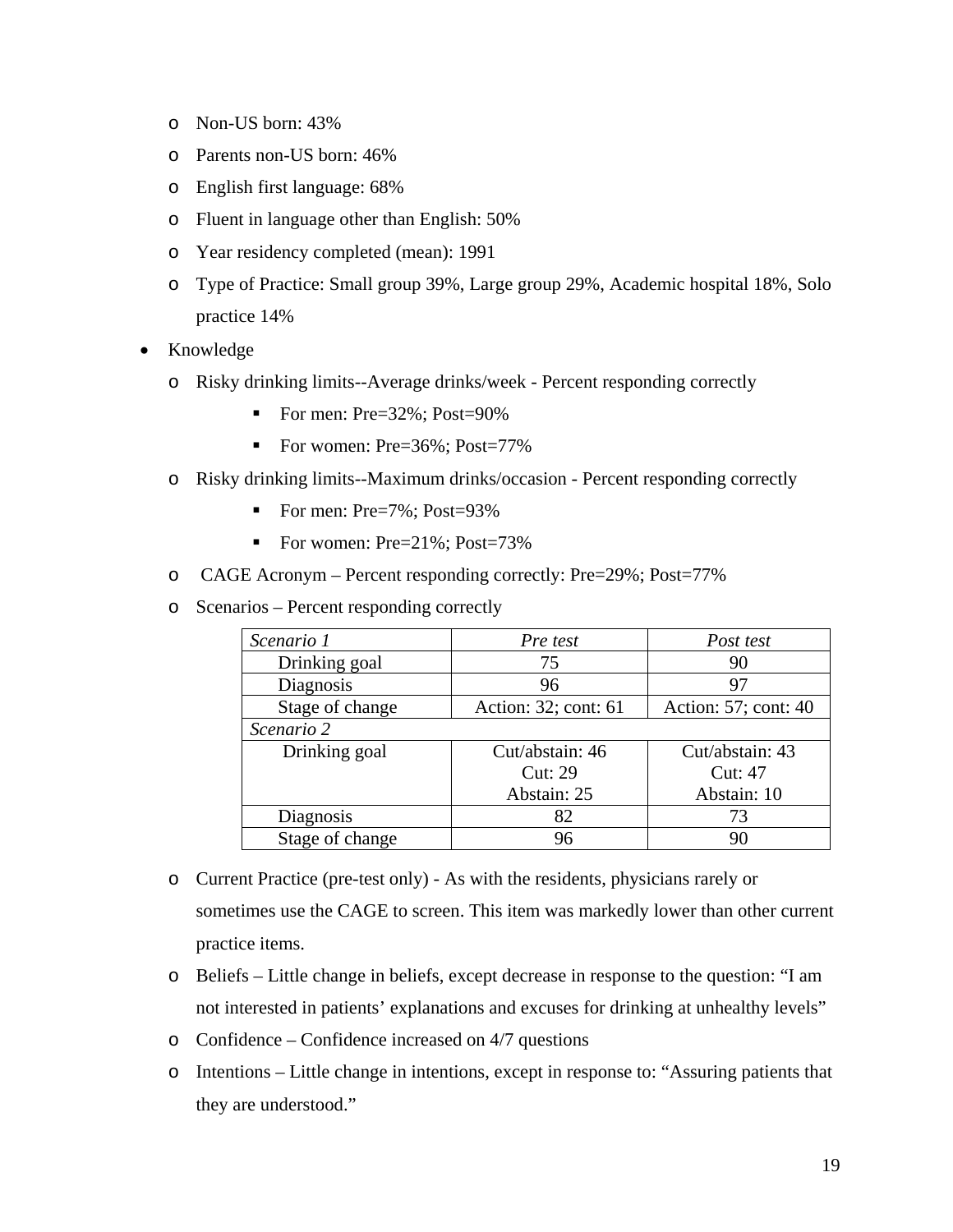### *Website Evaluation*

 The ACT curriculum and website are evaluated via surveys of individuals who enter the website. The first time a user enters the curriculum download page of the ACT curriculum website, he/she is required to provide an e-mail address. Two weeks later, the website automatically generates and sends an e-mail to that address, requesting that the user fill out a survey evaluation (web link to the survey is provided in the e-mail). Two weeks after that, the user is sent a reminder e-mail if he/she has not completed an evaluation. Responses to the evaluation are summarized below:

## ACT Curriculum Website Evaluation Results

## N=316

| <b>Characteristics</b>      | $\%$ |
|-----------------------------|------|
|                             |      |
| lFemale                     | 53   |
| White                       | 78   |
| English 1st Language        | 11   |
|                             |      |
| Position                    |      |
| <b>Addictions Counselor</b> | 18   |
| Physician                   | 24   |
| <b>Social Worker</b>        | 13   |
| Nurse or NP                 | 12   |
|                             |      |
| Addictions Specialty        | 36   |
|                             |      |
| <b>Primary Focus</b>        |      |
| <b>Clinical Care</b>        | 37   |
| Education                   | 34   |
| Research                    | 10   |
| Administration              | 9    |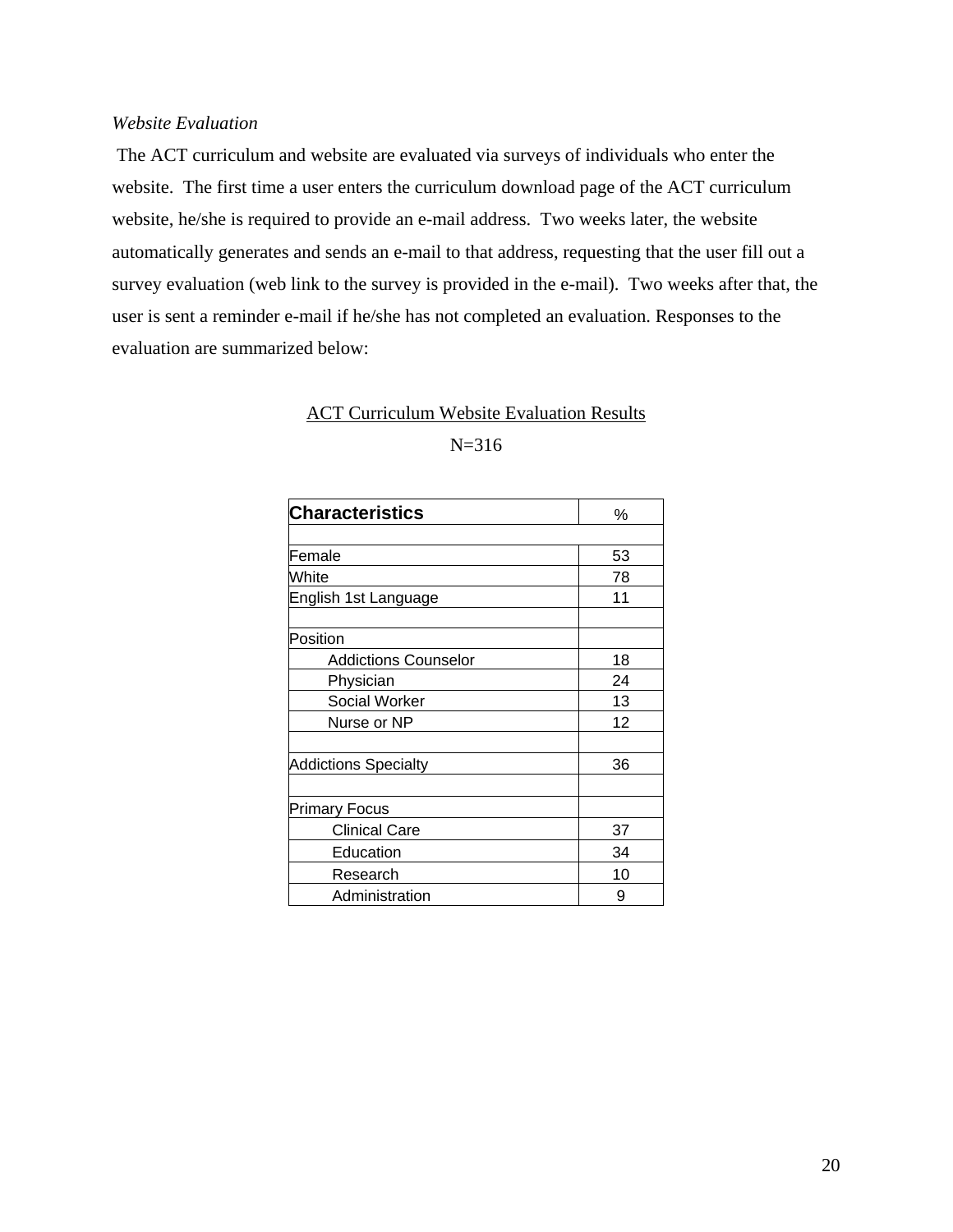| Curriculum Use (or planned use) By<br><b>Setting</b> |    |  |
|------------------------------------------------------|----|--|
| <b>Setting</b>                                       | %  |  |
| Self-Learning                                        | 51 |  |
| <b>Resident Conference</b>                           | 25 |  |
| <b>Medical Student Course</b>                        | 14 |  |
| <b>CME Course</b>                                    | 13 |  |
| <b>Grand Rounds</b>                                  | 4  |  |
| <b>Morning Report</b>                                | 3  |  |
| <b>Inpatient Rounds</b>                              | 2  |  |
| <b>Teaching during Patient Care</b>                  | 30 |  |
| Other                                                | 24 |  |
| Don't plan to use it                                 | З  |  |

| Curriculum Use (or planned use) by Feature |                                         |          |          |         |
|--------------------------------------------|-----------------------------------------|----------|----------|---------|
|                                            | Slides<br><b>Notes</b><br>Video<br>None |          |          |         |
|                                            | N(%                                     | N(%      | N(%)     | N(%     |
| Case 1 (Ask)                               | 174 (55)                                | 144 (46) | 122 (39) | 43 (14) |
| Case 2 (Assess)                            | 167 (53)                                | 141 (45) | 124 (39) | 42 (13) |
| Case 3 (Advise)                            | 165 (52)                                | 138(44)  | 121 (38) | 45 (14) |

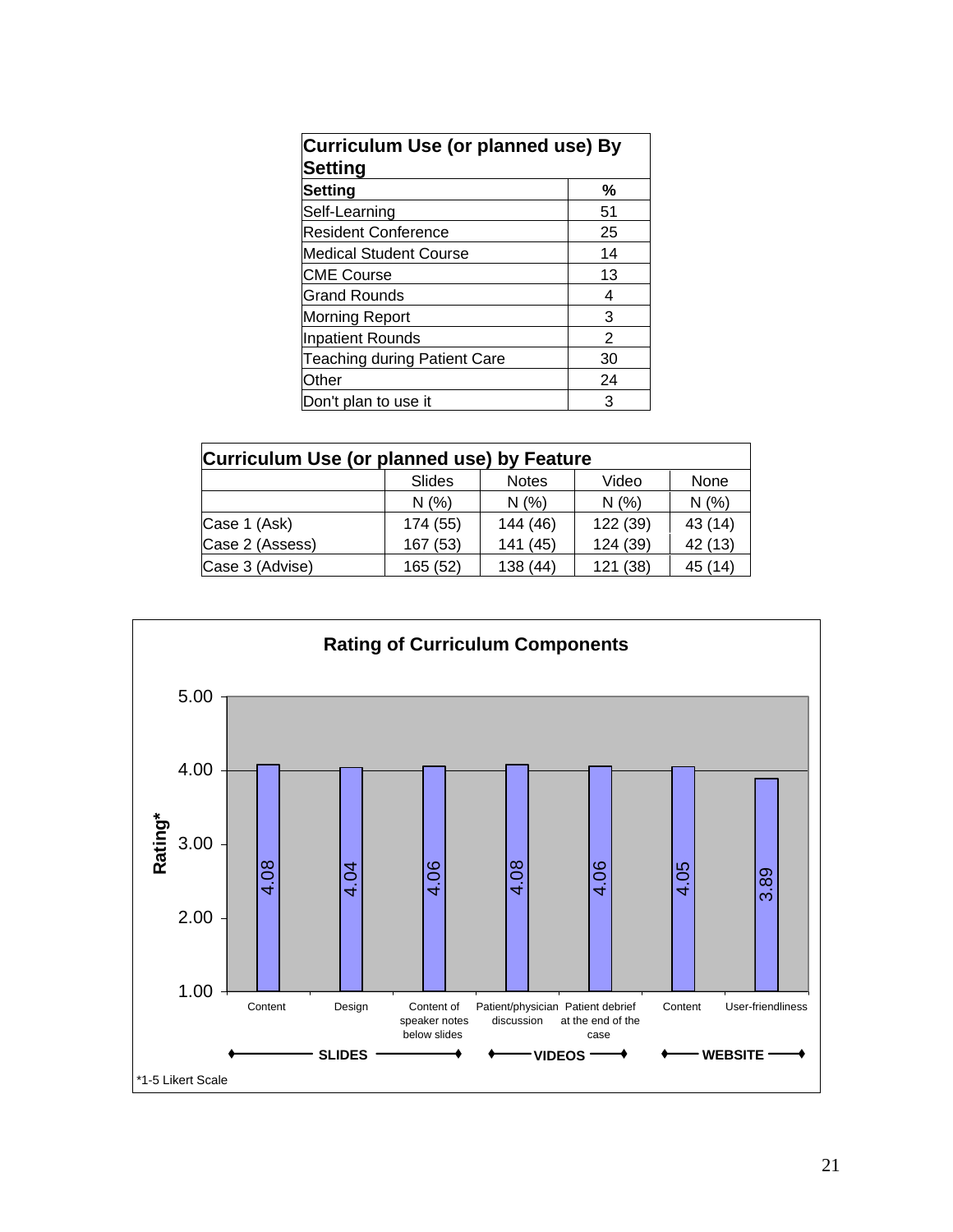Website Feedback. In addition to soliciting evaluation surveys from users of the ACT curriculum website, there is also a page on the website where users can send feedback to the site manager. Examples of such feedback include:

- March 2005 Videos are terrific. Limited access to a projector makes showing them more difficult. Much of the program is based upon the films. Possibly offer a VHS video? Also, spend a little more time on what addiction is, its phases, denial, co-dependency and other topics related to addiction. I think it helps tremendously to have good background knowledge in addition to a screening tool. Many physicians lack this training.
- March 2005 It will be extremely helpful if you could also do some local meetings in different geographical locations around the country and doing presentations by nationally known speakers.
- March 2005 I couldn't get to see the curriculum because it became complicated with my computer.
- May 2006 The National Organization Fetal Alcohol Syndrome and the HRSA Bureau of Primary Health Care are working on a project with five community health centers that will test procedures for screening women for alcohol use in order to prevent fetal alcohol spectrum disorders (FASD) and refer children with prenatal alcohol exposure for assessment. I have reviewed your excellent Core Curriculum on alcohol screening and brief intervention in the primary care setting and think it would be very effective resource for our project participants. We are coordinating a training session in Washington DC on June  $12^{th} - 14^{th}$  and wondered if someone from your group would be available to present at our training session. I apologize about this very short notice; this project was literally "created" two weeks ago! I thank you for your consideration.
- May 2006 I am interested in learning more about how this curriculum might be used in non-medical settings such as in workplaces to train HR, EAP, Work-life/HP, supervisory and other appropriate staff to effectively conduct SBI. Could someone contact me to set up a time that we can discuss my interest in your training program?
- August 2006 I went through the training website and it is terrific. It's exactly the kind of site we were looking to create. When you say it's freely available and modifiable without permission, does that mean we can pull which videos and slides that would be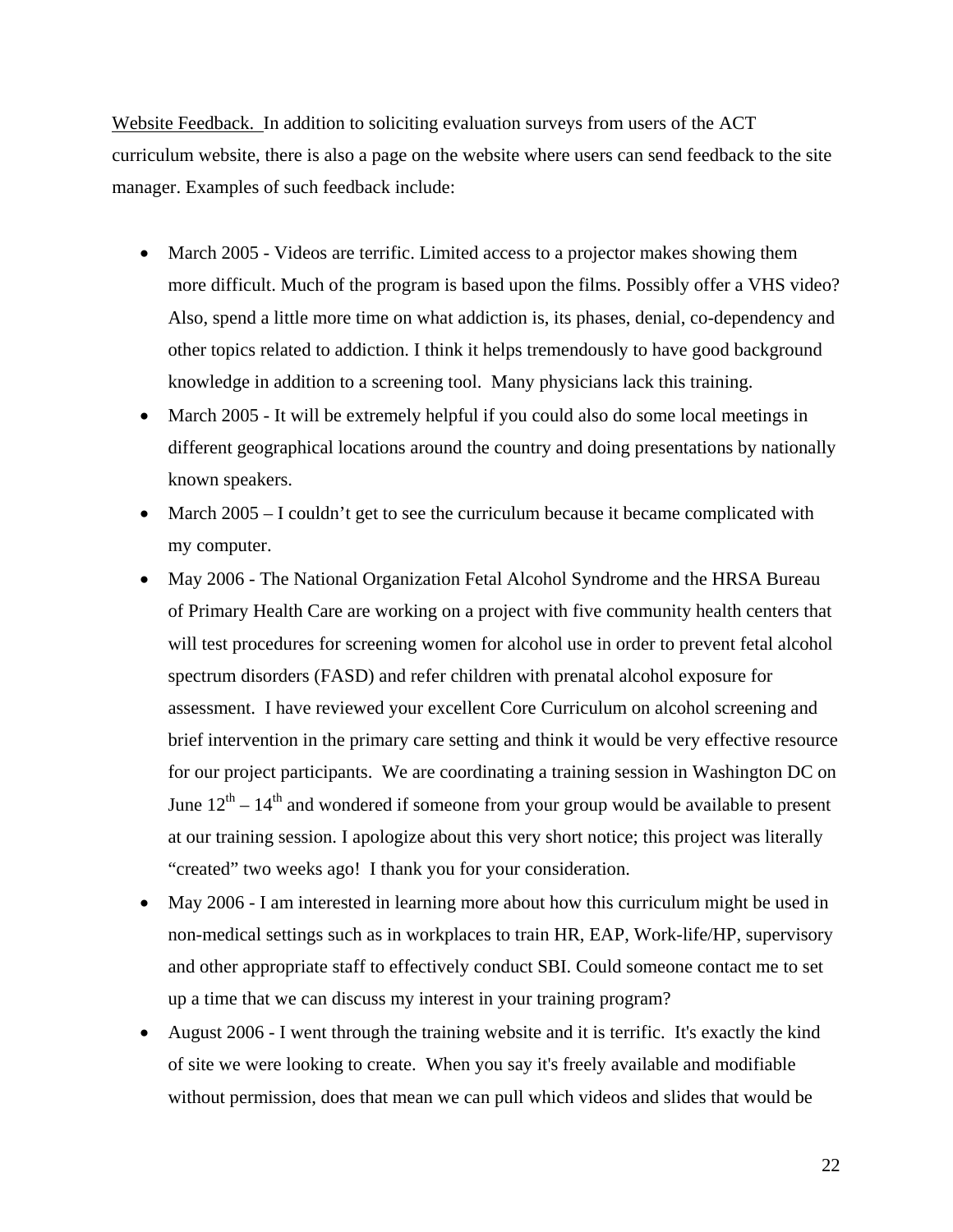useful for the course and then create a new module geared to first year students? (of course it would be referenced). If instead, we refer students to this website, is there a way to track that each students' use of the site and a way to get the pre and post quiz info? Students have given us very positive feedback on modules we have created and we felt this topic would lend itself well to this. Thanks very much for bringing this to my attention.

#### *Train the Trainers Workshop Evaluation*

To assess whether the faculty are gaining the teaching and clinical skills addressed by ACT and whether the ACT curriculum is well received and used by physician faculty, evaluations were conducted on the Train the Trainers workshops at professional medical organization national meetings. The evaluations focused on changes in skills, practices and confidence with regard to clinical implementation and teaching of brief interventions for unhealthy alcohol use in primary care settings.

Time-series Quasi-experimental Evaluation.

• ACP, April  $2005 - N = 33$ 

Objective: To study whether a free web-based alcohol curriculum would be used by physician educators and whether in-person faculty development would increase its use, confidence in teaching and teaching itself.

Methods: Subjects were physician educators who applied to attend a workshop on the use of a web-based curriculum about alcohol screening and brief intervention and cross-cultural efficacy. All physicians were provided the curriculum web address. Intervention subjects attended a 3-hour workshop including demonstration of the website, modeling of teaching, and development of a plan for using the curriculum. All subjects completed a survey prior to and 3 months after the workshop.

Results: Of 20 intervention and 13 control subjects, 19 (95%) and 10 (77%), respectively, completed follow-up. Compared to controls, intervention subjects had greater increases in confidence in teaching alcohol screening, and in the frequency of two teaching practices teaching about screening and eliciting patient health beliefs. Teaching confidence and teaching practices improved significantly in 9 of 10 comparisons for intervention, and in 0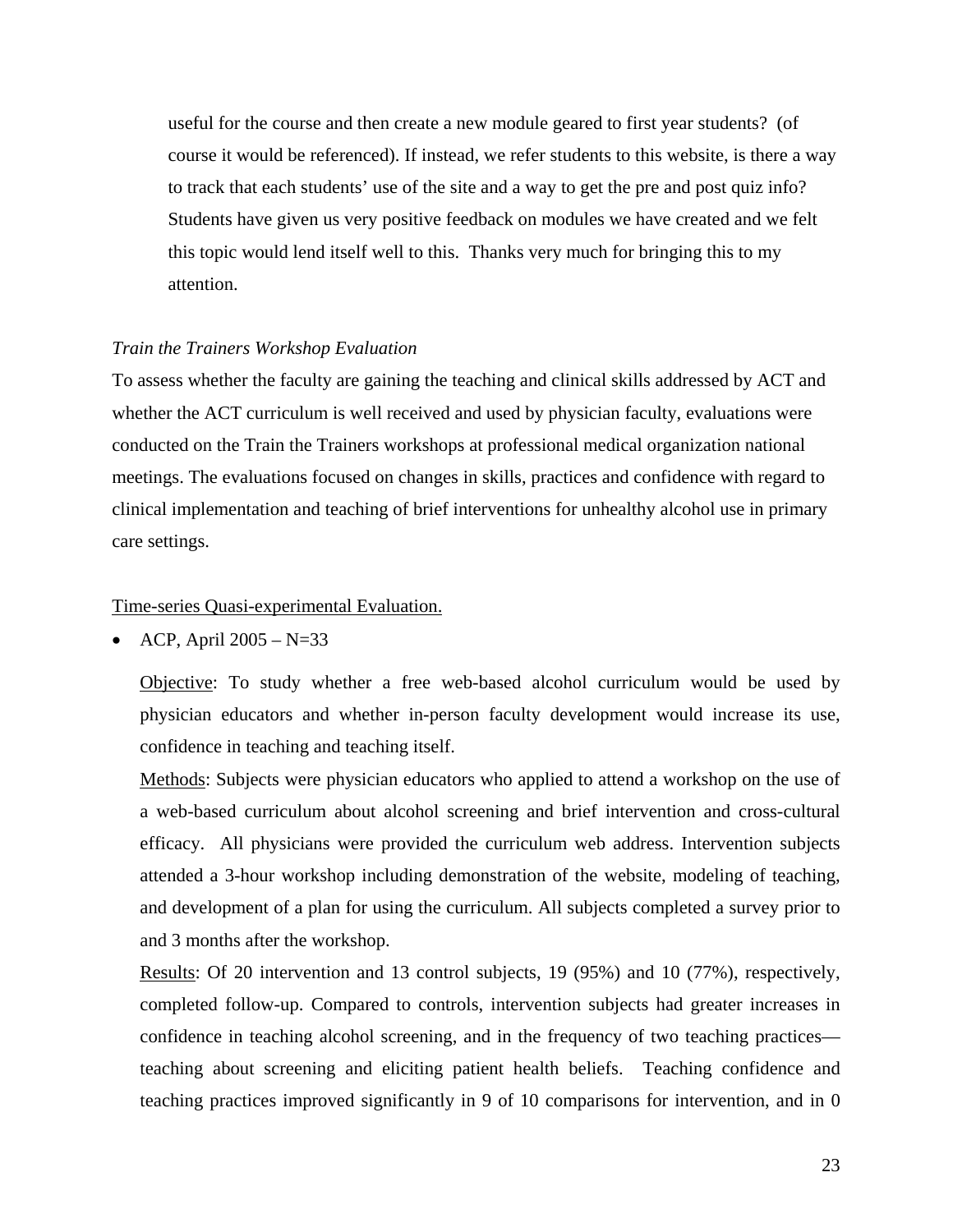comparisons for control subjects. At follow-up 79% of intervention but only 50% of control subjects reported using any part of the curriculum (p=0.20).

Conclusions: In-person training for physician educators on the use of a web-based alcohol curriculum can increase teaching confidence and practices. Although the web is frequently used for dissemination, in-person training may be preferable to effect widespread teaching of clinical skills like alcohol screening and brief intervention.

|                                                | <b>Intervention</b><br>Group $(N=20)$ | <b>Control Group</b><br>$(N=13)$ | p-value |
|------------------------------------------------|---------------------------------------|----------------------------------|---------|
| Male $(\% )$                                   | 79                                    | 62                               | 0.43    |
| Race $(\% )$                                   |                                       |                                  | 0.85    |
| Asian                                          | 37                                    | 31                               |         |
| Black/African American                         | 11                                    | 8                                |         |
| White                                          | 37                                    | 54                               |         |
| Other                                          | 16                                    | 8                                |         |
| Hispanic $(\% )$                               | 5                                     | 8                                | 1.00    |
| <b>English First Language</b> (%)              | 58                                    | 54                               | 1.00    |
| <b>Has Substance Abuse Expertise</b><br>$(\%)$ | 50                                    | 54                               | 1.00    |
| <b>Mean Age</b>                                | 41                                    | 45                               | 0.14    |
| <b>Mean # Fluent Languages</b>                 | $\overline{2}$                        | 1                                | 0.37    |
| <b>Mean # Years Since Residency</b>            | 10                                    | 11                               | 0.56    |

#### **Characteristics of the 33 Enrolled Physician Educators**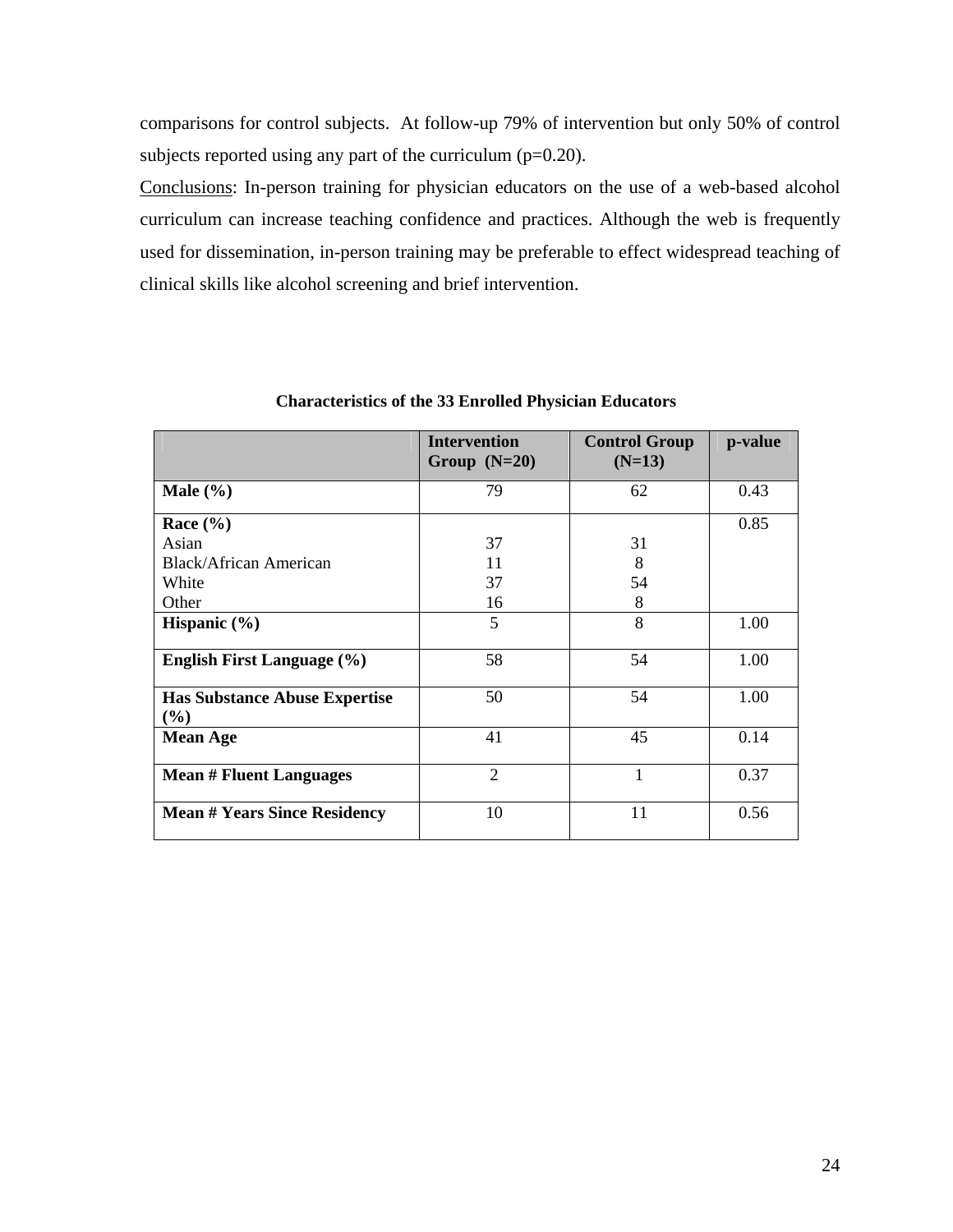## **Baseline to follow-up change in 5 domains of teaching confidence and**

## **specific teaching practices**

|                                             | Intervention       | Control           | Between-         |
|---------------------------------------------|--------------------|-------------------|------------------|
|                                             | $(N=18)^{\dagger}$ | $(N=9)^{\dagger}$ | group<br>P-value |
|                                             |                    |                   |                  |
| <b>Teaching Confidence</b> <sup>§</sup>     |                    |                   |                  |
| Alcohol screening                           | $+1.24**$          | $+0.11$           | 0.006            |
| Assessment of readiness to change           | $+1.00**$          | $+0.11$           | 0.06             |
| Counseling about alcohol problems           | $+1.18**$          | $+0.44$           | 0.12             |
| Eliciting patient health beliefs            | $+1.29**$          | $+0.67$           | 0.23             |
| Assuring patients that they are understood  | $+1.47**$          | $+0.56$           | 0.07             |
| <b>Specific Teaching Practice Frequency</b> |                    |                   |                  |
| Alcohol screening                           | $+0.56*$           | $-0.56$           | 0.02             |
| Assessment of readiness to change           | $+0.44$            | $-0.44$           | 0.09             |
| Counseling about alcohol problems           | $+0.67*$           | $-0.22$           | 0.08             |
| Eliciting patient health beliefs            | $+0.81**$          | $-0.33$           | 0.03             |
| Assuring patients that they are understood  | $+0.94*$           | $+0.11$           | 0.18             |

\*p<.05; \*\*p<.01; in within-group comparisons of baseline to follow-up change

†Baseline data were missing for one subject with follow-up data in each group (1 of 19 in the intervention group and 1 of 10 in the control group)

§ 5-point Likert scale, where 1=Not at all Confident and 5=Very Confident

¶ 5-point Likert scale, where 1=Rarely and 5=Always

|                    | <b>Intervention Group</b> | Control Group | p-value  |
|--------------------|---------------------------|---------------|----------|
|                    | $(N=19)$                  | $(N=10)$      |          |
|                    | N(% )                     | N(% )         |          |
| Any curriculum use | 15(79)                    | 5(50)         | 0.20     |
| Slide Use          | 11 (58)                   | 4 (40)        | 0.17     |
| Notes Use          |                           | 2(20)         | 0.26     |
| Audio Use          |                           | (10)          | 0.39     |
| Video Use          | <sup>16</sup>             |               | $1.00\,$ |

## **Proportion with Curriculum Use at follow-up**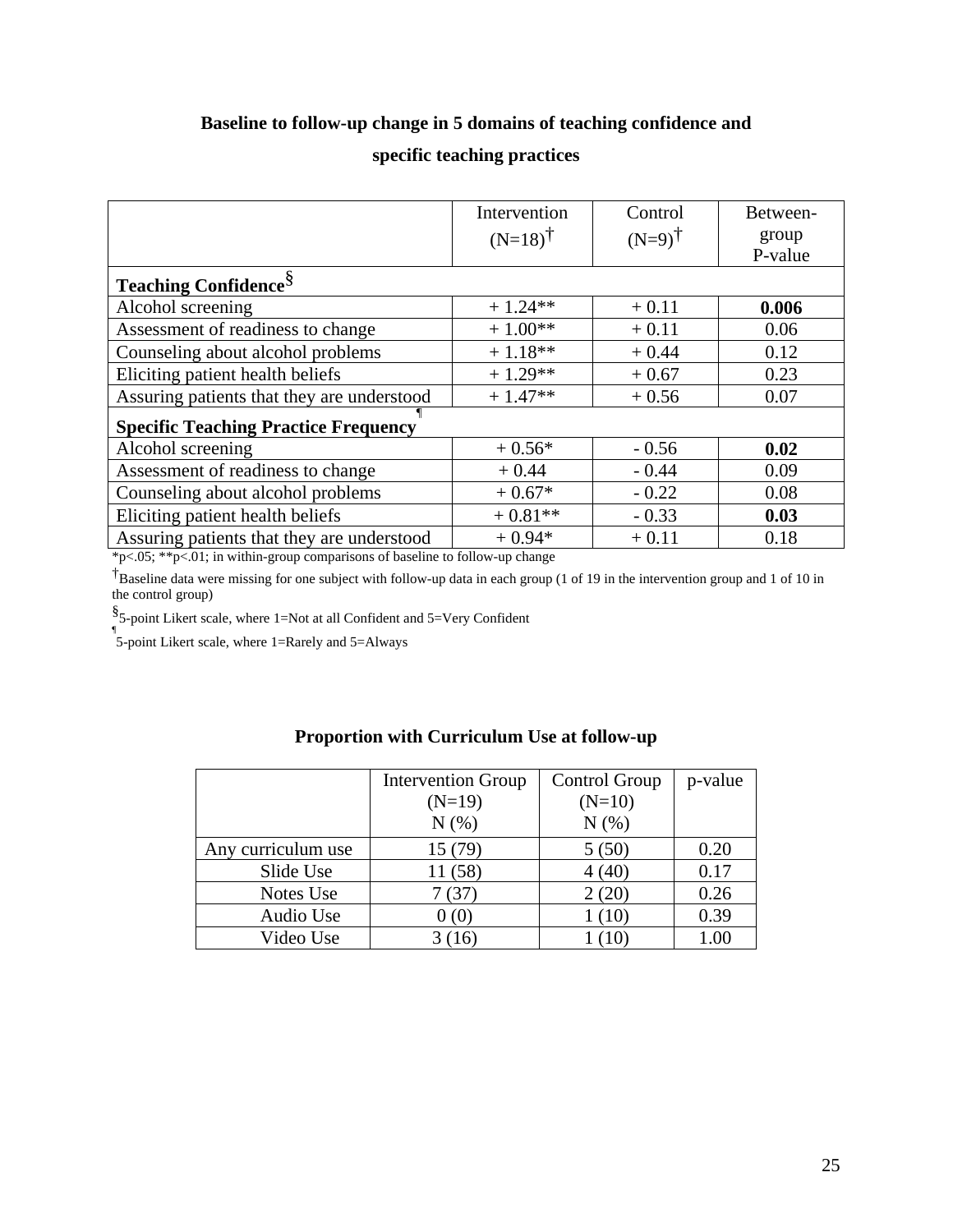Post-Test Evaluations

## • **AMERSA, November 2004 (N=11)**

| Curriculum Ratings (N=11)     | Mean <sup>^</sup> |
|-------------------------------|-------------------|
| <b>SLIDES</b>                 |                   |
| Content                       | 4.7               |
| Design                        | 4.9               |
| <b>VIDEOS</b>                 |                   |
| Content                       | 4.6               |
| Patient/Physician Discussions | 4.6               |
| <b>Patient Debriefs</b>       |                   |

^ Based on 5-pt Likert Scale where 1=Poor, 5=Excellent

| <b>Curriculum Planned Use By Feature (N=8)</b> |               |                              |               |  |  |
|------------------------------------------------|---------------|------------------------------|---------------|--|--|
|                                                | <b>Slides</b> | <b>Notes</b><br><b>Video</b> |               |  |  |
|                                                | $\frac{0}{0}$ | $\frac{0}{0}$                | $\frac{0}{0}$ |  |  |
| Case 1 (Ask)                                   | 63            | 50                           | 88            |  |  |
| Case 2 (Assess)                                | 63            | 50                           | 88            |  |  |
| Case 3 (Advise)                                |               | .50                          | 88            |  |  |

| <b>Curriculum Planned Use By Setting (N=8)</b> |              |  |
|------------------------------------------------|--------------|--|
|                                                | $\%$         |  |
| Self-Learning                                  | 13           |  |
| <b>Resident Conference</b>                     | 63           |  |
| <b>Medical Student Course</b>                  | 50           |  |
| <b>CME</b> Course                              | 25           |  |
| <b>Grand Rounds</b>                            |              |  |
| <b>Morning Report</b>                          | $\mathbf{0}$ |  |
| <b>Inpatient Rounds</b>                        | 13           |  |
| <b>Teaching during Patient Care</b>            | 13           |  |
| ther                                           | 13           |  |

Qualitative Results:

- o More explicit articulation of cross-cultural component i.e., whether power differential is truly mitigated (vs. made benevolent, rather than done away with)
- o The patient reflections are not as good as the rest
- o Excellent examples of good to excellent intervention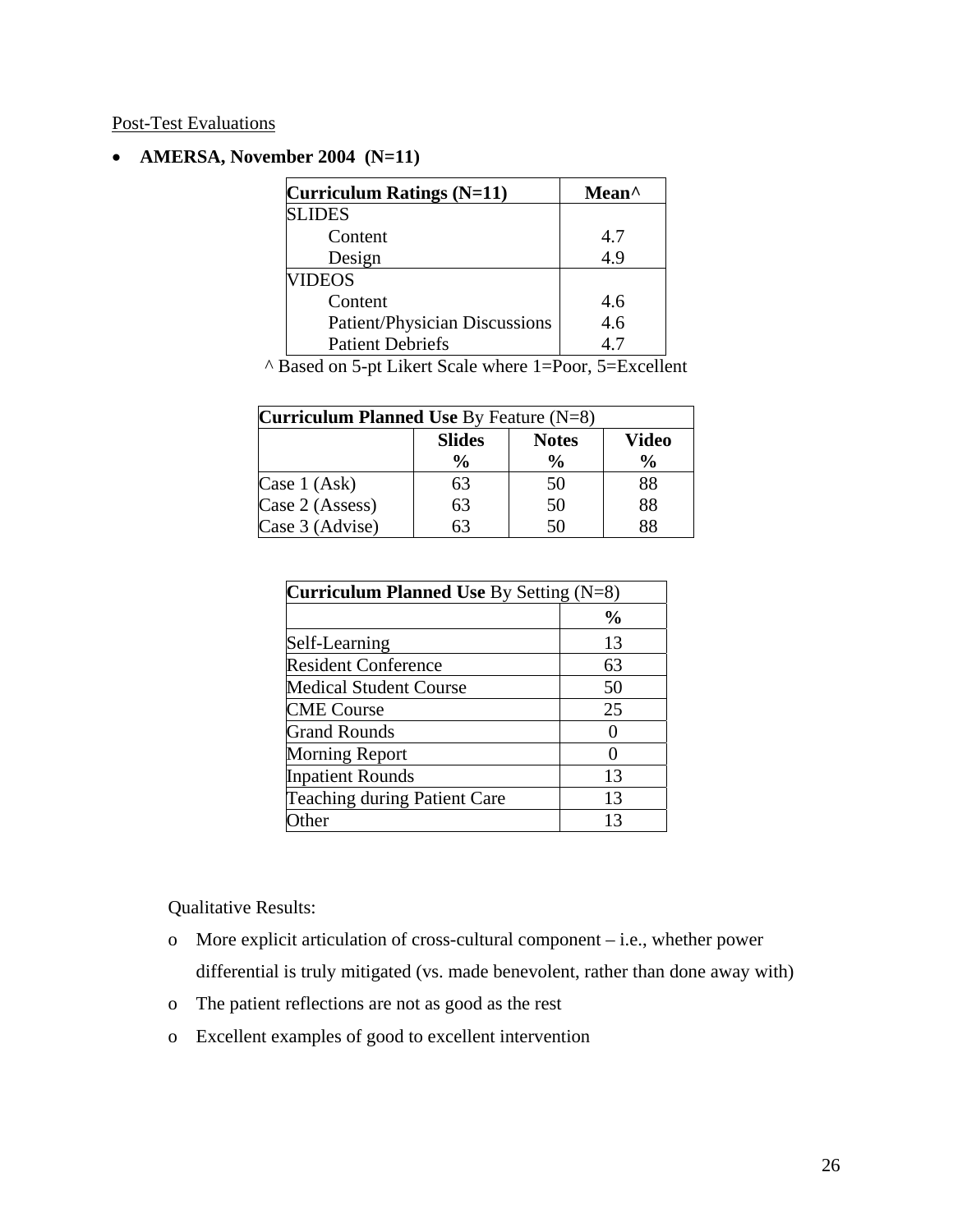## • **SGIM Regional, March 2005 (N=3)**

| Curriculum Ratings $(N=3)$           |       |  |
|--------------------------------------|-------|--|
|                                      | Mean^ |  |
| <b>SLIDES</b>                        |       |  |
| Content                              | 4.3   |  |
| Design                               | 4.3   |  |
| <b>VIDEOS</b>                        |       |  |
| Content                              | 4.3   |  |
| <b>Patient/Physician Discussions</b> | 5.0   |  |
| <b>Patient Debriefs</b>              | 5.0   |  |

^ Based on 5-pt Likert Scale where 1=Poor, 5=Excellent

| <b>Curriculum Planned Use By Feature</b> |               |               |               |  |
|------------------------------------------|---------------|---------------|---------------|--|
|                                          | <b>Slides</b> | <b>Notes</b>  | <b>Video</b>  |  |
|                                          | $\frac{6}{9}$ | $\frac{6}{9}$ | $\frac{0}{0}$ |  |
| Case 1 (Ask)                             | 33            | 33            | 33            |  |
| Case 2 (Assess)                          | 33            | 33            | 33            |  |
| Case 3 (Advise)                          | 33            | 33            | 33            |  |

| <b>Curriculum Planned Use By Setting</b> |    |
|------------------------------------------|----|
|                                          |    |
| <b>Resident Conference</b>               | 33 |
| <b>CME</b> Course                        |    |

## • **SGIM, April 2006 (N= 11)**

| <b>Ratings</b> $(N=8)$        | <b>Mean</b> | <b>Anchors of Rating Scale</b> |
|-------------------------------|-------------|--------------------------------|
| <b>Overall Session Rating</b> | 4.12        | $1 = Poor, 5 = Outstanding$    |
| <b>Quality of Content</b>     | 4.11        | $1 = Poor, 5 = Outstanding$    |
| <b>Quality of Handouts</b>    | 4.37        | $1 = Poor, 5 = Outstanding$    |
| <b>Faculty Presenters</b>     | 4.11        | $1 = Poor, 5 = Outstanding$    |
| <b>Audiovisual Materials</b>  | 4.16        | $1 = Poor, 5 = Outstanding$    |
| <b>Audience Interaction</b>   | 4.11        | $1 = Poor, 5 = Outstanding$    |
| Prior Knowledge of Topic      | 6.55        | $1 = Poor$ , $10 = Expert$     |
| <b>Audience Size</b>          | 1.37        | $1 = Too$ Small, $3 = Too$ Big |
|                               |             | 1=Definitely will not change,  |
| Likelihood of Change          | 3.25        | 5=Extremely likely to change   |
| <b>Would Recommend</b>        | 3.82        | $1=No, 5=Definitely$           |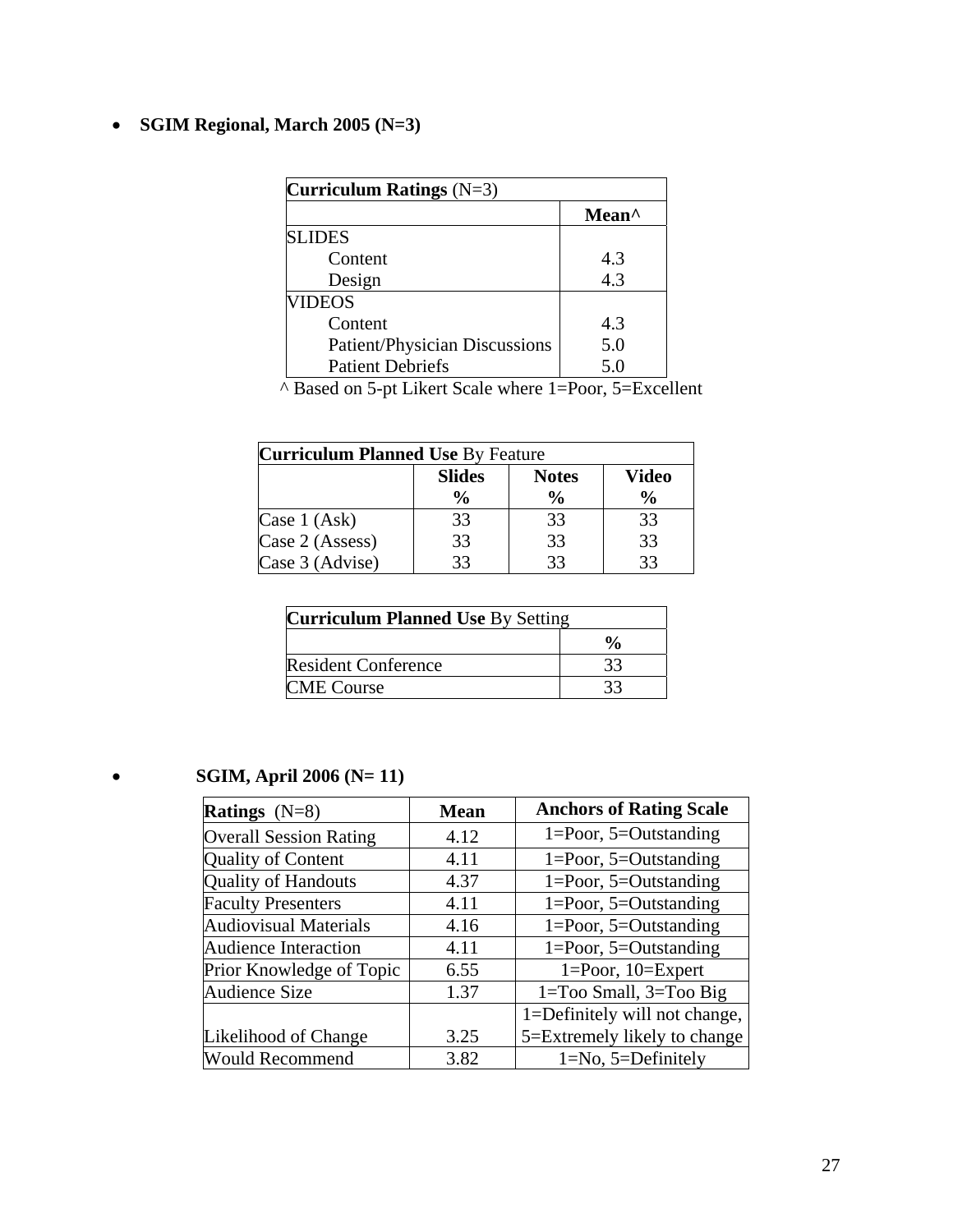## • **ACP, April 2006**

#### Session 1

| Curriculum Ratings $(N=22)$                   |       |  |
|-----------------------------------------------|-------|--|
|                                               | Mean^ |  |
| <b>Overall Quality of Session</b>             | 4.35  |  |
| <b>Addressed Stated Clinical Question</b>     | 4.65  |  |
| Learned Something New, Will Apply in Practice | 4.82  |  |
| <b>Balanced Presentation</b>                  | 4.69  |  |
| Faculty                                       | 4.61  |  |

^ Based on 5-pt Likert Scale where 1=Poor, 5=Excellent

#### Session 2

| Curriculum Ratings $(N=15)$                   |                   |  |
|-----------------------------------------------|-------------------|--|
|                                               | Mean <sup>^</sup> |  |
| <b>Overall Quality of Session</b>             | 4.67              |  |
| <b>Addressed Stated Clinical Question</b>     | 4.92              |  |
| Learned Something New, Will Apply in Practice | 4.92              |  |
| <b>Balanced Presentation</b>                  | 4.75              |  |
| Faculty                                       | 4.55              |  |

^ Based on 5-pt Likert Scale where 1=Poor, 5=Excellent

Abstract Publications – See Appendix for poster presentations

- 1) Alford D, Chapman SE, Dubé C, Freedner N, Schadt R, Saitz R. The alcohol clinical training project: a free online curriculum for use by generalist clinician educators. SGIM, May 13, 2005, New Orleans, LA (poster). J Gen Intern Med 2005;20(suppl 1):42.
- 2) Alford DP, Richardson JM, Chapman SE, Dube CE, Schadt RW, Saitz R. A Web-Based Alcohol Clinical Training (ACT) Curriculum: Is In-Person Faculty Development Necessary? SGIM, April 27, 2006, Los Angeles, CA and Research Society on Alcoholism, June 26, 2006, Baltimore, MD. Alcohol Clin Exp Res 2006;30(6)[supplement]:102A. J Gen Intern Med 2006;21(supplement):7, and AMERSA, November 2, 2006, Washington, DC.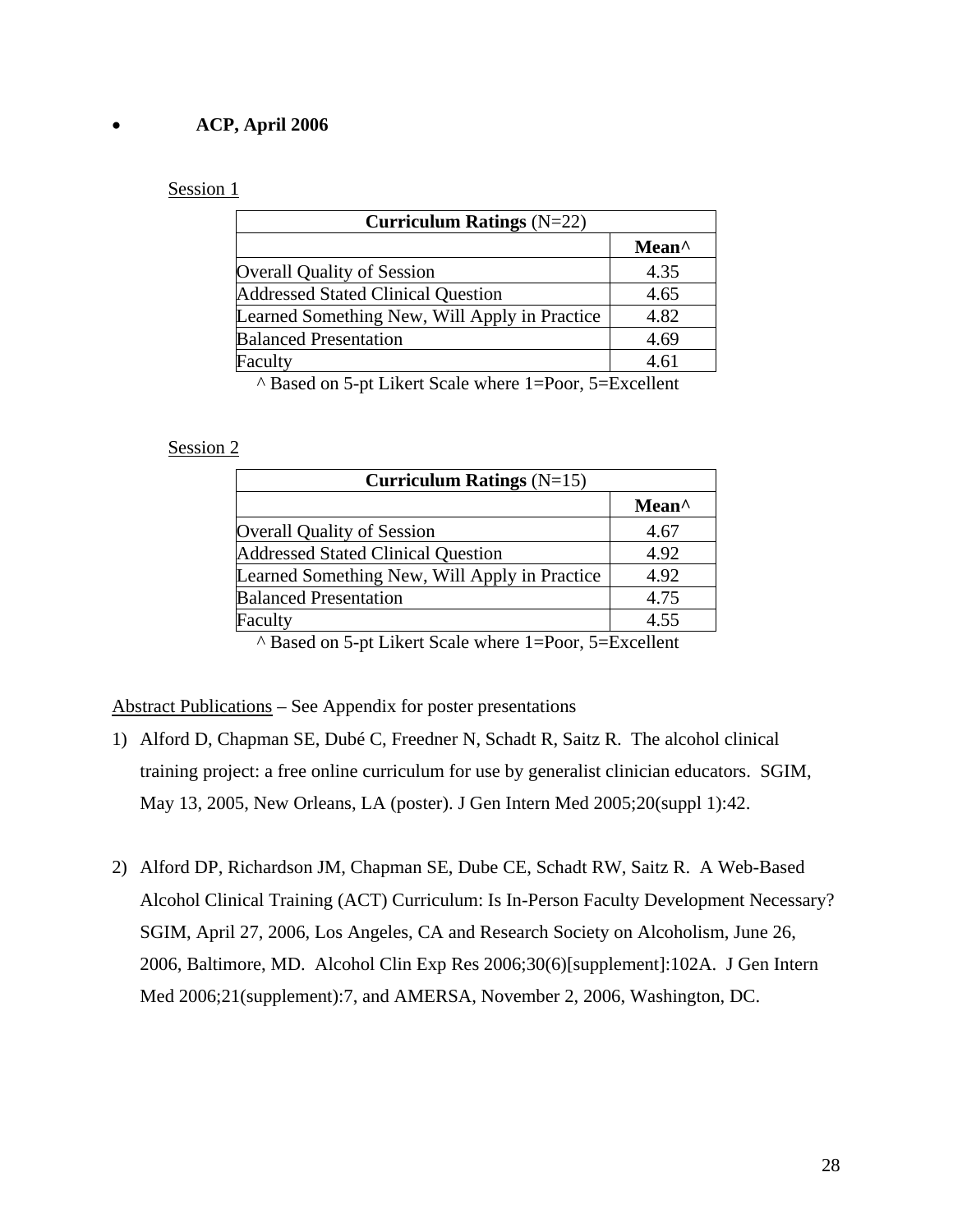#### **Discussion**

An online alcohol curriculum can reach many physician educators, and in-person training increases alcohol-related teaching. These results suggest that the web is an effective dissemination tool for educational materials but that additional efforts are needed to increase use of alcohol research and evidence-based practices by generalist physicians. The existing website will require continued attention, both for updating as well as for dissemination to educators. Although specific additions or changes are not planned at the moment, there is potential for expansion in several areas. For example, although the curriculum was designed for educators, many learners have used it for self-learning. Adjustments could be made to make the site more appropriate for this use (e.g. CME credits, language aimed at learners rather than teachers). Another expansion that would make logical sense would be to include screening and intervention for other drug problems, and pain management/opioid misuse. Additional modules would include medication management counseling, comorbidity (particularly psychiatric), how to implement screening and intervention in practice, and special populations (e.g. children). But as currently deployed, the curriculum website is a free, usable, useful resource for educators to train generalist physicians in alcohol screening, brief intervention, and cross-cultural efficacy.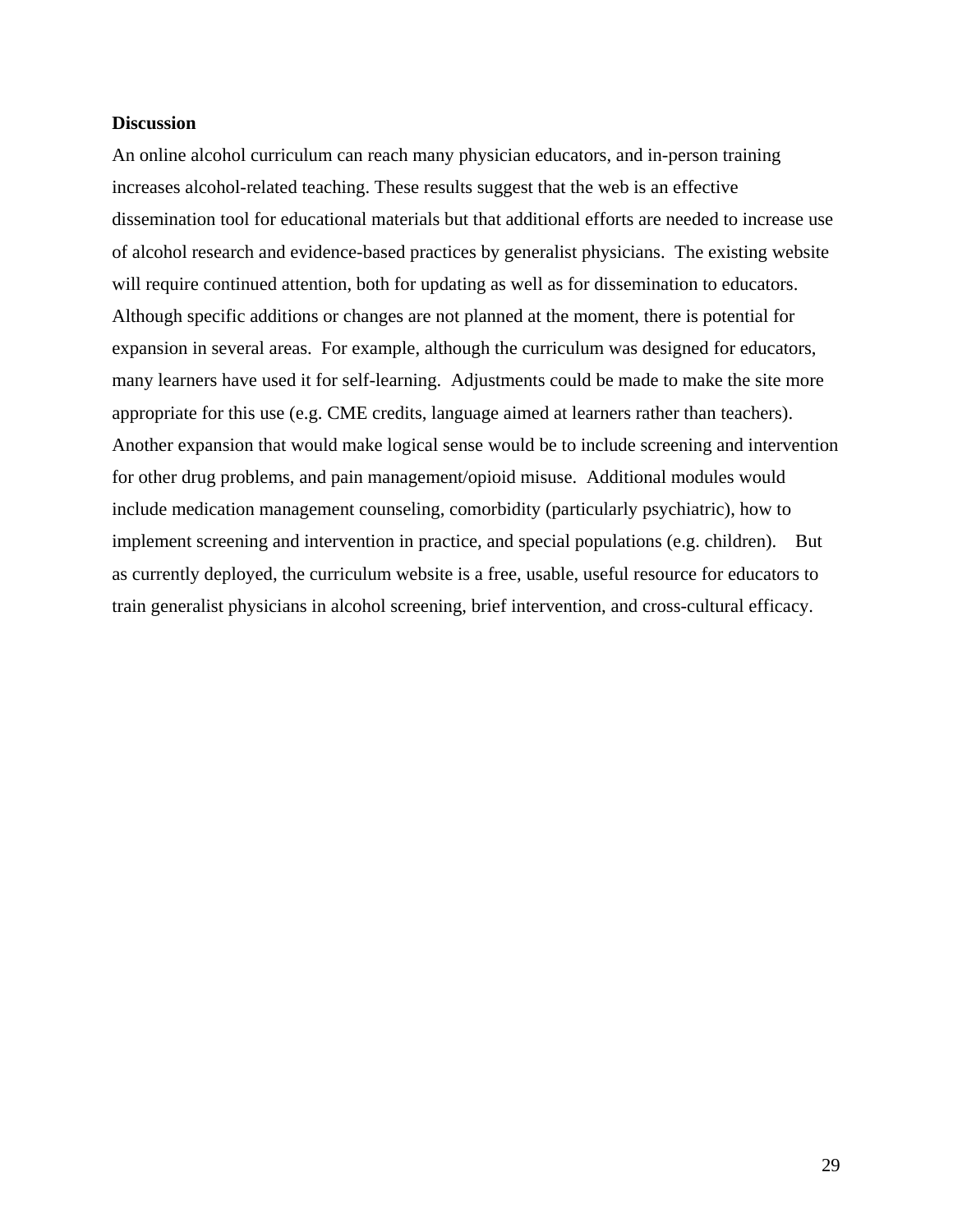## **Alcohol and Health: Current Evidence**

#### **Background**

#### We created the newsletter *Alcohol and Health: Current Evidence (AHCE)*

(**www.alcoholandhealth.org**) to fill an important gap in the medical literature. Before *AHCE*'s inception, no alcohol-related publications directed at primary care physicians (PCPs) focused on the spectrum of alcohol and health issues, including health disparities. Further, available research-summary publications did not necessarily serve all of the needs of practicing generalist clinicians. These publications are often too long for busy clinicians, available by paid subscription only, copyrighted, not tailored to PCPs, and not distributed on the Web. We felt that an evidence-based newsletter that integrated health disparity issues and was distributed by novel—but well-established and accessible—technologies would contribute substantially to the dissemination of research findings into primary care practice.

By creating and distributing this evidence-based newsletter, we hoped to raise the "status" of unhealthy alcohol use in both academic and clinical practice culture. PCPs often miss the diagnosis of unhealthy alcohol use. Also, because of the effects of alcohol on adherence to medical care and physician-patient relationships, patients with unhealthy alcohol use may receive less than adequate treatment for other conditions. Furthermore, physicians sometimes perceive alcoholism as less satisfying to treat and less treatable than other medical conditions and thus delegate responsibilities for screening and intervention to others. We hoped that a research-based newsletter would emphasize the importance of addressing alcohol issues and provide information of the same quality (to which physicians have become accustomed) as that available on other illnesses, such as asthma, heart disease, diabetes, and cancer.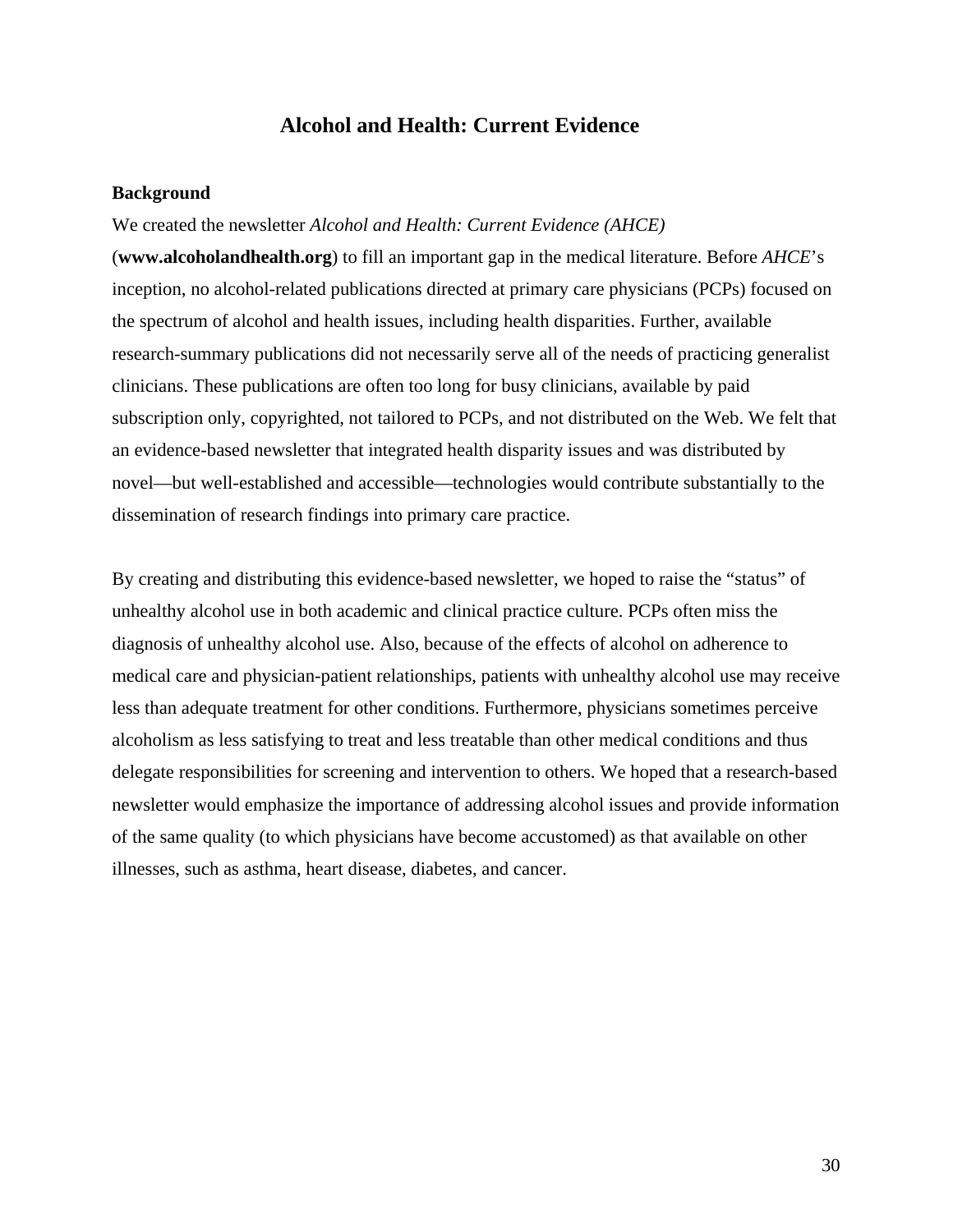## **Description**

*Alcohol and Health: Current Evidence* is a free online newsletter that summarizes the latest clinically relevant research on alcohol and health. Through its summaries and other features, the newsletter aims to highlight alcohol issues and provide valuable information that can be applied in clinical teaching, practice, and research.

Published every two months, the newsletter includes the following features:

- Succinct and timely summaries of important alcohol research published in peer-reviewed journals; these summaries, which include commentary relevant to primary care practice, are written by physicians with clinical, research, and educational expertise in alcoholrelated issues
- Particular focus on the latest research on alcohol and health disparities (e.g., gender, race, ethnicity, age, socioeconomic status)
- PowerPoint slide presentations that can be downloaded and used as teaching tools:
	- o Update on Alcohol and Health, a "grand-rounds-like" presentation of the research summaries in the newsletter
	- o Journal Club*,* which critically appraises a study highlighted in the newsletter using the *User's Guides to the Medical Literature*
- Free Continuing Medical Education (CME) credits
- Other Web-specific features to enhance the users' experience, including a PDF version of the newsletter's content, an option to subscribe to receive an "e-mail alert" each time a new issue of the newsletter is published, a search function, feedback form, and links to educational resources

For a "snapshot" of how some of these features appear on the newsletter site, see Appendix C1.

## **Implementation**

## *Editorial Board and Other Staff*

The following Editorial Board provides content for each issue of *AHCE*, including research summaries and questions for CME tests: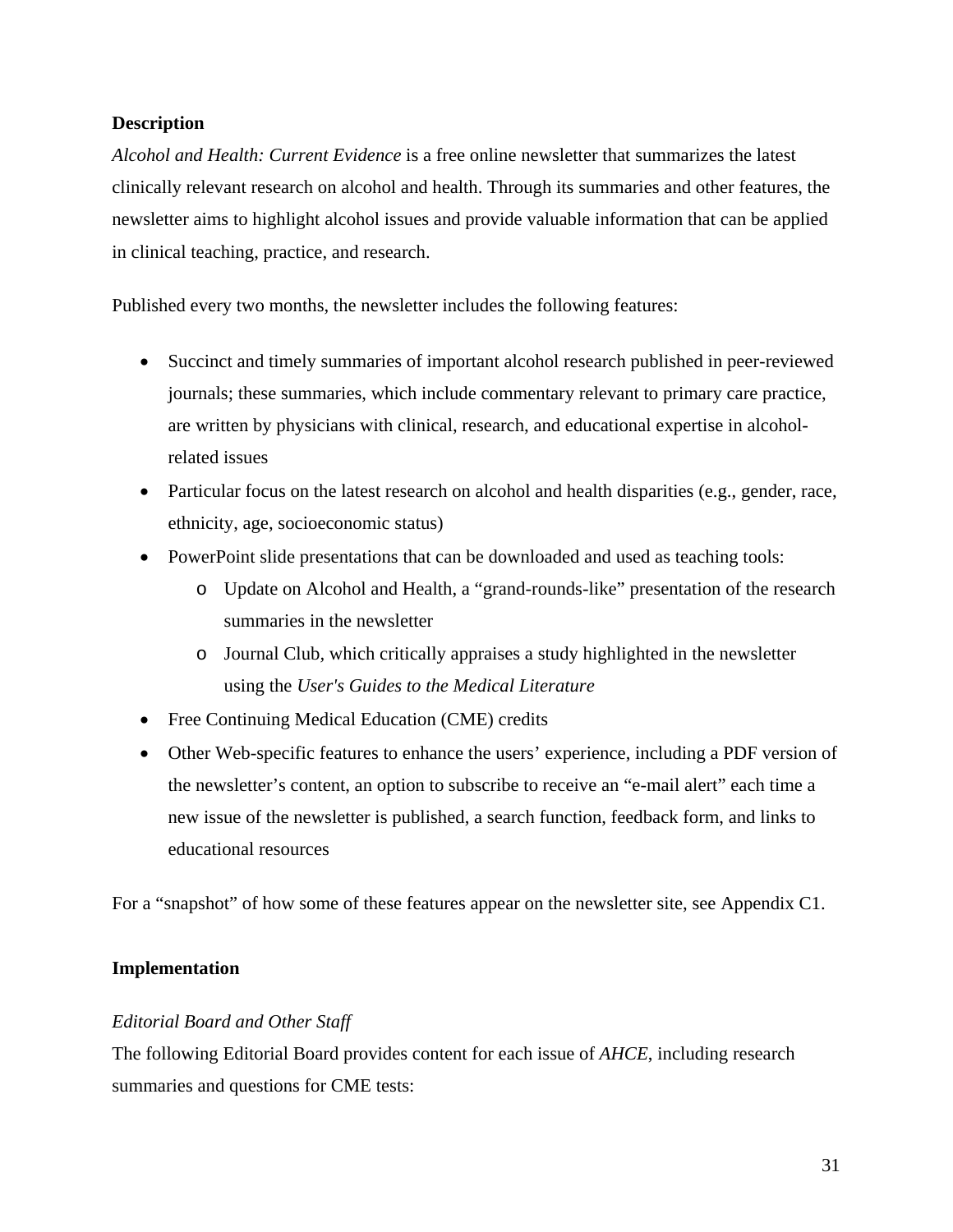Richard Saitz, MD, MPH, FASAM, FACP Editor Professor of Medicine and Epidemiology Associate Director, Youth Alcohol Prevention Center Director, Clinical Addiction Research and Education Unit Section of General Internal Medicine Boston Medical Center Boston University Schools of Medicine and Public Health R. Curtis Ellison, MD Co-Editor Professor of Medicine and Public Health Chief, Section of Preventive Medicine and Epidemiology, Evans Department of Medicine Director, Institute on Lifestyle and Health Boston University School of Medicine Joseph Conigliaro, MD, MPH, FACP Associate Editor Director, Program for Quality, Safety and Patient Rights University of Kentucky Medical Center

Peter D. Friedmann, MD, MPH Associate Editor Associate Professor of Medicine and Community Health Division of General Internal Medicine Rhode Island Hospital Brown Medical School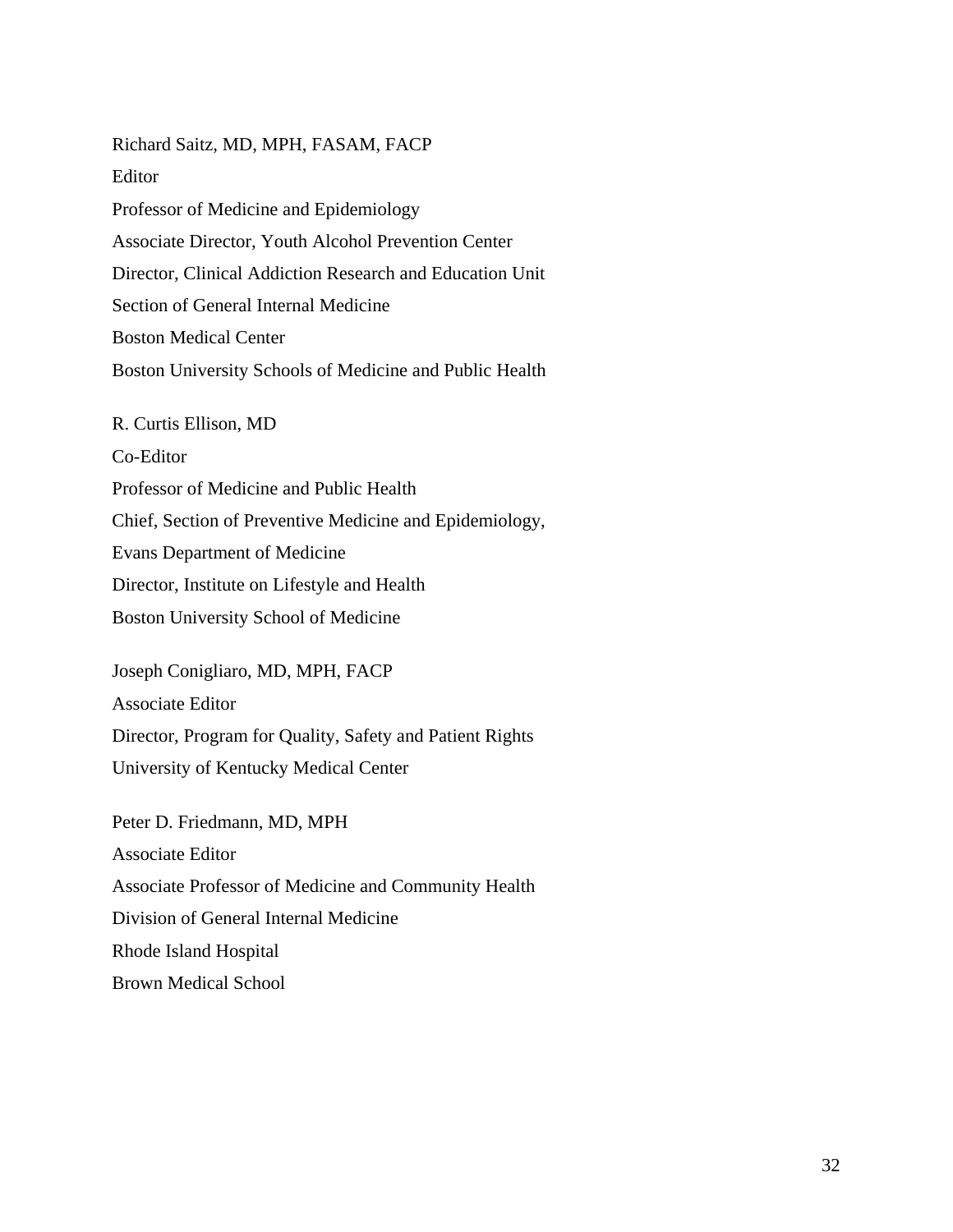Kevin L. Kraemer, MD, MSc Associate Editor Associate Professor of Medicine and Health Policy and Management Director, General Internal Medicine Fellowship Program Division of General Internal Medicine University of Pittsburgh Schools of Medicine and Public Health

Jeffrey H. Samet, MD, MA, MPH Associate Editor Professor of Medicine and Social and Behavioral Sciences Chief, Section of General Internal Medicine Boston Medical Center Boston University Schools of Medicine and Public Health

Rosanne T. Guerriero, MPH Managing Editor Boston Medical Center

In addition to the above Editorial Board, various consultants at Boston University and Boston University School of Medicine have contributed to the newsletter. Rob Schadt, Ph.D., John McCall, the Data Coordinating Center, and Network Information Systems helped to design the site and create its databases (e.g., for subscriber information and feedback).

#### *Editorial Process*

Each member of the Editorial Board is assigned journals to review. From those journals (approximately 170 reviewed overall; see Appendix C2), editors generally choose 2 noteworthy alcohol-related articles to summarize. In addition, the Editor and Managing Editor run queries of various databases (e.g., Web of Knowledge) to identify important alcohol research and will notify the other editors if they identify an article "worthy" (relevant to primary care practice) of coverage.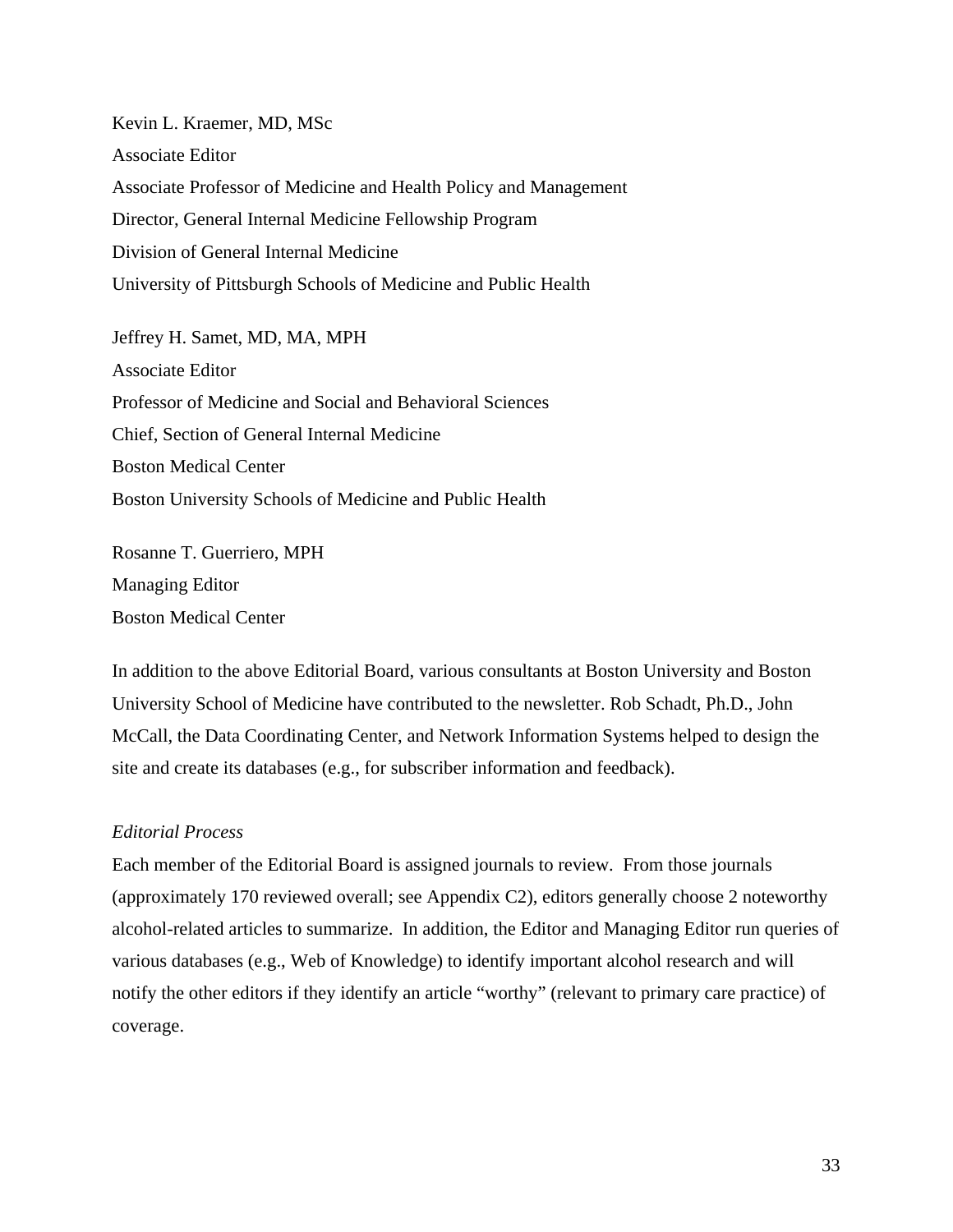The Editor and Managing Editor edit the "research summaries" (described further below) and send them to the Editorial Board for final review. Once finalized, the summaries are ordered according to "importance" (e.g., clinical soundness of the article, relevancy to primary care) and categorized by topic (e.g., Alcohol and Health Outcomes, Assessments and Interventions). Finalized research summaries are then used to create other website features, including the Update on Alcohol and Health presentation, the Journal Club presentation, and the Continuing Medical Education activity (each described below).

All features are uploaded to the website via Contribute, a content management software, and Dreamweaver, a web design and development software. Content of the research summaries is also entered into a database to allow visitors to search the site by various fields (e.g., keyword, date).

#### *Newsletter Features*

Research summaries. *AHCE* research summaries are based on high quality articles that are relevant to practicing clinicians. These articles report on primary or synthesis research in human subjects (e.g., systematic reviews, decision and cost-effectiveness analyses, clinical trials, epidemiologic and health services research studies) or promising basic and animal research that has clear implications for patients now or in the future. Articles on health disparities are given special consideration by the editors as they choose content for the newsletter.

Each issue of *AHCE* (which is published every 2 months) has about 12-14 research summaries. Research summaries are generally 250 words or shorter and contain a title, brief introduction, methods, results, commentary to put the study in practical clinical context, and a reference. Generally, the summaries fall into one of the following categories: Alcohol and Health Outcomes, Assessments and Interventions, Special Populations, and Journal Alerts (which alert readers to a recent journal that has dedicated an issue to an alcohol-related topic). For a sample research summary, see Appendix C3.

Update on Alcohol and Health slide presentation. Update on Alcohol and Health is a "grandrounds-like" PowerPoint presentation that mirrors the content of each newsletter. Each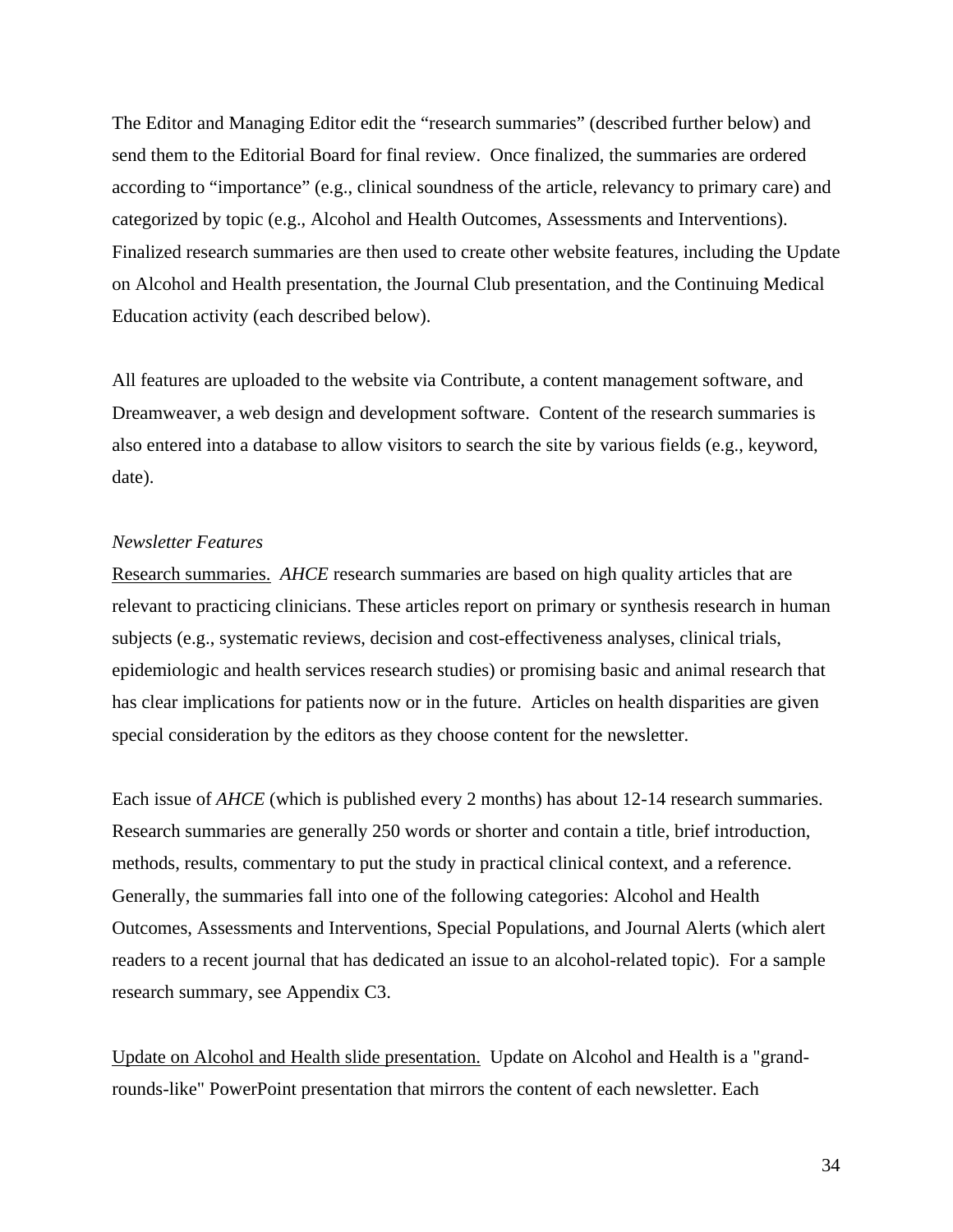presentation generally includes 45–65 slides. Visitors can download the presentations and make any changes they deem necessary to fit their teaching needs.

Journal Club slide presentation. These presentations are geared towards anyone who leads a Journal Club session. They provide a critical appraisal, based on recommendations from the *Users' Guides to the Medical Literature,* of a study summarized in the newsletter.

The types of Journal Club presentations include the following: harm, therapy, prognosis, diagnostic tests, using review articles, subgroup analyses, and economic analysis of clinical practice.

Continuing Medical Education (CME) activities. Each issue of the newsletter offers a free CME activity. The activity involves reading a specific issue of *AHCE* and then completing a multiplechoice test of 6 questions that assesses comprehension of the information presented in that issue. CME credit (a maximum of 1.5 *AMA PRA Category 1 Credits*™ and commensurate with the extent of participation in the activity) is awarded to participants achieving a score of 70% or better. Non-physician healthcare professionals can receive a certificate of completion.

After successfully completing a CME activity, participants will be able to

- recognize the importance of addressing unhealthy alcohol use in primary care settings;
- state the latest research findings on alcohol and health;
- when possible, incorporate the latest research findings into their clinical practice;
- articulate and increase their sensitivity to issues of alcohol and health disparities.

For information on CME utilization, see Evaluation.

#### **Dissemination**

Visitors to the site can subscribe for E-mail Alerts, which will notify them each time a new issue of *AHCE* is published. The Editor has also distributed the PDF version of the newsletter at various national meetings related to alcohol. Further, the content of *AHCE* summaries and/or the link to www.alcoholandhealth.org are also provided on related websites, including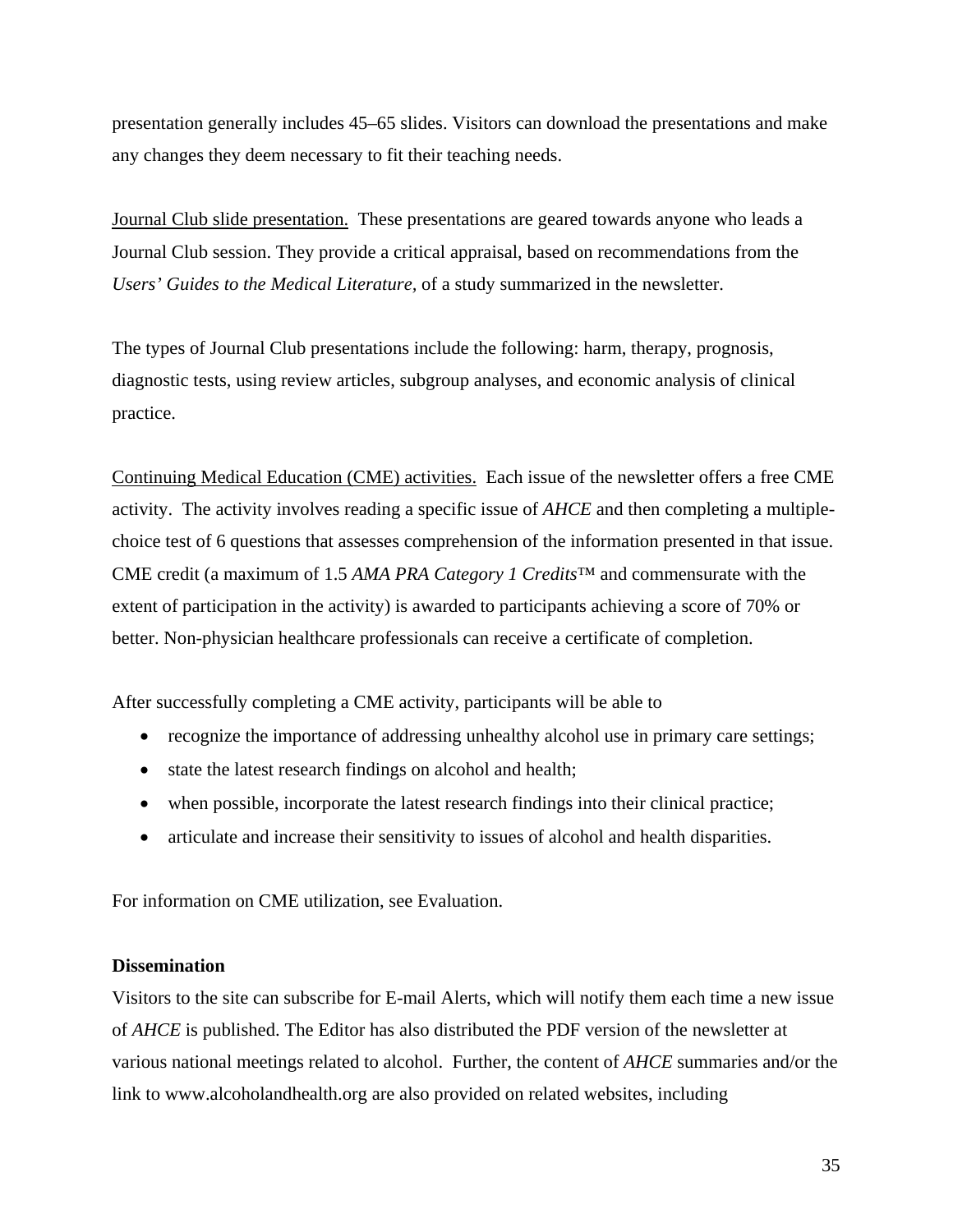www.jointogether.org (the website for Join Together). For an additional list of websites that link to ours, see Referring Sites under Overall ACT Evaluation.

#### **Evaluation**

We collect a wide range of data to help us evaluate the newsletter and website:

#### *Subscriber Demographics*

Approximately 1550 people subscribe to the newsletter. The most common groups of subscribers include the following: addictions counselors (20%), physicians (14%), and administrators/managers (11%). Most consider addictions as their specialty, completed clinical training/certification, and focus on clinical care.



#### **Background/Profession of Subscribers**

\*Data on other was collected only after September 2004.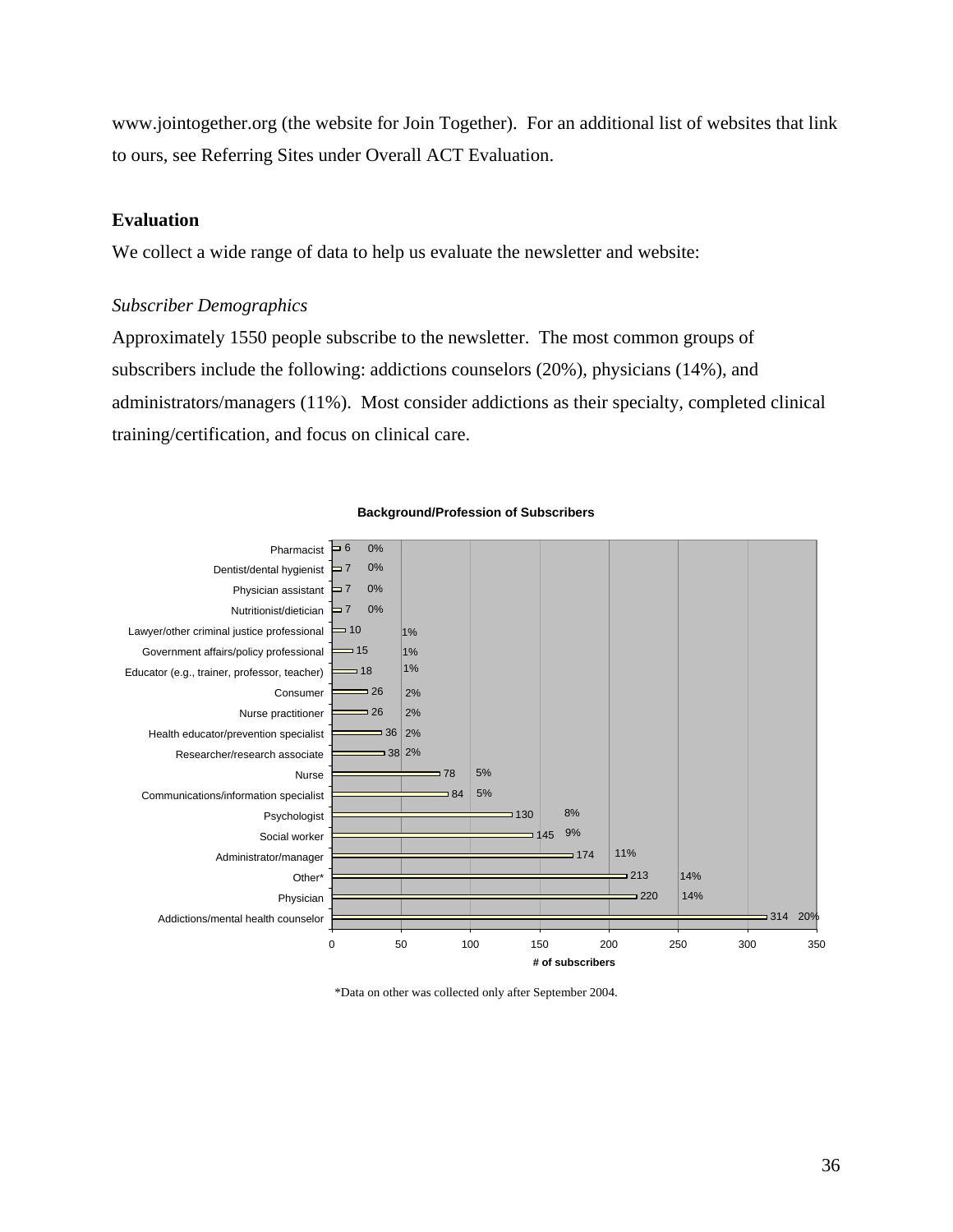

**Training**



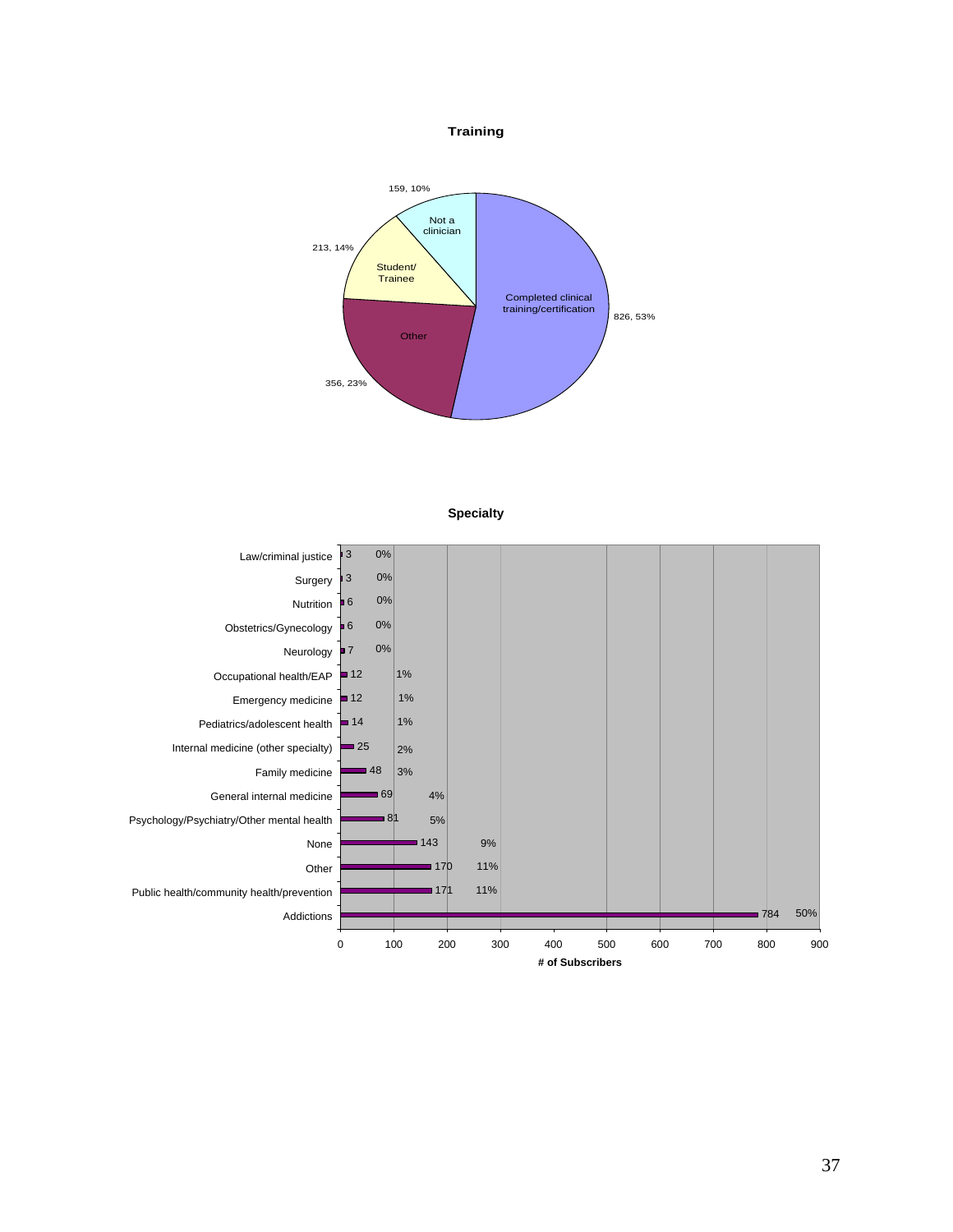

## *Subscriber Feedback from Survey*

In November 2006, we surveyed subscribers to collect their feedback on the newsletter. About 12% (176) of all subscribers completed the survey. As indicated below, feedback was overwhelmingly positive:

- 81% were very or extremely satisfied with the website content
- 92% felt the research summaries were very or extremely useful.
- Almost all reported the newsletter was useful to their clinical practice, research, or teaching.
- Almost one-fourth of respondents have used an Update on Alcohol and Health or Journal Club presentation while teaching or presenting.
- Over 60% read at least half of the summaries in each issue.
- Comments included the following:
	- o This is one of the most helpful newsletters I receive.
	- o This is one of the few reliable sources for information on alcohol.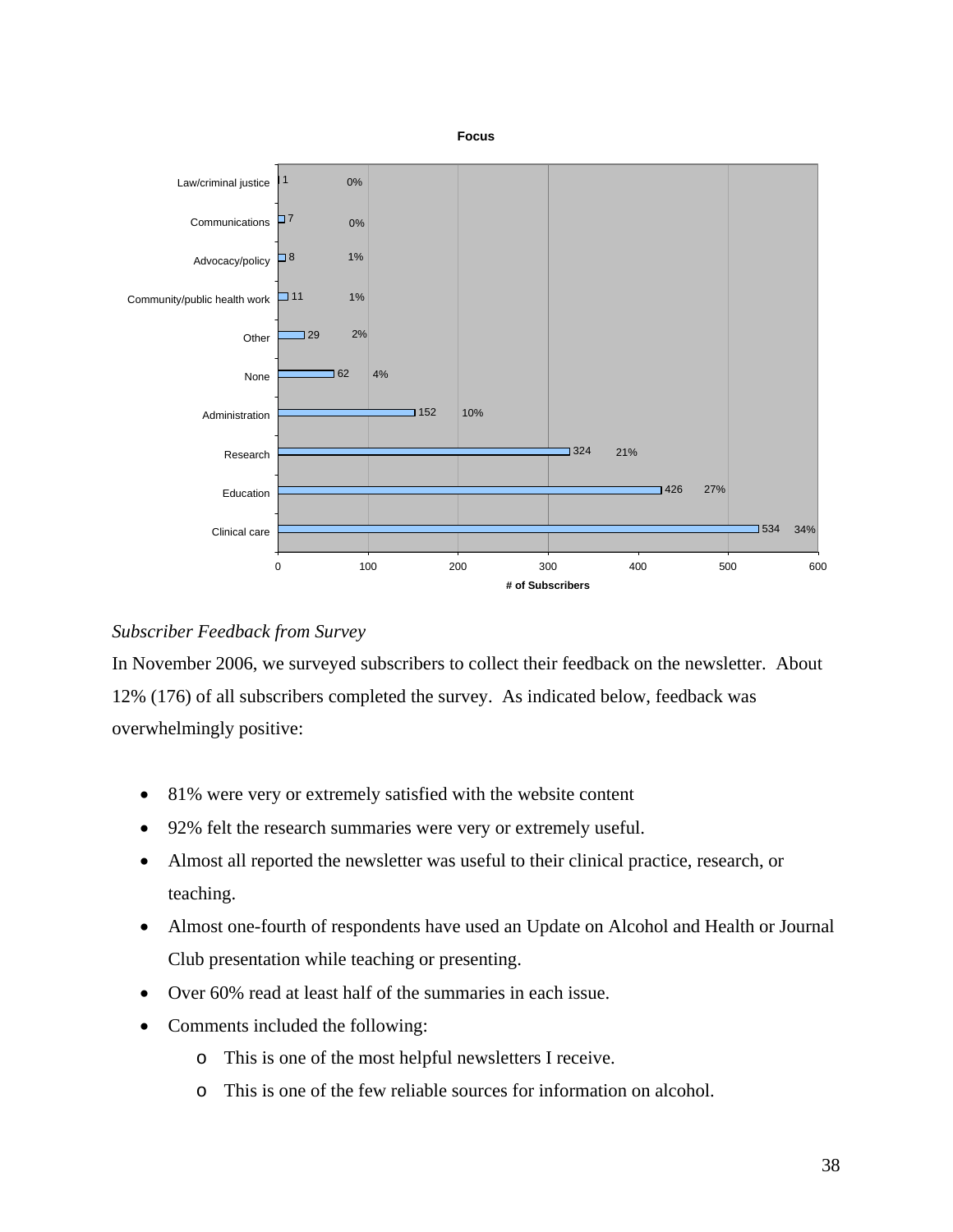- o This is an amazing resource, and I hope that you can continue it.
- o It's a great resource that is quick and easy to use.
- o I love this newsletter! Because it is a succinct summary of timely research, I share it with generalist physicians who have not been formally trained in alcohol screening, intervention, and referral.
- o Excellent resource with the perfect balance for me of concise information but with enough detail to allow me to determine whether or not
- o I need to examine the original source or not.
- o Excellent content, very useful. Best online material I receive.

For more detailed survey results, see Appendix C5.

## *General Feedback*

We have received approximately 70 e-mails and comments via an online feedback form about the newsletter. These e-mails can be grouped into the following categories:

- Recommendations for specific articles/topics to include in *AHCE* (e.g., GHB addiction, alcohol and injuries)
- Requests to add a link to *AHCE's* "Links" page (e.g., academic sites, recovery sites)
- General/technical questions about the site (e.g., requests to reproduce materials)
- Requests for additional information about one of the research summaries
- Requests for specific alcohol-related information (e.g., screening tools, experts to interview)
- General feedback, such as...
	- o Just looked at *Alcohol and Health: Current Evidence* and you did an outstanding job.
	- o This is a very informative online newsletter. I will be using the newsletter when I teach research to the nursing students…
	- o I have just found your excellent alcoholandhealth website and newsletter. Can't quite believe I had not come across this before as it is very good.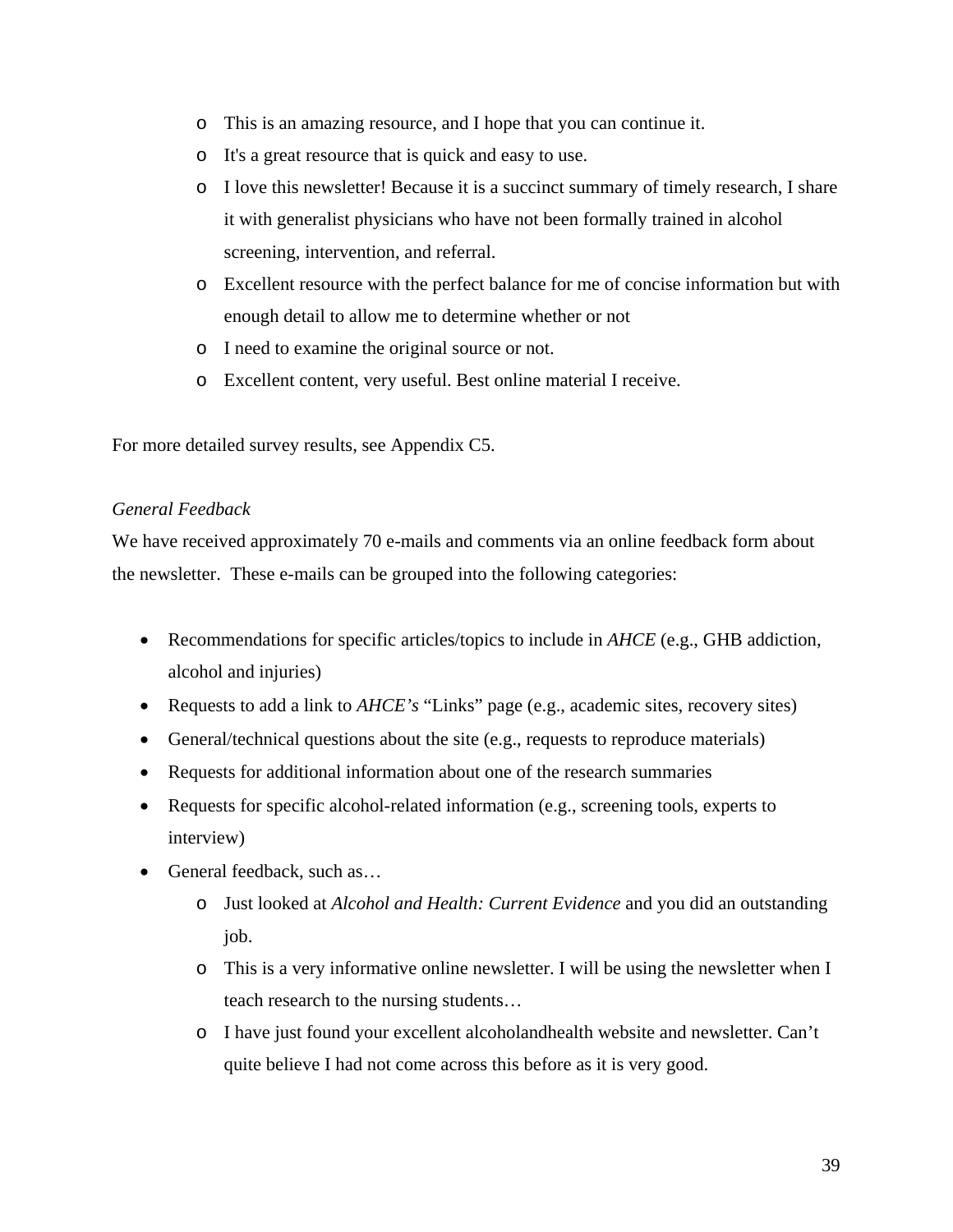- o Congratulations on the new "Alcohol and Health" issue. A great selection and nice summaries.
- o Just want to tell you what a great service the letter is. Please keep up the good work.
- o This was great—thank you.
- o This is an excellent resource which I've been forwarding to everyone I know.
- o Thanks for providing this service...it is very helpful!
- o Congrats on getting this up and running. The site looks great.
- o This is a great resource…
- o This is awesome what your group is doing. Please keep this going strong…I especially find the updates and journal club presentation section most helpful.
- o I work in a parole agency and learn so much from your articles. We have substance abuse problems with the majority of our parolees and I print out your articles for others to read. Keep the good work coming!
- o Thanks for your useful info on characteristics of those who exceed the risky drinking limits…
- o Thanks so much for your wonderful work!
- o Just wanted to let you know that your *Current Evidence* service is a valuable resource to me in my practice as a doctor…

#### *Web trends*

The number of website pages visited has steadily increased since the newsletter's inception from 6,625 pages in May 2004 (the date of our first issue) to 44,948 in March 2007 (the month in which the last issue was published). Given that 5,426 individuals viewed www.actproject.org (either the newsletter *or* the curriculum) in April 2007, the average number of page views per viewer is at least 8.

The chart below indicates the most popular features, other than the research summaries, on average per month (based on data from November 2006, January 2007, and March 2007, months in which a new issue was published):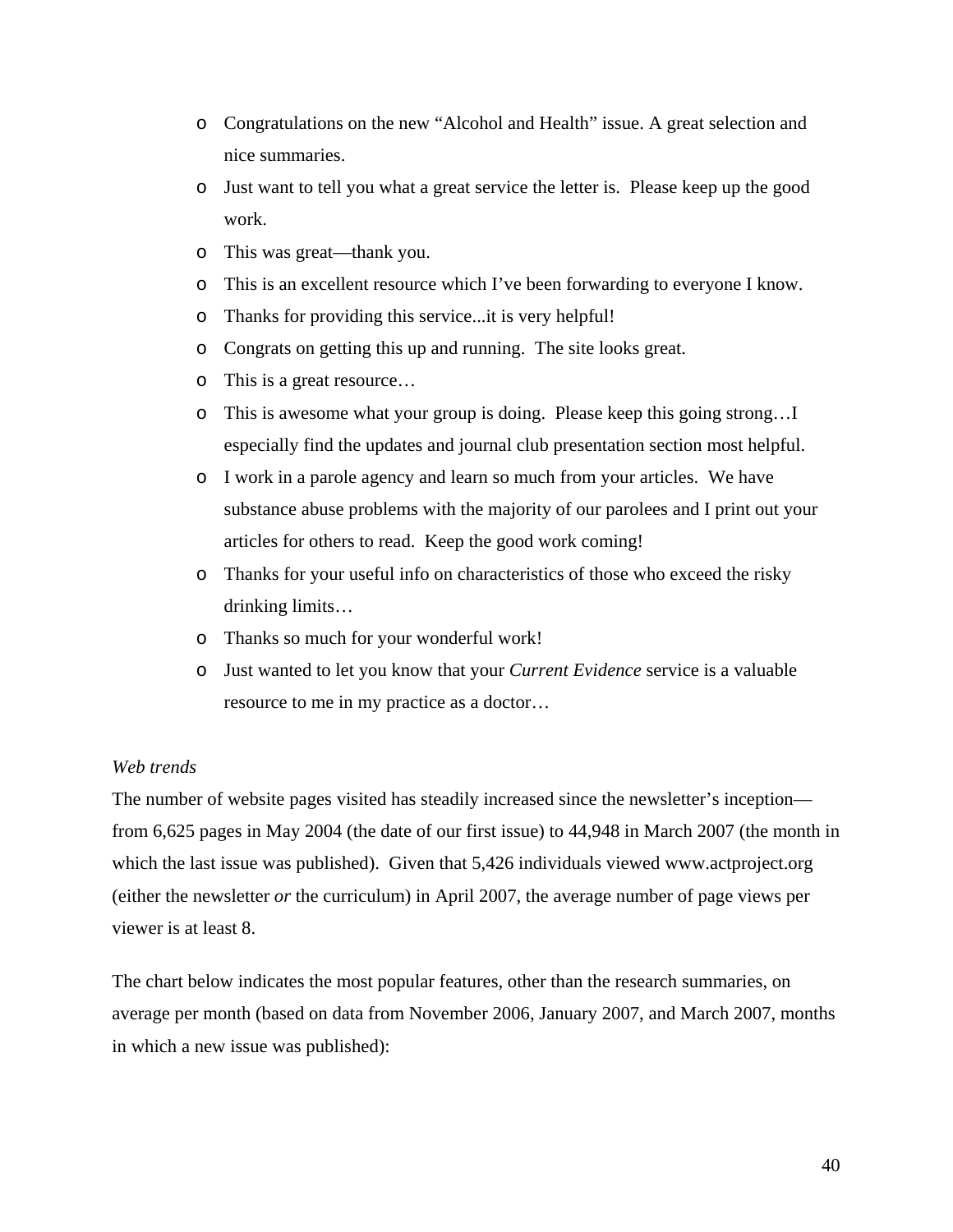#### **Most Popular Features**



On average, one research summary receives about 520 hits over 2 months. Below is a listing of the most popular research summaries for the last 3 issues of *AHCE*:

#### March-April 2007

- All Relapses Are Not The Same (422 hits in March)
- Alcohol Intake Triggers Recurrent Gout Attacks (313 hits in March)
- Early-Onset Drinking May Increase Later Stress-Related Drinking (278 hits in March)

#### January-February 2007

- Brief Intervention in Primary Care: Does It Really Work in Practice? (351 hits in January)
- Moderate Drinking Lowers MI Risk in Men With Healthy Lifestyles (339 hits in January)
- Early-Onset Alcohol Dependence Is More Severe (322 hits in January)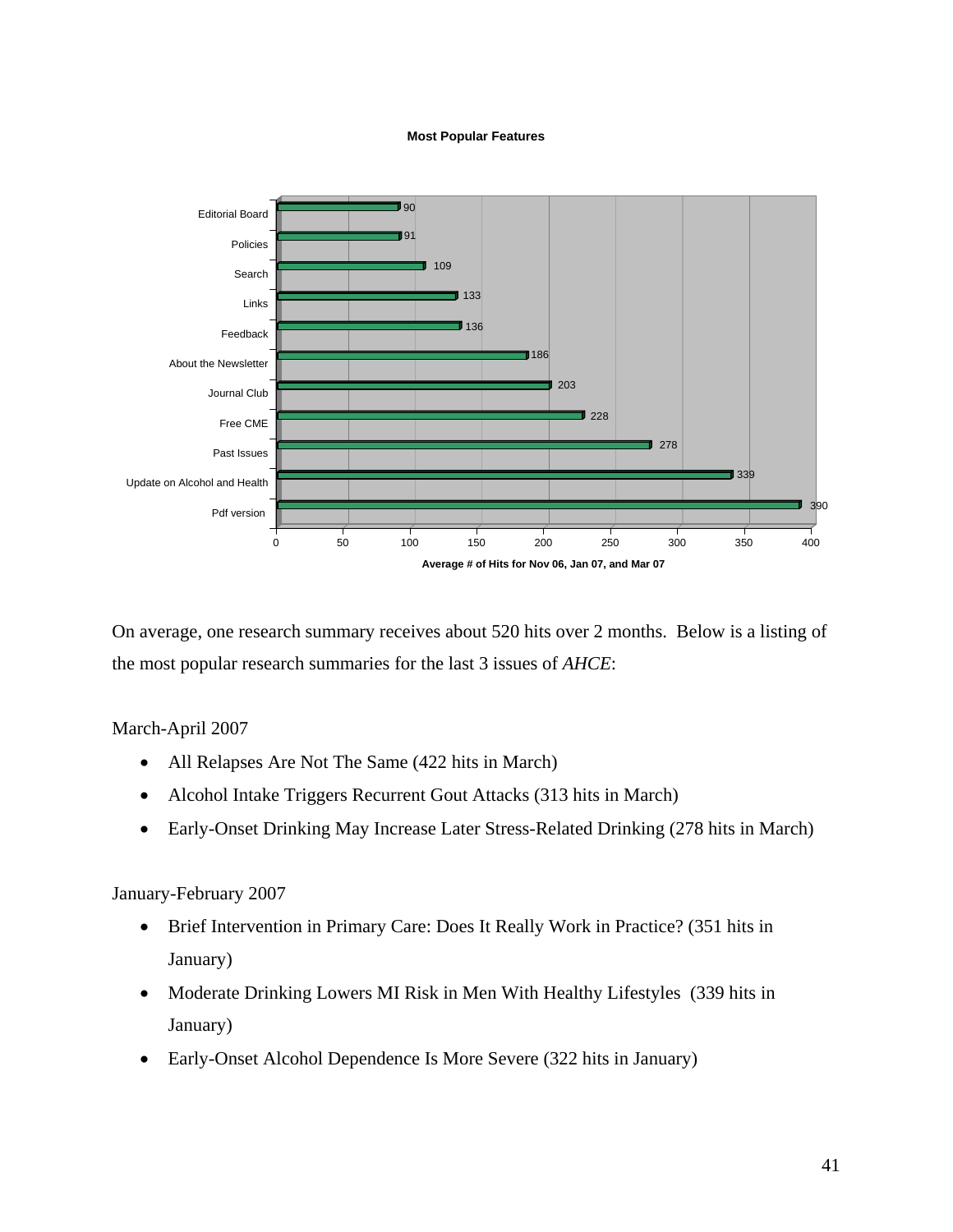November-December 2006

- Study Does Not Confirm Brief Intervention's Efficacy (488 hits in November)
- Primary Care Clinicians Lack Comfort and Skills in Discussing Alcohol Use (465 hits in November)
- Moderate Drinking Impairs the Ability to See (437 hits in November)

For more information on web trends, please see the Overall ACT Evaluation.

## *Continuing Medical Education*

Since we began to offer tests for CME credit in July of 2004, 110 people have taken a total of 468 tests. While most test takers are MDs, Doctors of Osteopathic Medicine, Physician Assistants, or Certified Nurse Midwives (63%), many are from the substance use and mental health counseling fields.

Interestingly, 51% of test takers have taken more than one test. Of tests taken, 96% have been passed on one or two tries. Seventy-five percent of the tests were completed in 1.5 or more hours; 21% were completed in about 1 hour.

Test takers appear to be pleased with the CME offerings, according to feedback on survey questions:

• This box describes the confidence of test takers on a number of variables related to the CME offering (5 indicates the highest level of confidence).

| I am confident that I can recognize the importance of           | 1% | 4% | 12% | 48% | 36% |
|-----------------------------------------------------------------|----|----|-----|-----|-----|
| addressing alcohol problems in primary care settings. $(n=340)$ |    |    |     |     |     |
| I am confident that I can state the latest research findings on | 1% | 4% | 21% | 51% | 23% |
| alcohol and health. $(n=337)$                                   |    |    |     |     |     |
| I am confident that I can incorporate the latest research       | 1% | 5% | 15% | 52% | 28% |
| findings into my clinical practice, when appropriate. $(n=336)$ |    |    |     |     |     |
| I am confident that I can articulate issues of alcohol and      | 1% | 2% | 20% | 51% | 26% |
| health disparities. $(n=336)$                                   |    |    |     |     |     |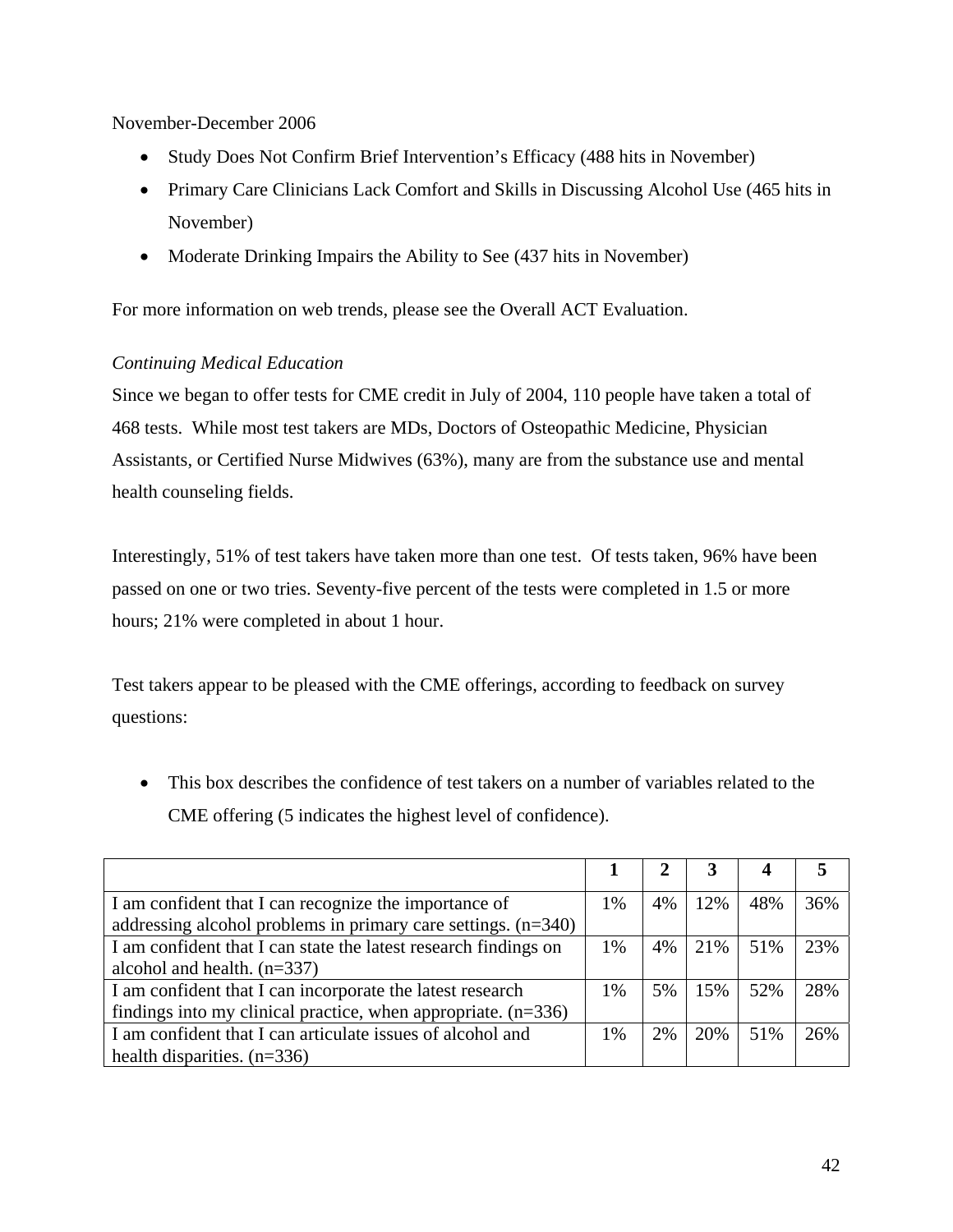- When asked which types of research summaries covered in a particular CME activity were *most* interesting, test takers offered a range of responses. Some topics listed more than once included alcohol and pregnancy/fetal alcohol syndrome, adolescent issues, elderly issues, alcohol and cancer risks, and interventions.
- When asked which types of summaries were *least* interesting, test takers generally stated most of the summaries were useful.
- In 125 instances, test takers indicated that they would change their practices as a result of a particular CME activity; in 146 instances, they would not change their practices. When asked how they would change their practices, many test takers stated they would increase or improve their screening and counseling efforts. In particular, test takers would increase/improve these efforts in the following groups: adolescents, women, minority women, emergency-department patients, and different ethnic groups.
- Test takers suggested the following when asked which types of research articles they would like to see summarized in the future: summaries similar to current offerings, latest screening methods, co-existing disorders, other substance use, interventions, youth issues, and special populations.
- Lastly, most test takers stated they had no suggestions for improvements. Some added the following comments:
	- o Excellent
	- o Great publication
	- o More of the same
	- o Very good
	- o The summaries are clear and to the point
	- o This is a very nice service. Thanks!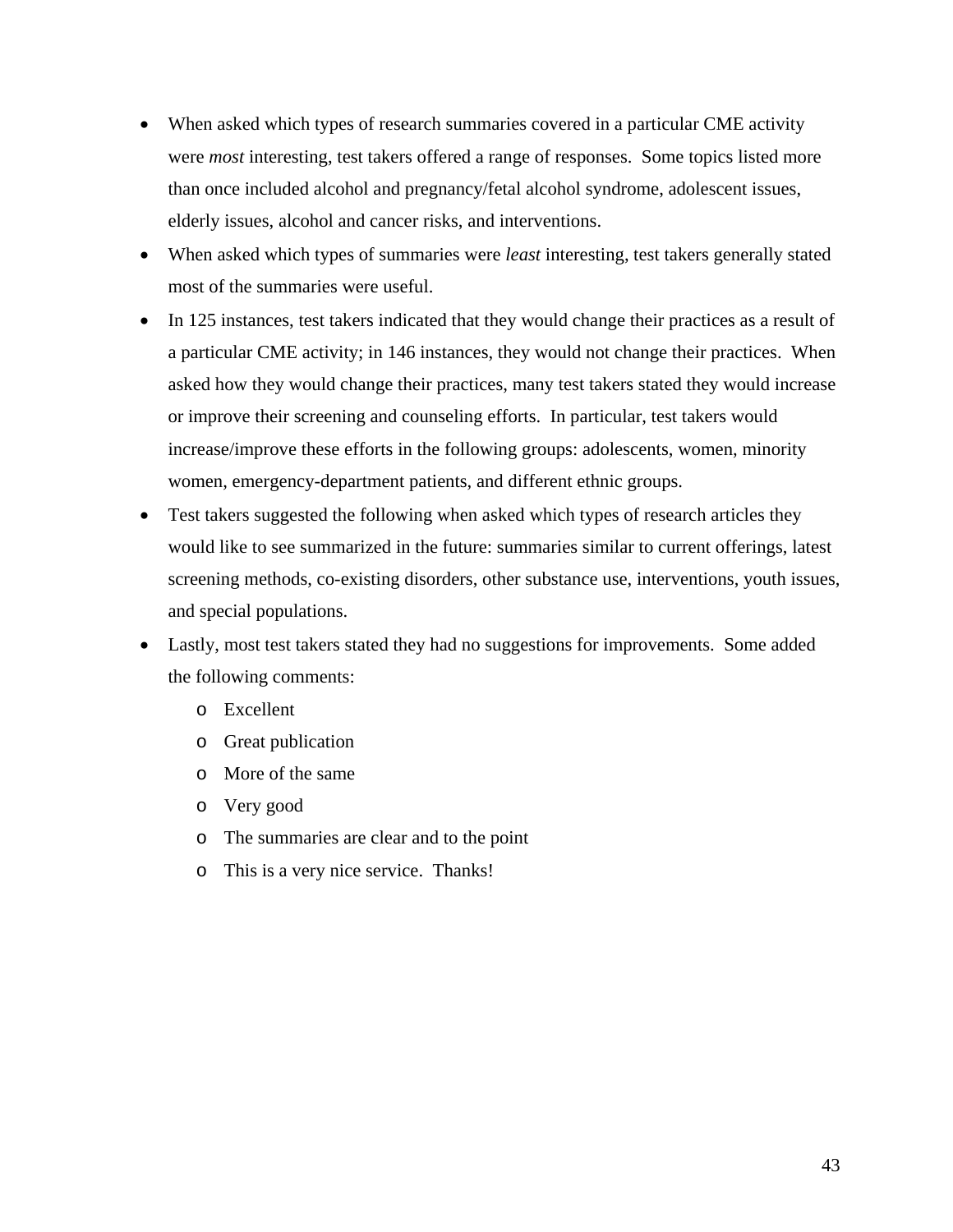#### **Discussion**

*Alcohol and Health: Current Evidence* has been a success with readers who value its concise, expert-reviewed content. It has filled a niche.

While an online newsletter can reach many clinicians with the latest, relevant alcohol research, additional efforts are required to specifically reach generalist clinicians/primary care physicians. Further, although the web can effectively disseminate information, other strategies are needed to increase generalist physicians' use of alcohol research and evidence-based practices. Efforts to bolster use of the newsletter's educational tools (e.g., slide presentations) are also important. These tools are valued highly by the few educators who use them but can prove valuable to even a larger audience.

Future strategies to disseminate the newsletter should also target nonphysician readers, who already make up a substantial proportion of our current readers. One concrete step to increase value to other audiences would be to award continuing education units for professions other than medicine. Lastly, a broader content focus, including coverage of tobacco and other drugs, may be of interest to readers.

With support from the National Institute on Drug Abuse and NIAAA, we are able to continue the newsletter in an expanded form. In May 2007, *Alcohol and Health: Current Evidence* became *Alcohol, Other Drugs, and Health: Current Evidence* (www.aodhealth.org). This newsletter summarizes the latest clinically relevant research on *both* alcohol and other drugs (but not tobacco). Additional dissemination efforts are planned for this expanded website.

The editorial board for *Alcohol, Other Drugs, and Health: Current Evidence* includes the following: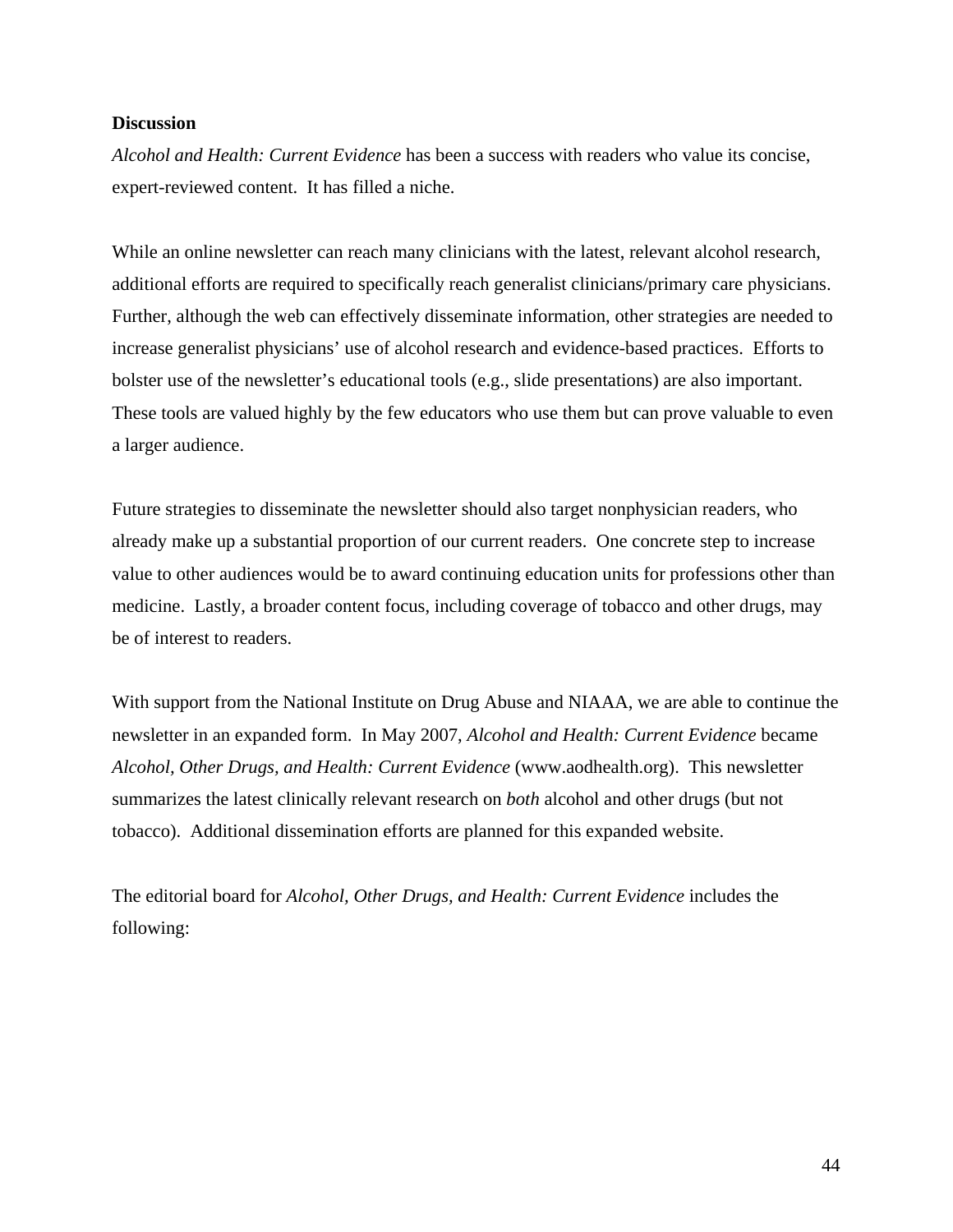Richard Saitz, MD, MPH, FASAM, FACP Editor Professor of Medicine and Epidemiology Associate Director,Youth Alcohol Prevention Center Director, Clinical Addiction Research and Education (CARE) Unit Section of General Internal Medicine Boston Medical Center Boston University Schools of Medicine and Public Health

David A. Fiellin, MD Co-Editor Associate Professor of Medicine Section of General Internal Medicine Yale University School of Medicine

#### Julia H. Arnsten, MD, MPH

Associate Editor Associate Professor of Medicine, Epidemiology, and Psychiatry Chief, Division of General Internal Medicine Albert Einstein College of Medicine Montefiore Medical Center

R. Curtis Ellison, MD Associate Editor Professor of Medicine and Public Health Chief, Section of Preventive Medicine and Epidemiology Evans Department of Medicine Director, Institute on Lifestyle and Health Boston University School of Medicine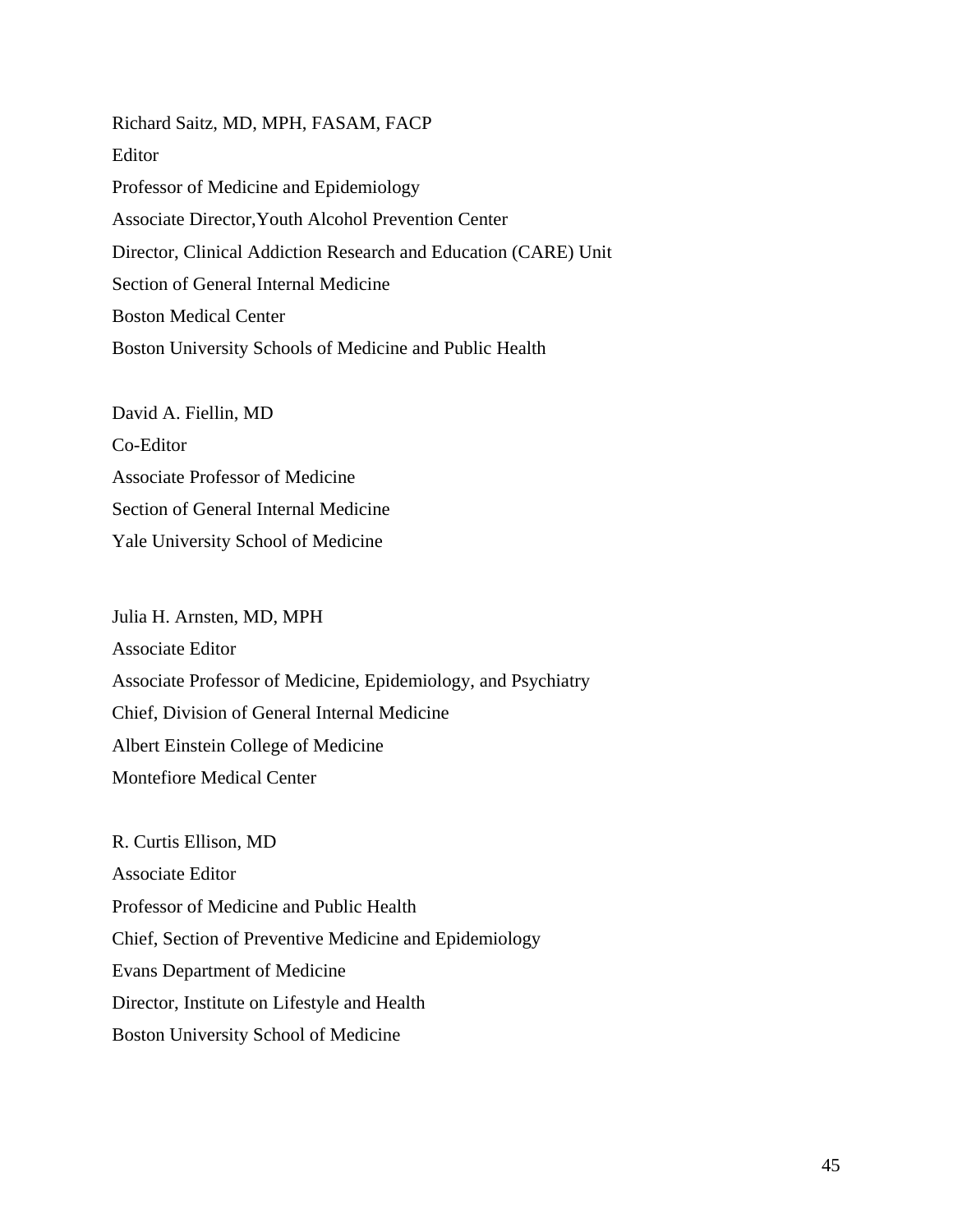Peter D. Friedmann, MD, MPH Associate Editor Associate Professor of Medicine and Community Health Director, Program to Integrate Psychosocial and Health Services in Chronic Disease and Disability Providence VA Medical Center Division of General Internal Medicine Rhode Island Hospital Warren Alpert Medical School of Brown University

Marc N. Gourevitch, MD, MPH Associate Editor Dr. Adolph and Margaret Berger Professor of Medicine Director, Division of General Internal Medicine New York University School of Medicine

Kevin L. Kraemer, MD, MSc Associate Editor Associate Professor of Medicine and Health Policy and Management Director, General Internal Medicine Fellowship Program Division of General Internal Medicine University of Pittsburgh Schools of Medicine and Public Health

Jeffrey H. Samet, MD, MA, MPH Associate Editor Professor of Medicine and Social and Behavioral Sciences Chief, Section of General Internal Medicine Boston Medical Center Boston University Schools of Medicine and Public Health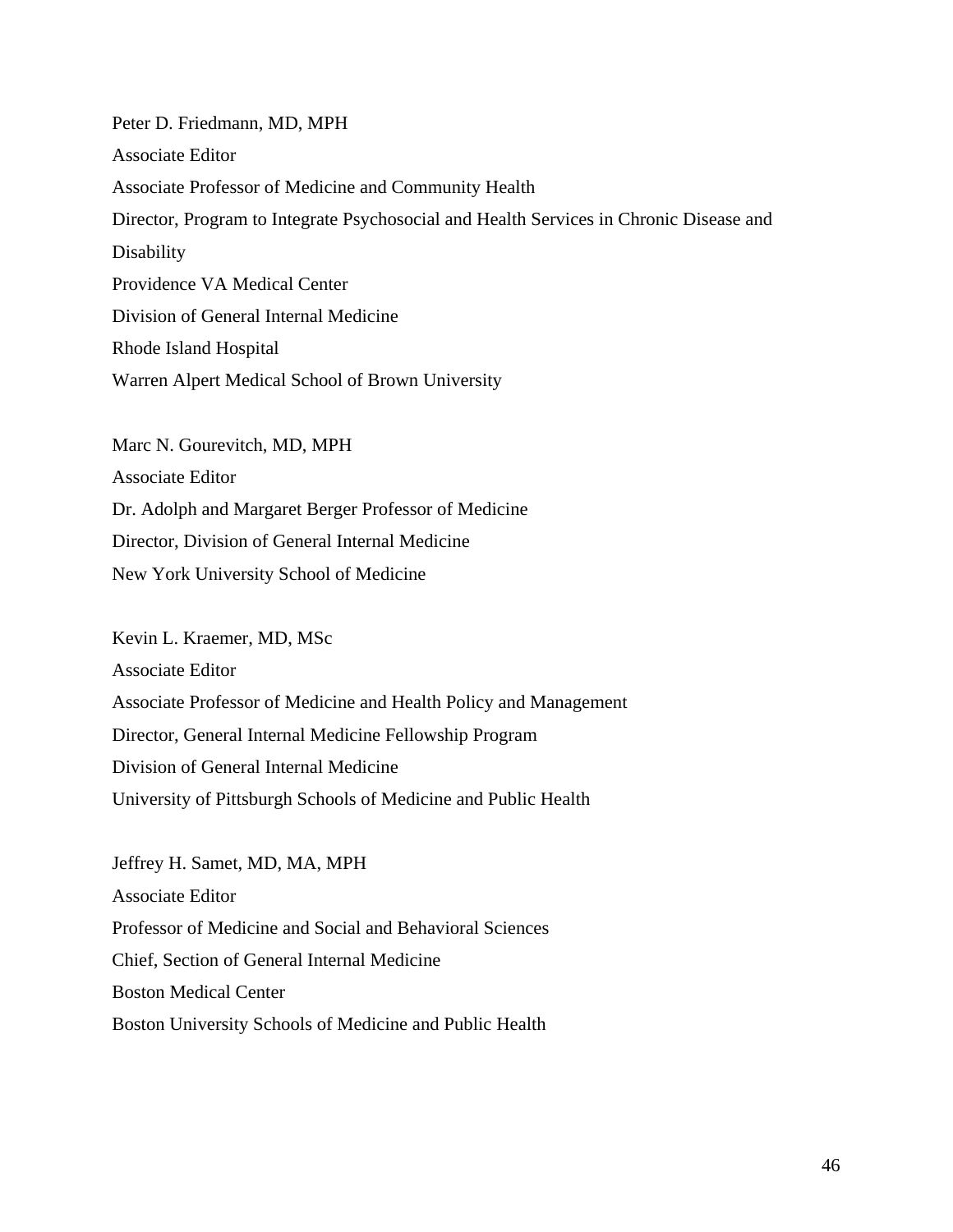Alexander Y. Walley, MD Assistant Professor of Medicine Boston Medical Center Boston University School of Medicine

Rosanne T. Guerriero, MPH Managing Editor Boston Medical Center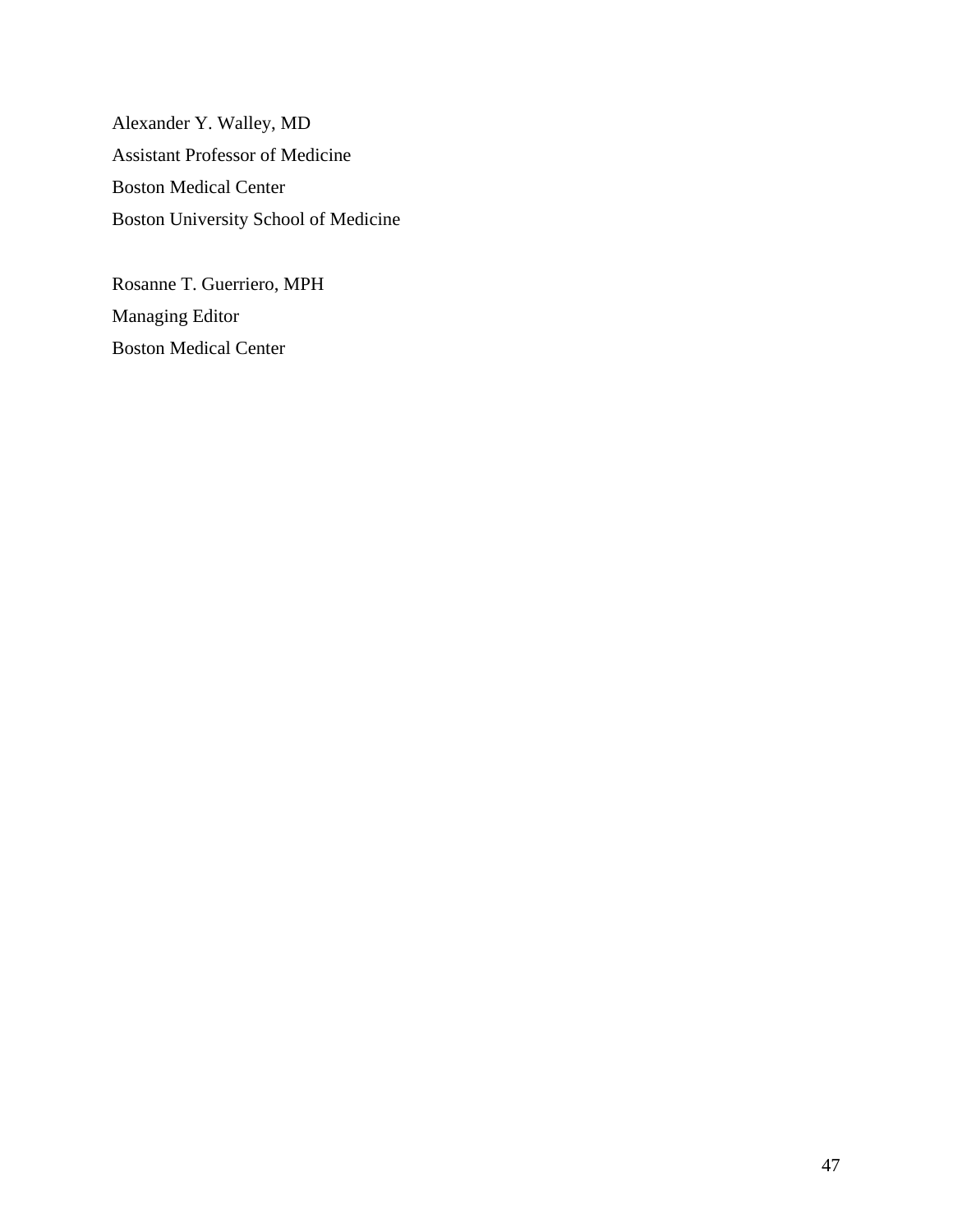## **Marketing of the ACT Curriculum and Online Newsletter**

In addition to making the curriculum and newsletter available online and conducting Train the Trainers workshops on using the curriculum, we have disseminated and marketed these resources through various other modes.

## **National Meetings – Exhibits and Poster Presentation**

The ACT curriculum and newsletter were presented and demonstrated as an exhibit at the April 2004 national meeting of the Society of General Internal Medicine (SGIM) (see Appendix for banner). Exhibits at SGIM are education and practice oriented, generally attended by nonprofit exhibitors. The project was also displayed as an exhibit at the national annual meeting of the Association for Medical Education and Research on Substance Abuse (AMERSA).

## **Diffusion Among Key Faculty**

#### *E-mail Notices*

Short e-mails advertising the ACT products have been sent to program directors nationwide. These directors were asked to distribute our message (either by forwarding the e-mail or through another mechanism) to appropriate faculty in their program.

- Boston Medical Center Medicine Faculty –E-mail sent from the ad interim Chairman of Medicine in 7/2005
- Chief Resident Immersion Training (CRIT) Program E-mails sent to all alumni from CRIT Program Manager in 8/2004 and 10/2005. As of 2007, all CRIT participants receive an automatic subscription, thereby reaching a sample of chief residents (educators) and their trainees nationwide.
- SGIM Substance Abuse task force –E-mails sent to the listserv from the list manager in 6/2004 and 7/2006
- Association for Medical Education and Research in Substance Abuse (AMERSA) E-mail sent to members from the Executive Director of AMERSA in 7/2004 and 8/2006. E-mail sent to interested subscribers who signed a sign-up sheet at 2004 national meeting in 10/2004
- Research Society on Alcoholism (RSA) –E-mail sent to members in 10/2004 and 8/2006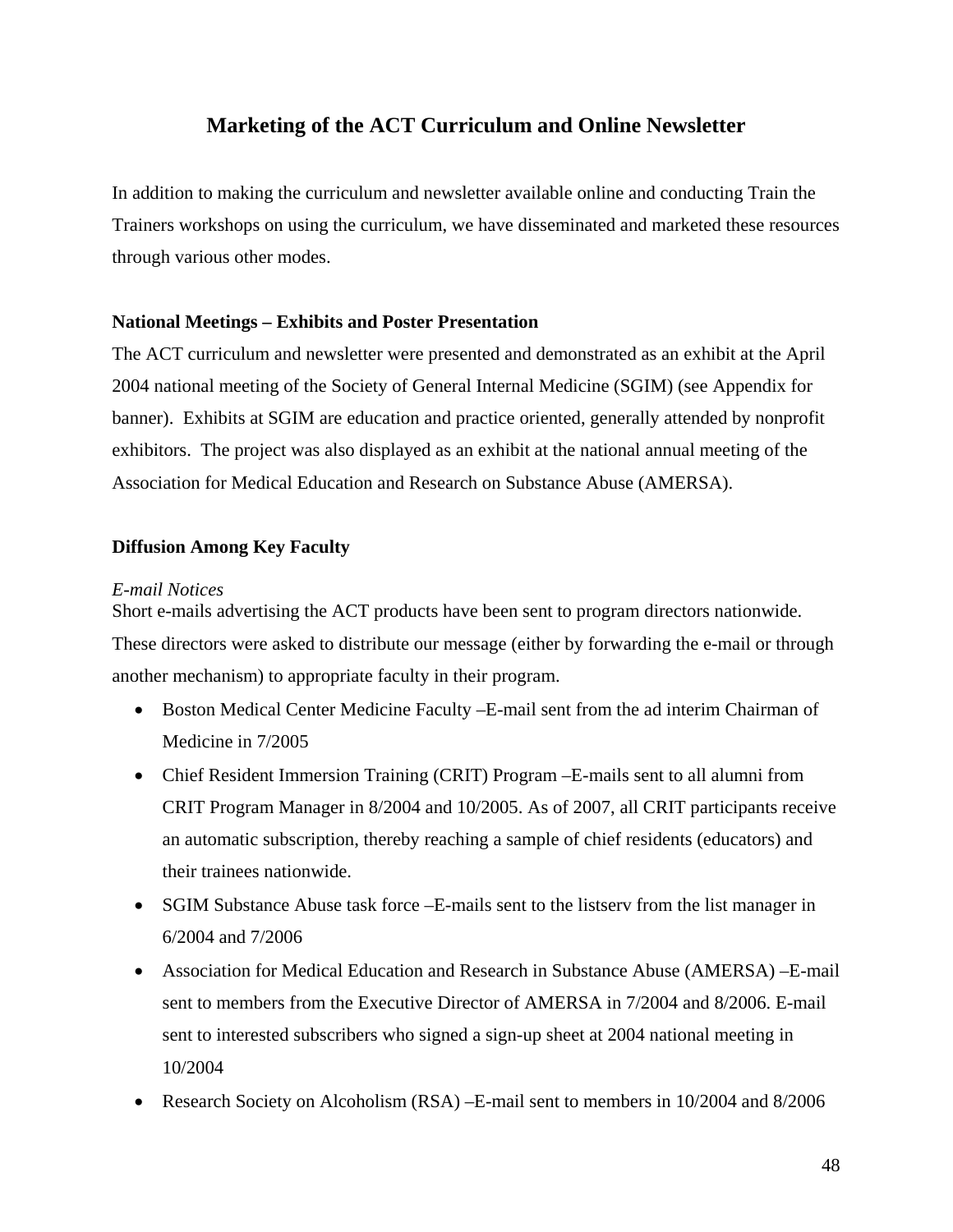- American College of Physicians (ACP) E-mail sent to the ACT Weekly Observer list in 7/2004
- Association of Program Directors in Internal Medicine (APDIM) E-mail sent to members from the president of the organization in 7/2004 and 8/2006
- National Institute on Alcohol Abuse and Alcoholism (NIAAA) E-mail sent to members in 10/2004
- Join Together- E-mail sent to listserv in 10/2004
- BU CME listserv/CME events E-mail sent to members in 10/2005

## *Advertisements*

Advertisements were placed in several online and print journals (see Appendix for example).

- Eye on the Field- Free advertisement in online newsletter in 11/2004
- American Association of Patients and Phyisicans –Free advertisement in online newsletter in 3/2005
- Association of Teachers in Preventive Medicine (ATPM)– Free advertisement in online newsletter in 8/2005
- SGIM eNews Free advertisement in online newsletter in 1/2006
- Society for Teachers of Family Medicine (STFM) and American Academy of Family Physicians (AAFP) - Sent ACT Postcards (see Appendix) to 20,500 members via postal mail in 3/2006
- SGIM Forum –Paid advertisement in online/print journal in 5/2006
- Family Medicine –Paid advertisement in print journal in  $5/2006$
- Journal of General Internal Medicine –Paid advertisement in print journal in 6/2006

Along with the advertisements that we have placed, the newsletter and curriculum are publicized by various websites who choose to link with us. For more information see Referring Sites.

#### *Promotional Items*

We purchased and disseminated: Postcards (see Appendix for examples), post-its, and pens to promote the ACT products.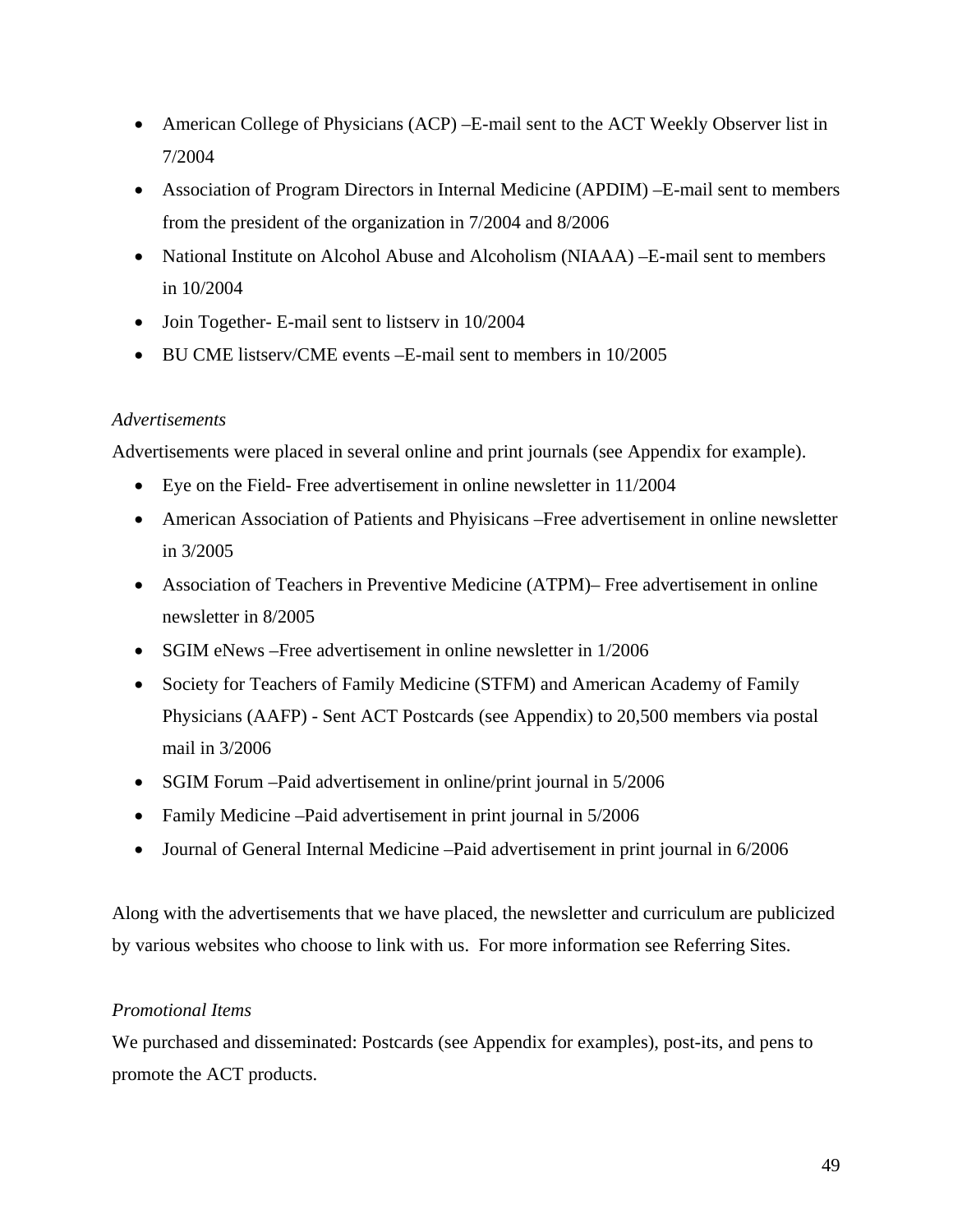## **Overall ACT Evaluation – Curriculum and Newsletter**

We collected website statistics/trends for the overall ACT website (i.e., inclusive of both the curriculum and newsletter sites). The Page Requests outcome can be separated for the two projects and is described below for each.



### **Page Requests**

## **Referring Sites**

Many visitors to both the curriculum and newsletter websites were "referred" by search engines. The search engines that generated the most "hits" to our websites, on average in February, March, and April 2007, include the following: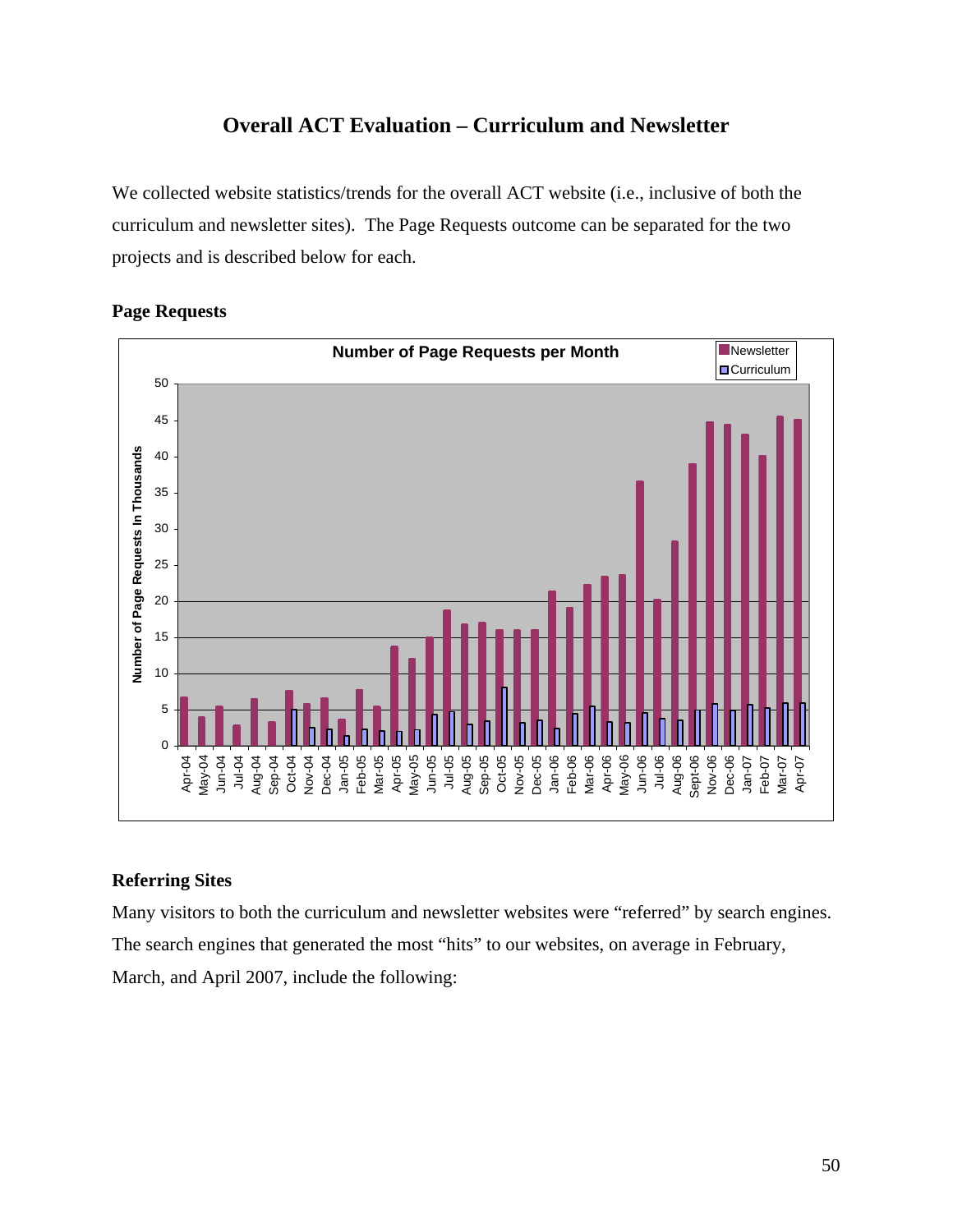| Search engine            | $#$ of hits to our websites |  |  |  |
|--------------------------|-----------------------------|--|--|--|
|                          | based on search activity    |  |  |  |
| http://www.google.com    | 843                         |  |  |  |
| http://search.yahoo.com  | 183                         |  |  |  |
| http://search.msn.com/   | 40                          |  |  |  |
| http://www.ask.com       | 34                          |  |  |  |
| http://aolsearch.aol.com |                             |  |  |  |

A range of other websites link to the curriculum and/or newsletter websites. Visitors who found our websites indirectly were most frequently referred by the below websites (on average for February, March, and April 2007):

| Website                                                                                                           | # hits to $ACT$<br>websites from<br>the referring<br>website |
|-------------------------------------------------------------------------------------------------------------------|--------------------------------------------------------------|
| http://www.alkoholpolitik.ch/ - (highlights world news on alcohol)                                                | 92                                                           |
| http://en.wikipedia.org/ - (the "free encyclopedia that anyone can<br>edit")                                      | 88                                                           |
| http://sbirt.samhsa.gov/ - (information about SBIRT, a SAMHSA initiative 69                                       |                                                              |
| http://www.jointogether.org/ - (information on alcohol and other drug prev<br>and treatment)                      | 57                                                           |
| http://alcoholreports.blogspot.com/ - (blog serving as an international<br>clearinghouse for alcohol information) | 22                                                           |
| http://www.ozrecover.net/ - (a site for people in recovery)                                                       | 17                                                           |
| http://healthyhorns.utexas.edu/ - (university health services at the<br>University of Texas)                      | 9                                                            |
| http://www.dailydose.net/ - ("the world's leading drug and alcohol news<br>services")                             | $\overline{7}$                                               |
| http://www.facesandvoicesofrecovery.org/ - ("organizing the recovery<br>community")                               | 5                                                            |
| http://www.nhtsa.gov/ - (National Highway Traffic Safety Admin.)                                                  | 5                                                            |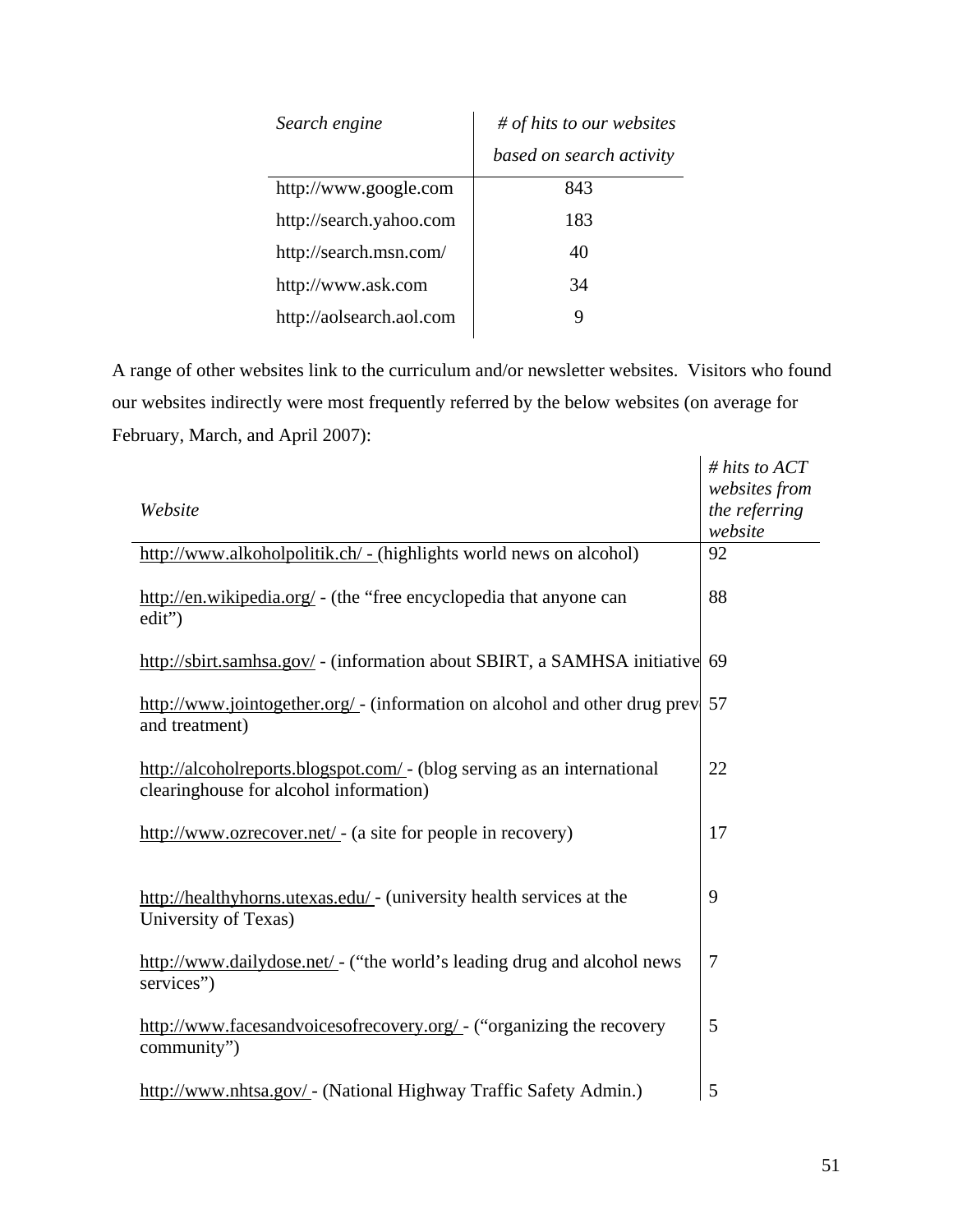## **References**

- (1) United States Preventive Services Task Force. Screening and behavioral counseling interventions in primary care to reduce alcohol misuse. Recommendation Statement. April 2004. Agency for Healthcare Research and Quality, Rockville, MD. Accessed at http://www.ahrq.gov/clinic/3rduspstf/alcohol/alcomisrs.htm on May 9, 2006.
- (2) United States Preventive Services Task Force. Guide to Clinical Preventive Services. 2 ed. Washington, DC: Office of Disease Prevention and Health Promotion, 1996.
- (3) Fleming MF, Barry KL, Manwell LB, Johnson K, London R. Brief physician advice for problem alcohol drinkers. A randomized controlled trial in community-based primary care practices. JAMA 1997; 277(13):1039-1045.
- (4) Kristenson H, Ohlin H, Hulten-Nosslin MB, Trell E, Hood B. Identification and intervention of heavy drinking in middle-aged men: results and follow-up of 24-60 months of long-term study with randomized controls. Alcohol Clin Exp Res 1983; 7(2):203-209.
- (5) Ockene JK, Adams A, Hurley TG, Wheeler EV, Hebert JR. Brief physician- and nurse practitioner-delivered counseling for high-risk drinkers: does it work? Arch Intern Med 1999; 159(18):2198-2205.
- (6) Allen JP, Maisto SA, Connors GJ. Self-report screening tests for alcohol problems in primary care. Arch Intern Med 1995; 155(16):1726-1730.
- (7) McGlynn EA, Asch SM, Adams J, Keesey J, Hicks J, DeCristofaro A et al. The quality of health care delivered to adults in the United States. N Engl J Med 2003; 348(26):2635- 2645.
- (8) The National Center on Addiction and Substance Abuse at Columbia University. Missed Opportunity: National Survey of Primary Care Physicians and Patients on Substance Abuse. Conducted by the Survey Research Laboratory, University of Illinois at Chicago. New York, NY: Josiah Macy, Jr. Foundation, 2000.
- (9) Buchsbaum DG, Buchanan RG, Poses RM, Schnoll SH, Lawton MJ. Physician detection of drinking problems in patients attending a general medicine practice. J Gen Intern Med 1992; 7(5):517-521.
- (10) Coulehan JL, Zettler-Segal M, Block M, McClelland M, Schulberg HC. Recognition of alcoholism and substance abuse in primary care patients. Arch Intern Med 1987; 147(2):349-352.
- (11) Rydon P, Redman S, Sanson-Fisher RW, Reid AL. Detection of alcohol-related problems in general practice. J Stud Alcohol 1992; 53(3):197-202.
- (12) Saitz R, Mulvey KP, Plough A, Samet JH. Physician unawareness of serious substance abuse. Am J Drug Alcohol Abuse 1997; 23(3):343-354.